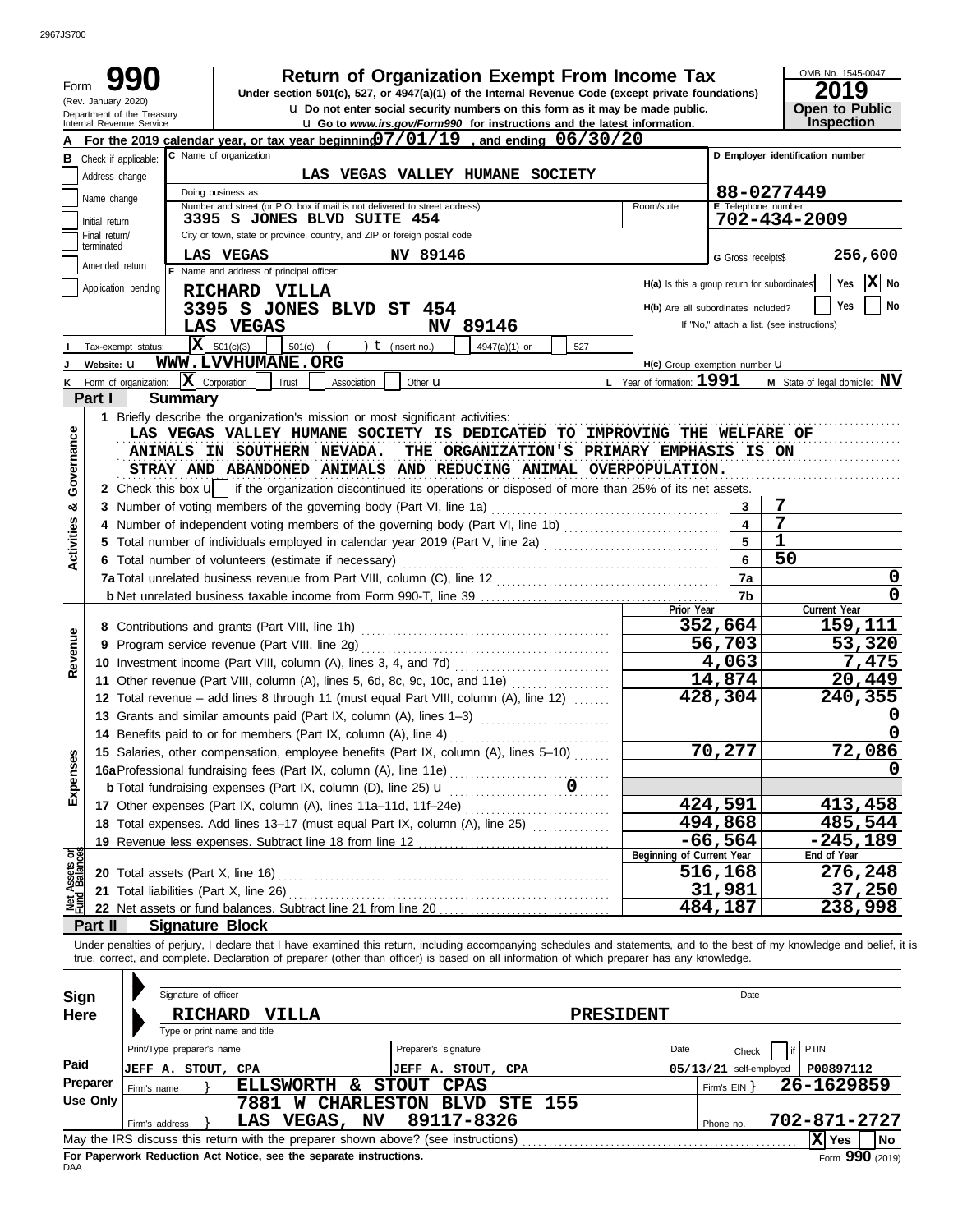| 88-0277449<br>Form 990 (2019) LAS VEGAS VALLEY HUMANE SOCIETY                                                                                                                                                                                                                                                                                                                                                                                                                                                                                                                                                                                                                                                                                                                            | Page 2                                         |
|------------------------------------------------------------------------------------------------------------------------------------------------------------------------------------------------------------------------------------------------------------------------------------------------------------------------------------------------------------------------------------------------------------------------------------------------------------------------------------------------------------------------------------------------------------------------------------------------------------------------------------------------------------------------------------------------------------------------------------------------------------------------------------------|------------------------------------------------|
| <b>Statement of Program Service Accomplishments</b><br>Part III                                                                                                                                                                                                                                                                                                                                                                                                                                                                                                                                                                                                                                                                                                                          |                                                |
|                                                                                                                                                                                                                                                                                                                                                                                                                                                                                                                                                                                                                                                                                                                                                                                          | $\mathbf{x}$                                   |
| 1 Briefly describe the organization's mission:<br>LAS VEGAS VALLEY HUMANE SOCIETY IS DEDICATED TO IMPROVING THE WELFARE OF<br>ANIMALS IN SOUTHERN NEVADA.<br>THE ORGANIZATION'S PRIMARY EMPHASIS IS ON<br>STRAY AND ABANDONED ANIMALS AND REDUCING ANIMAL OVERPOPULATION.                                                                                                                                                                                                                                                                                                                                                                                                                                                                                                                |                                                |
| 2 Did the organization undertake any significant program services during the year which were not listed on the<br>If "Yes," describe these new services on Schedule O.<br>Did the organization cease conducting, or make significant changes in how it conducts, any program<br>3<br>If "Yes," describe these changes on Schedule O.<br>Describe the organization's program service accomplishments for each of its three largest program services, as measured by<br>expenses. Section 501(c)(3) and 501(c)(4) organizations are required to report the amount of grants and allocations to others,<br>the total expenses, and revenue, if any, for each program service reported.                                                                                                      | Yes $\overline{X}$ No<br>Yes $\overline{X}$ No |
| ) (Expenses $\frac{194,066}{194}$ including grants of $\frac{100,000}{1000}$<br>) (Revenue \$<br>4a (Code:<br>SEE SCHEDULE O                                                                                                                                                                                                                                                                                                                                                                                                                                                                                                                                                                                                                                                             | 1,650                                          |
|                                                                                                                                                                                                                                                                                                                                                                                                                                                                                                                                                                                                                                                                                                                                                                                          |                                                |
| $163, 402$ including grants of\$<br>)(Expenses \$<br>) (Revenue \$<br>4b (Code: $\ldots$<br>AS A PART OF ITS RESCUE/REHAB PROGRAM, ANIMALS ARE RE-SOCIALIZED IN PRIVATE<br>HOMES UNTIL THEY CAN BE ADOPTED OUT.<br>THE ORGANIZATION DOES NOT TAKE<br>ANIMALS OUT OF LOCAL SHELTERS, BUT RESCUES OFF OF THE STREETS, AS THERE ARE<br>MANY STRAY ANIMALS IN THE VALLEY.<br>MEDICAL AND FOOD COSTS ARE PROVIDED TO<br>FRACTURED PELVISES AND AMPUTATED LIMBS ALL TAKE TIME TO HEAL<br>THESE HOMES.<br>AND REQUIRE REHABILITATION AND SOCIALIZATION. THESE ANIMALS ARE SPAYED /<br>NEUTERED / VACCINATED / MICROCHIPPED AND MADE AVAILABLE FOR ADOPTION. THE<br>ORGANIZATION TAKES BACK ITS ANIMALS IF THEY ARE LATER ABANDONED.<br>THE YEAR ENDED JUNE 30, 2020, 541 ANIMALS WERE RE-HOMED. | $51,670$ )<br><b>DURING</b>                    |
| THE ORGANIZATION'S RESCUE/REHABILITATION PROGRAM CONTINUES TO BE UNIQUE IN<br>THE SOUTHERN NEVADA AREA. THE ORGANIZATION PROVIDES A HOTLINE NUMBER WHICH<br>IS ANSWERED BY AN INDIVIDUAL 7 DAYS A WEEK, 8 HOURS A DAY FOR ANIMALS IN<br>DISTRESS THAT ARE FERAL, STRAY, OR ABANDONED. THE FIRST PRIORITY IS<br>ANIMALS WITH INJURIES. THE ORGANIZATION PROVIDES MEDICAL TREATMENT FOR<br>SUCH ANIMALS AS WELL AS REHABILITATION WHEN NECESSARY. DURING THE YEAR<br>ENDED JUNE 30, 2020, MORE THAT 493 ANIMALS REQUIRED MEDICAL TREATMENT-FROM<br>FERAL MALES CATS WITH ABSCESSES TO BROKEN LEGS ON STRAY DOGS WHICH HAD TO<br>BE TRAPPED BY THE ORGANIZATION. THE ORGANIZATION IS ONE OF A SMALL NUMBER<br>OF AGENCIES OUTSIDE OF ANIMAL CONTROL TRAPPING DOGS.                          |                                                |

|                                                   | 4d Other program services (Describe on Schedule O.) |             |       |  |  |  |
|---------------------------------------------------|-----------------------------------------------------|-------------|-------|--|--|--|
| (Expenses                                         | including grants of \$                              | (Revenue \$ |       |  |  |  |
| <b>4e</b> Total program service expenses <b>u</b> | 418,991                                             |             |       |  |  |  |
|                                                   |                                                     |             | - - - |  |  |  |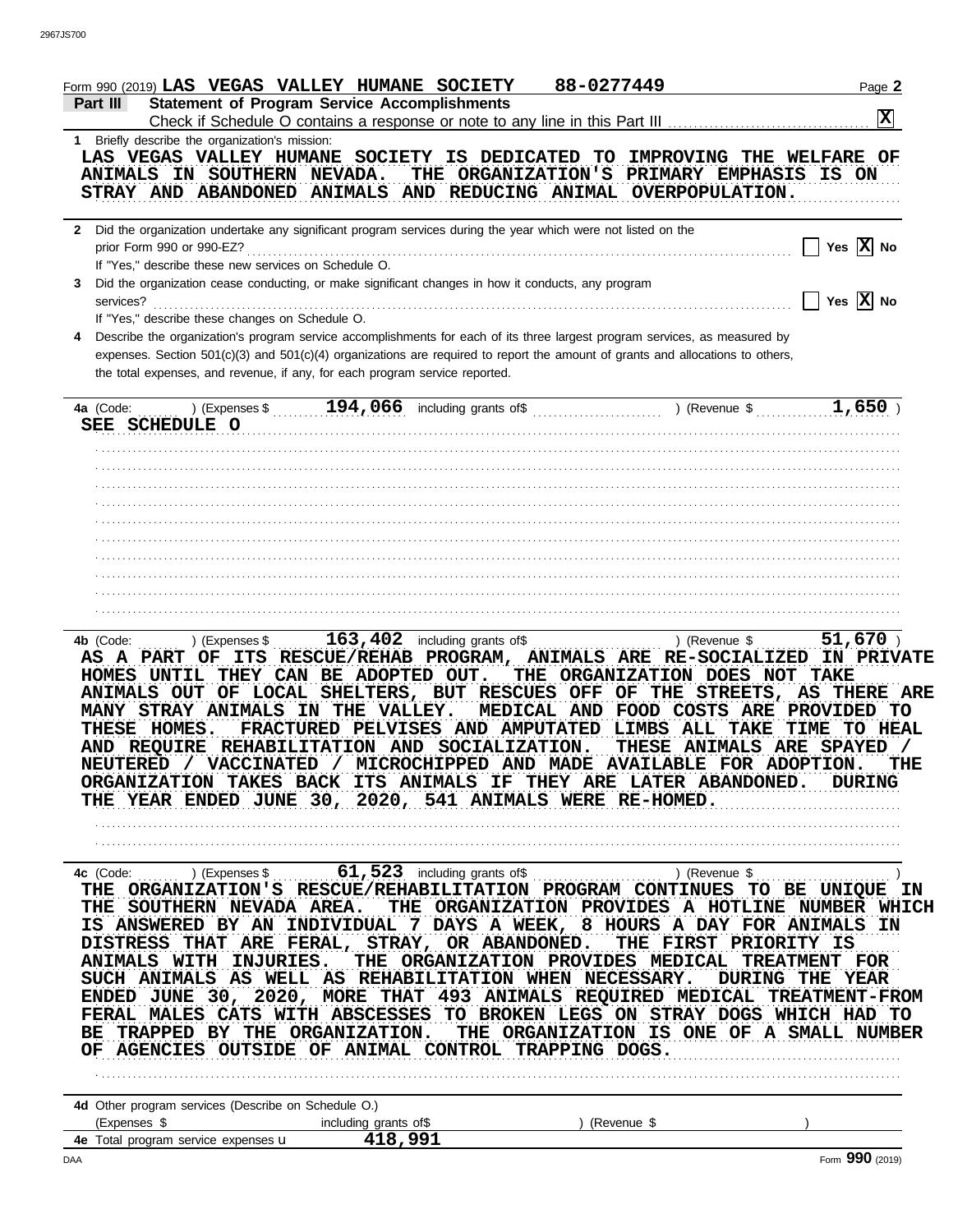|         |  |                                        | Form 990 (2019) LAS VEGAS VALLEY HUMANE SOCIETY | 88-0277449 | Page 3 |
|---------|--|----------------------------------------|-------------------------------------------------|------------|--------|
| Part IV |  | <b>Checklist of Required Schedules</b> |                                                 |            |        |

|     |                                                                                                                                                                                          |                 | Yes         | No          |
|-----|------------------------------------------------------------------------------------------------------------------------------------------------------------------------------------------|-----------------|-------------|-------------|
|     | Is the organization described in section 501(c)(3) or $4947(a)(1)$ (other than a private foundation)? If "Yes,"                                                                          |                 |             |             |
|     | complete Schedule A                                                                                                                                                                      | 1               | X           |             |
| 2   |                                                                                                                                                                                          | $\overline{2}$  | $\mathbf X$ |             |
| 3   | Did the organization engage in direct or indirect political campaign activities on behalf of or in opposition to                                                                         |                 |             |             |
|     | candidates for public office? If "Yes," complete Schedule C, Part I                                                                                                                      | 3               |             | X           |
| 4   | Section 501(c)(3) organizations. Did the organization engage in lobbying activities, or have a section 501(h)                                                                            |                 |             |             |
|     |                                                                                                                                                                                          | 4               |             | X           |
| 5   | Is the organization a section $501(c)(4)$ , $501(c)(5)$ , or $501(c)(6)$ organization that receives membership dues,                                                                     |                 |             |             |
|     | assessments, or similar amounts as defined in Revenue Procedure 98-19? If "Yes," complete Schedule C, Part III                                                                           | 5               |             | X           |
| 6   | Did the organization maintain any donor advised funds or any similar funds or accounts for which donors                                                                                  |                 |             |             |
|     | have the right to provide advice on the distribution or investment of amounts in such funds or accounts? If                                                                              |                 |             |             |
|     | "Yes," complete Schedule D, Part I                                                                                                                                                       | 6               |             | X           |
| 7   | Did the organization receive or hold a conservation easement, including easements to preserve open space,                                                                                |                 |             |             |
|     | the environment, historic land areas, or historic structures? If "Yes," complete Schedule D, Part II                                                                                     | $\overline{7}$  |             | X           |
| 8   | Did the organization maintain collections of works of art, historical treasures, or other similar assets? If "Yes,"                                                                      |                 |             |             |
|     | complete Schedule D, Part III                                                                                                                                                            | 8               |             | X           |
| 9   | Did the organization report an amount in Part X, line 21, for escrow or custodial account liability, serve as a                                                                          |                 |             |             |
|     | custodian for amounts not listed in Part X; or provide credit counseling, debt management, credit repair, or                                                                             |                 |             |             |
|     | debt negotiation services? If "Yes," complete Schedule D, Part IV                                                                                                                        | 9               |             | X           |
| 10  | Did the organization, directly or through a related organization, hold assets in donor-restricted endowments                                                                             |                 |             |             |
|     | or in quasi endowments? If "Yes," complete Schedule D, Part V                                                                                                                            | 10              |             | X           |
| 11  | If the organization's answer to any of the following questions is "Yes," then complete Schedule D, Parts VI,                                                                             |                 |             |             |
|     | VII, VIII, IX, or X as applicable.                                                                                                                                                       |                 |             |             |
| a   | Did the organization report an amount for land, buildings, and equipment in Part X, line 10? If "Yes,"                                                                                   |                 |             |             |
|     | complete Schedule D, Part VI                                                                                                                                                             | 11a             | X           |             |
| b   | Did the organization report an amount for investments—other securities in Part X, line 12, that is 5% or more                                                                            |                 |             |             |
|     |                                                                                                                                                                                          | 11b             |             | X           |
| c   | Did the organization report an amount for investments—program related in Part X, line 13, that is 5% or more                                                                             |                 |             |             |
|     |                                                                                                                                                                                          | 11c             |             | X           |
| d   | Did the organization report an amount for other assets in Part X, line 15, that is 5% or more of its total assets<br>reported in Part X, line 16? If "Yes," complete Schedule D, Part IX | 11d             |             | <u>x</u>    |
|     | Did the organization report an amount for other liabilities in Part X, line 25? If "Yes," complete Schedule D, Part X                                                                    | 11e             |             | $\mathbf x$ |
| Ť.  | Did the organization's separate or consolidated financial statements for the tax year include a footnote that addresses                                                                  |                 |             |             |
|     | the organization's liability for uncertain tax positions under FIN 48 (ASC 740)? If "Yes," complete Schedule D, Part X                                                                   | 11f             |             | X           |
|     | 12a Did the organization obtain separate, independent audited financial statements for the tax year? If "Yes," complete                                                                  |                 |             |             |
|     |                                                                                                                                                                                          | 12a             | X           |             |
|     | Was the organization included in consolidated, independent audited financial statements for the tax year? If                                                                             |                 |             |             |
|     | "Yes," and if the organization answered "No" to line 12a, then completing Schedule D, Parts XI and XII is optional                                                                       | 12 <sub>b</sub> |             | X           |
| 13  |                                                                                                                                                                                          | 13              |             | X           |
| 14a | Did the organization maintain an office, employees, or agents outside of the United States?                                                                                              | 14a             |             | $\mathbf x$ |
| b   | Did the organization have aggregate revenues or expenses of more than \$10,000 from grantmaking,                                                                                         |                 |             |             |
|     | fundraising, business, investment, and program service activities outside the United States, or aggregate                                                                                |                 |             |             |
|     |                                                                                                                                                                                          | 14b             |             | X           |
| 15  | Did the organization report on Part IX, column (A), line 3, more than \$5,000 of grants or other assistance to or                                                                        |                 |             |             |
|     | for any foreign organization? If "Yes," complete Schedule F, Parts II and IV                                                                                                             | 15              |             | X           |
| 16  | Did the organization report on Part IX, column (A), line 3, more than \$5,000 of aggregate grants or other                                                                               |                 |             |             |
|     |                                                                                                                                                                                          | 16              |             | X           |
| 17  | Did the organization report a total of more than \$15,000 of expenses for professional fundraising services on                                                                           |                 |             |             |
|     |                                                                                                                                                                                          | 17              |             | X           |
| 18  | Did the organization report more than \$15,000 total of fundraising event gross income and contributions on                                                                              |                 |             |             |
|     | Part VIII, lines 1c and 8a? If "Yes," complete Schedule G, Part II                                                                                                                       | 18              | X           |             |
| 19  | Did the organization report more than \$15,000 of gross income from gaming activities on Part VIII, line 9a?                                                                             |                 |             |             |
|     |                                                                                                                                                                                          | 19              |             | X           |
| 20a | Did the organization operate one or more hospital facilities? If "Yes," complete Schedule H                                                                                              | <b>20a</b>      |             | X           |
| b   |                                                                                                                                                                                          | 20 <sub>b</sub> |             |             |
| 21  | Did the organization report more than \$5,000 of grants or other assistance to any domestic organization or                                                                              |                 |             |             |
|     |                                                                                                                                                                                          | 21              |             | X           |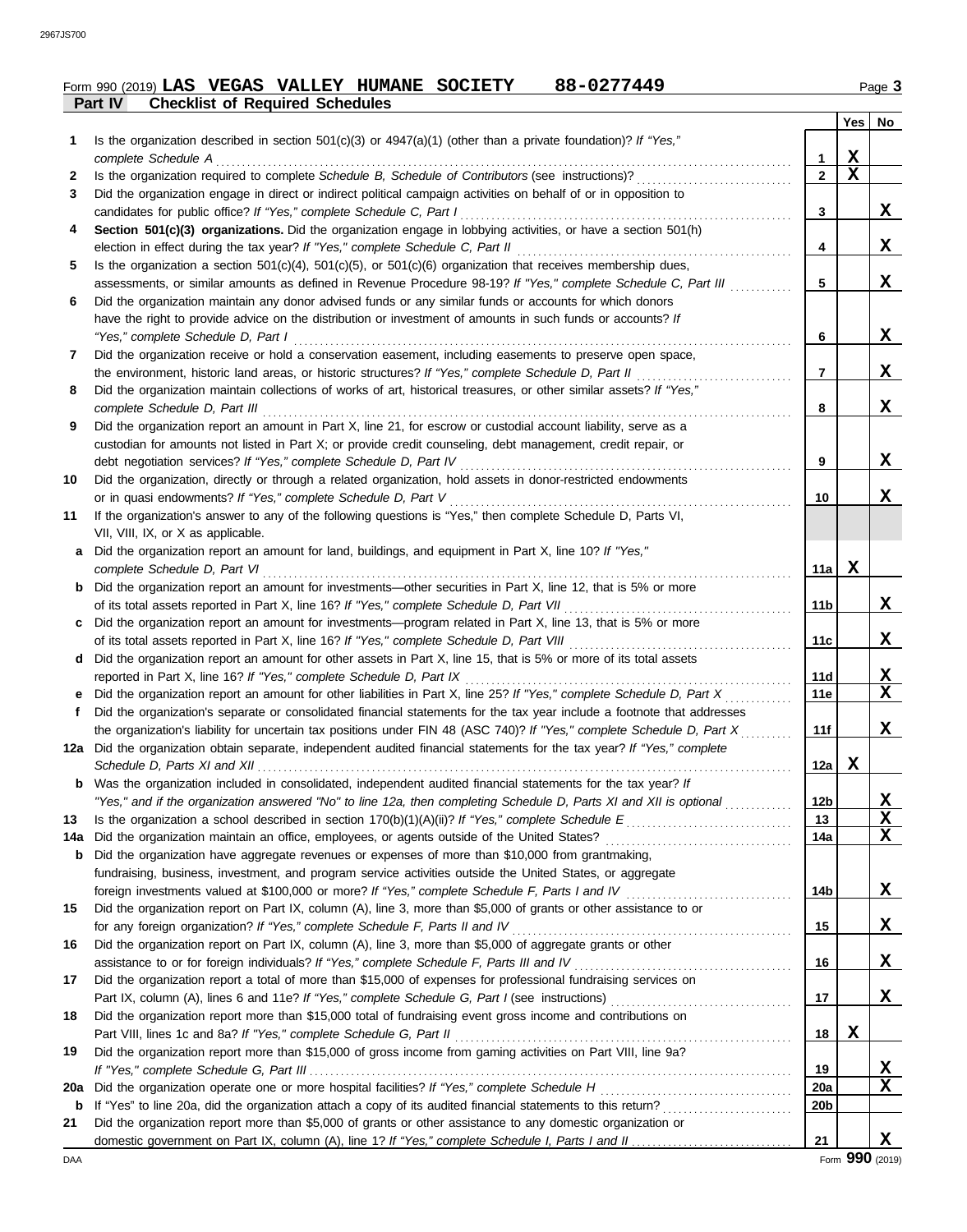|  |                                                            | Form 990 (2019) LAS VEGAS VALLEY HUMANE SOCIETY | 88-0277449 | Page 4 |
|--|------------------------------------------------------------|-------------------------------------------------|------------|--------|
|  | <b>Part IV</b> Checklist of Required Schedules (continued) |                                                 |            |        |

|     |                                                                                                                                               |                 | Yes | No          |
|-----|-----------------------------------------------------------------------------------------------------------------------------------------------|-----------------|-----|-------------|
| 22  | Did the organization report more than \$5,000 of grants or other assistance to or for domestic individuals on                                 |                 |     |             |
|     |                                                                                                                                               | 22              |     | X           |
| 23  | Did the organization answer "Yes" to Part VII, Section A, line 3, 4, or 5 about compensation of the                                           |                 |     |             |
|     | organization's current and former officers, directors, trustees, key employees, and highest compensated                                       |                 |     |             |
|     | employees? If "Yes," complete Schedule J                                                                                                      | 23              |     | X           |
|     | 24a Did the organization have a tax-exempt bond issue with an outstanding principal amount of more than                                       |                 |     |             |
|     | \$100,000 as of the last day of the year, that was issued after December 31, 2002? If "Yes," answer lines 24b                                 |                 |     |             |
|     | through 24d and complete Schedule K. If "No," go to line 25a                                                                                  | 24a             |     | X.          |
| b   | Did the organization invest any proceeds of tax-exempt bonds beyond a temporary period exception?                                             | 24b             |     |             |
| c   | Did the organization maintain an escrow account other than a refunding escrow at any time during the year                                     |                 |     |             |
|     | to defease any tax-exempt bonds?<br>d Did the organization act as an "on behalf of" issuer for bonds outstanding at any time during the year? | 24c<br>24d      |     |             |
|     | 25a Section 501(c)(3), 501(c)(4), and 501(c)(29) organizations. Did the organization engage in an excess benefit                              |                 |     |             |
|     | transaction with a disqualified person during the year? If "Yes," complete Schedule L, Part I                                                 | 25a             |     | X.          |
| b   | Is the organization aware that it engaged in an excess benefit transaction with a disqualified person in a prior                              |                 |     |             |
|     | year, and that the transaction has not been reported on any of the organization's prior Forms 990 or 990-EZ?                                  |                 |     |             |
|     | If "Yes," complete Schedule L, Part I                                                                                                         | 25b             |     | X           |
| 26  | Did the organization report any amount on Part X, line 5 or 22, for receivables from or payables to any current                               |                 |     |             |
|     | or former officer, director, trustee, key employee, creator or founder, substantial contributor, or 35%                                       |                 |     |             |
|     | controlled entity or family member of any of these persons? If "Yes," complete Schedule L, Part II                                            | 26              |     | X           |
| 27  | Did the organization provide a grant or other assistance to any current or former officer, director, trustee, key                             |                 |     |             |
|     | employee, creator or founder, substantial contributor or employee thereof, a grant selection committee                                        |                 |     |             |
|     | member, or to a 35% controlled entity (including an employee thereof) or family member of any of these                                        |                 |     |             |
|     | persons? If "Yes," complete Schedule L, Part III                                                                                              | 27              |     | X           |
| 28  | Was the organization a party to a business transaction with one of the following parties (see Schedule L, Part                                |                 |     |             |
|     | IV instructions, for applicable filing thresholds, conditions, and exceptions):                                                               |                 |     |             |
| a   | A current or former officer, director, trustee, key employee, creator or founder, or substantial contributor? If                              |                 |     |             |
|     | "Yes," complete Schedule L, Part IV                                                                                                           | <b>28a</b>      |     | x           |
| b   |                                                                                                                                               | 28b             |     | X           |
| c   | A 35% controlled entity of one or more individuals and/or organizations described in lines 28a or 28b? If                                     |                 |     |             |
| 29  | Did the organization receive more than \$25,000 in non-cash contributions? If "Yes," complete Schedule M                                      | 28c<br>29       |     | X<br>X      |
| 30  | Did the organization receive contributions of art, historical treasures, or other similar assets, or qualified                                |                 |     |             |
|     |                                                                                                                                               | 30              |     | X           |
| 31  | Did the organization liquidate, terminate, or dissolve and cease operations? If "Yes," complete Schedule N, Part I                            | 31              |     | $\mathbf x$ |
| 32  | Did the organization sell, exchange, dispose of, or transfer more than 25% of its net assets? If "Yes,"                                       |                 |     |             |
|     | complete Schedule N, Part II                                                                                                                  | 32              |     | Х           |
| 33  | Did the organization own 100% of an entity disregarded as separate from the organization under Regulations                                    |                 |     |             |
|     | sections 301.7701-2 and 301.7701-3? If "Yes," complete Schedule R, Part I                                                                     | 33              |     | X           |
| 34  | Was the organization related to any tax-exempt or taxable entity? If "Yes," complete Schedule R, Part II, III,                                |                 |     |             |
|     | or IV, and Part V, line 1                                                                                                                     | 34              |     | X           |
| 35a |                                                                                                                                               | 35a             |     | X           |
| b   | If "Yes" to line 35a, did the organization receive any payment from or engage in any transaction with a                                       |                 |     |             |
|     |                                                                                                                                               | 35 <sub>b</sub> |     |             |
| 36  | Section 501(c)(3) organizations. Did the organization make any transfers to an exempt non-charitable                                          |                 |     |             |
|     | related organization? If "Yes," complete Schedule R, Part V, line 2                                                                           | 36              |     | X           |
| 37  | Did the organization conduct more than 5% of its activities through an entity that is not a related organization                              | 37              |     | x           |
| 38  | Did the organization complete Schedule O and provide explanations in Schedule O for Part VI, lines 11b and                                    |                 |     |             |
|     | 19? Note: All Form 990 filers are required to complete Schedule O.                                                                            | 38              | X   |             |
|     | Statements Regarding Other IRS Filings and Tax Compliance<br>Part V                                                                           |                 |     |             |
|     |                                                                                                                                               |                 |     |             |
|     |                                                                                                                                               |                 | Yes | No          |
| 1a  | 6<br>Enter the number reported in Box 3 of Form 1096. Enter -0- if not applicable<br>1a                                                       |                 |     |             |
| b   | 1 <sub>b</sub><br>0<br>Enter the number of Forms W-2G included in line 1a. Enter -0- if not applicable                                        |                 |     |             |
| c   | Did the organization comply with backup withholding rules for reportable payments to vendors and                                              |                 |     |             |
|     |                                                                                                                                               | 1 <sub>c</sub>  | X   |             |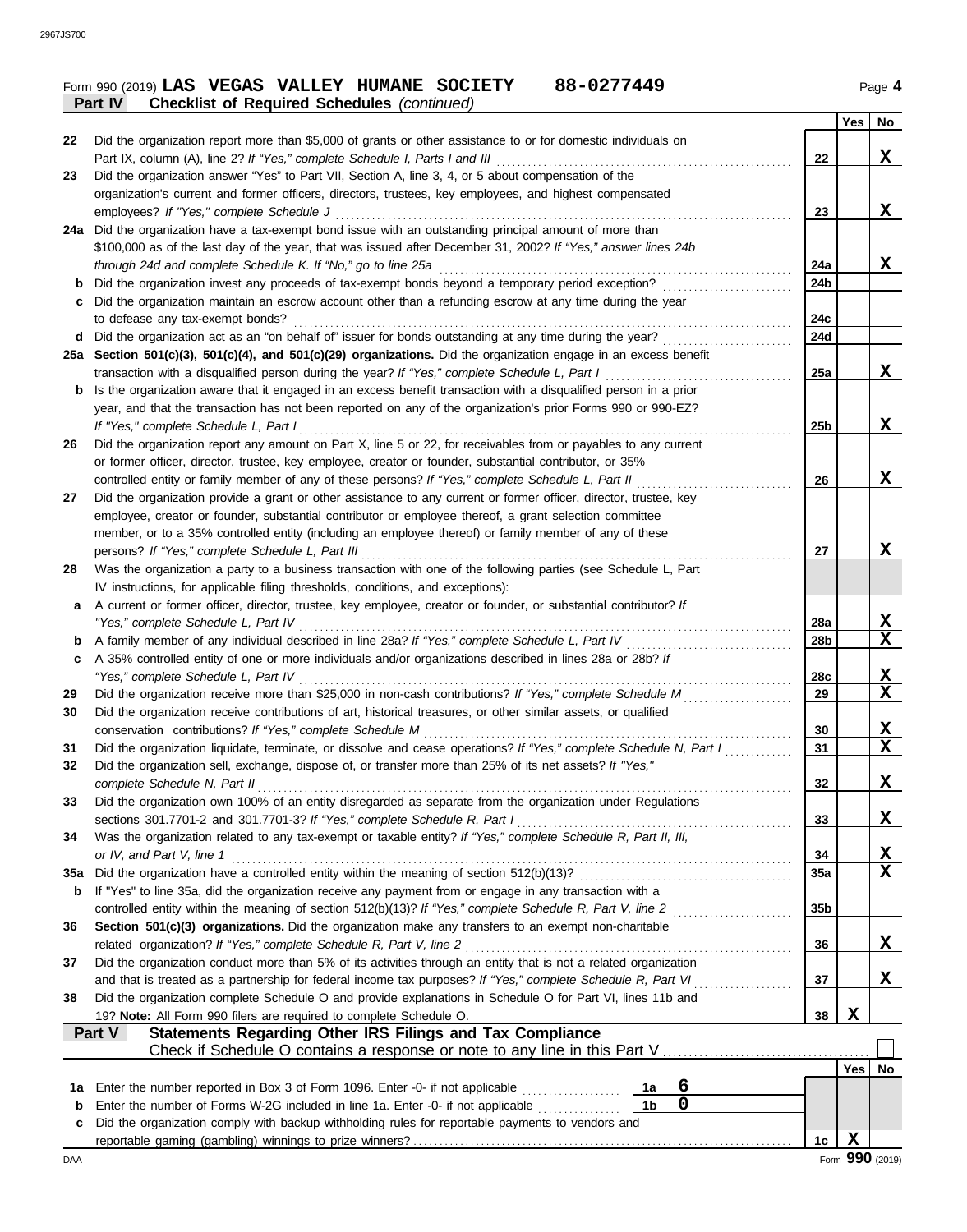|        | 88-0277449<br>Form 990 (2019) LAS VEGAS VALLEY HUMANE SOCIETY                                                                                                                                                                              |                |             | Page 5        |  |  |
|--------|--------------------------------------------------------------------------------------------------------------------------------------------------------------------------------------------------------------------------------------------|----------------|-------------|---------------|--|--|
|        | Statements Regarding Other IRS Filings and Tax Compliance (continued)<br><b>Part V</b>                                                                                                                                                     |                |             |               |  |  |
|        |                                                                                                                                                                                                                                            |                |             | $Yes \mid No$ |  |  |
|        | 2a Enter the number of employees reported on Form W-3, Transmittal of Wage and Tax                                                                                                                                                         |                |             |               |  |  |
|        | 1<br>Statements, filed for the calendar year ending with or within the year covered by this return<br>2a                                                                                                                                   |                |             |               |  |  |
| b      | If at least one is reported on line 2a, did the organization file all required federal employment tax returns?                                                                                                                             | 2b             | $\mathbf X$ |               |  |  |
|        | Note: If the sum of lines 1a and 2a is greater than 250, you may be required to e-file (see instructions)                                                                                                                                  |                |             |               |  |  |
| За     | Did the organization have unrelated business gross income of \$1,000 or more during the year?                                                                                                                                              | Зa             |             | X             |  |  |
| b      | If "Yes," has it filed a Form 990-T for this year? If "No" to line 3b, provide an explanation on Schedule O                                                                                                                                | 3 <sub>b</sub> |             |               |  |  |
| 4a     | At any time during the calendar year, did the organization have an interest in, or a signature or other authority over,                                                                                                                    |                |             |               |  |  |
|        | a financial account in a foreign country (such as a bank account, securities account, or other financial account)?                                                                                                                         | 4a             |             | X             |  |  |
| b      | If "Yes," enter the name of the foreign country $\mathbf u$                                                                                                                                                                                |                |             |               |  |  |
|        | See instructions for filing requirements for FinCEN Form 114, Report of Foreign Bank and Financial Accounts (FBAR).                                                                                                                        |                |             |               |  |  |
| 5а     | Was the organization a party to a prohibited tax shelter transaction at any time during the tax year?                                                                                                                                      | 5a             |             | $\mathbf x$   |  |  |
| b      | Did any taxable party notify the organization that it was or is a party to a prohibited tax shelter transaction?                                                                                                                           | 5 <sub>b</sub> |             | X             |  |  |
| c      | If "Yes" to line 5a or 5b, did the organization file Form 8886-T?                                                                                                                                                                          | 5c             |             |               |  |  |
| 6a     | Does the organization have annual gross receipts that are normally greater than \$100,000, and did the                                                                                                                                     |                |             |               |  |  |
|        | organization solicit any contributions that were not tax deductible as charitable contributions?                                                                                                                                           | 6a             |             | X             |  |  |
| b      | If "Yes," did the organization include with every solicitation an express statement that such contributions or                                                                                                                             |                |             |               |  |  |
|        | gifts were not tax deductible?                                                                                                                                                                                                             | 6b             |             |               |  |  |
| 7      | Organizations that may receive deductible contributions under section 170(c).                                                                                                                                                              |                |             |               |  |  |
| a      | Did the organization receive a payment in excess of \$75 made partly as a contribution and partly for goods                                                                                                                                |                |             |               |  |  |
|        | and services provided to the payor?                                                                                                                                                                                                        | 7a             |             |               |  |  |
| b      |                                                                                                                                                                                                                                            | 7b             |             |               |  |  |
| c      | Did the organization sell, exchange, or otherwise dispose of tangible personal property for which it was                                                                                                                                   |                |             |               |  |  |
|        |                                                                                                                                                                                                                                            | 7c             |             |               |  |  |
| d      | 7d<br>If "Yes," indicate the number of Forms 8282 filed during the year<br>[[[[[[[[[[[[[[[[]]]]]]                                                                                                                                          |                |             |               |  |  |
| е      |                                                                                                                                                                                                                                            | 7е<br>7f       |             |               |  |  |
|        | Did the organization, during the year, pay premiums, directly or indirectly, on a personal benefit contract?<br>t                                                                                                                          |                |             |               |  |  |
| g      | If the organization received a contribution of qualified intellectual property, did the organization file Form 8899 as required?                                                                                                           | 7g<br>7h       |             |               |  |  |
| h<br>8 | If the organization received a contribution of cars, boats, airplanes, or other vehicles, did the organization file a Form 1098-C?<br>Sponsoring organizations maintaining donor advised funds. Did a donor advised fund maintained by the |                |             |               |  |  |
|        |                                                                                                                                                                                                                                            | 8              |             |               |  |  |
| 9      | Sponsoring organizations maintaining donor advised funds.                                                                                                                                                                                  |                |             |               |  |  |
| a      | Did the sponsoring organization make any taxable distributions under section 4966?                                                                                                                                                         | 9a             |             |               |  |  |
| b      | Did the sponsoring organization make a distribution to a donor, donor advisor, or related person?                                                                                                                                          | 9b             |             |               |  |  |
| 10     | Section 501(c)(7) organizations. Enter:                                                                                                                                                                                                    |                |             |               |  |  |
|        | 10a <br>Initiation fees and capital contributions included on Part VIII, line 12 [11][11][11][11][11][11][11][11][11][                                                                                                                     |                |             |               |  |  |
| b      | Gross receipts, included on Form 990, Part VIII, line 12, for public use of club facilities<br>10b                                                                                                                                         |                |             |               |  |  |
| 11     | Section 501(c)(12) organizations. Enter:                                                                                                                                                                                                   |                |             |               |  |  |
| a      | 11a<br>Gross income from members or shareholders                                                                                                                                                                                           |                |             |               |  |  |
| b      | Gross income from other sources (Do not net amounts due or paid to other sources                                                                                                                                                           |                |             |               |  |  |
|        | 11 <sub>b</sub><br>against amounts due or received from them.)                                                                                                                                                                             |                |             |               |  |  |
| 12a    | Section 4947(a)(1) non-exempt charitable trusts. Is the organization filing Form 990 in lieu of Form 1041?                                                                                                                                 | 12a            |             |               |  |  |
| b      | If "Yes," enter the amount of tax-exempt interest received or accrued during the year<br>  12b                                                                                                                                             |                |             |               |  |  |
| 13     | Section 501(c)(29) qualified nonprofit health insurance issuers.                                                                                                                                                                           |                |             |               |  |  |
| a      | Is the organization licensed to issue qualified health plans in more than one state?                                                                                                                                                       | 13а            |             |               |  |  |
|        | Note: See the instructions for additional information the organization must report on Schedule O.                                                                                                                                          |                |             |               |  |  |
| b      | Enter the amount of reserves the organization is required to maintain by the states in which                                                                                                                                               |                |             |               |  |  |
|        | 13 <sub>b</sub>                                                                                                                                                                                                                            |                |             |               |  |  |
| c      | 13 <sub>c</sub><br>Enter the amount of reserves on hand                                                                                                                                                                                    |                |             |               |  |  |
| 14a    | Did the organization receive any payments for indoor tanning services during the tax year?                                                                                                                                                 | 14a            |             | X             |  |  |
| b      | If "Yes," has it filed a Form 720 to report these payments? If "No," provide an explanation on Schedule O                                                                                                                                  | 14b            |             |               |  |  |
| 15     | Is the organization subject to the section 4960 tax on payment(s) of more than \$1,000,000 in remuneration or                                                                                                                              |                |             |               |  |  |
|        | excess parachute payment(s) during the year?                                                                                                                                                                                               | 15             |             | <u>x</u>      |  |  |
|        | If "Yes," see instructions and file Form 4720, Schedule N.                                                                                                                                                                                 |                |             |               |  |  |
| 16     | Is the organization an educational institution subject to the section 4968 excise tax on net investment income?                                                                                                                            | 16             |             | X             |  |  |
|        | If "Yes," complete Form 4720, Schedule O.                                                                                                                                                                                                  |                |             |               |  |  |

DAA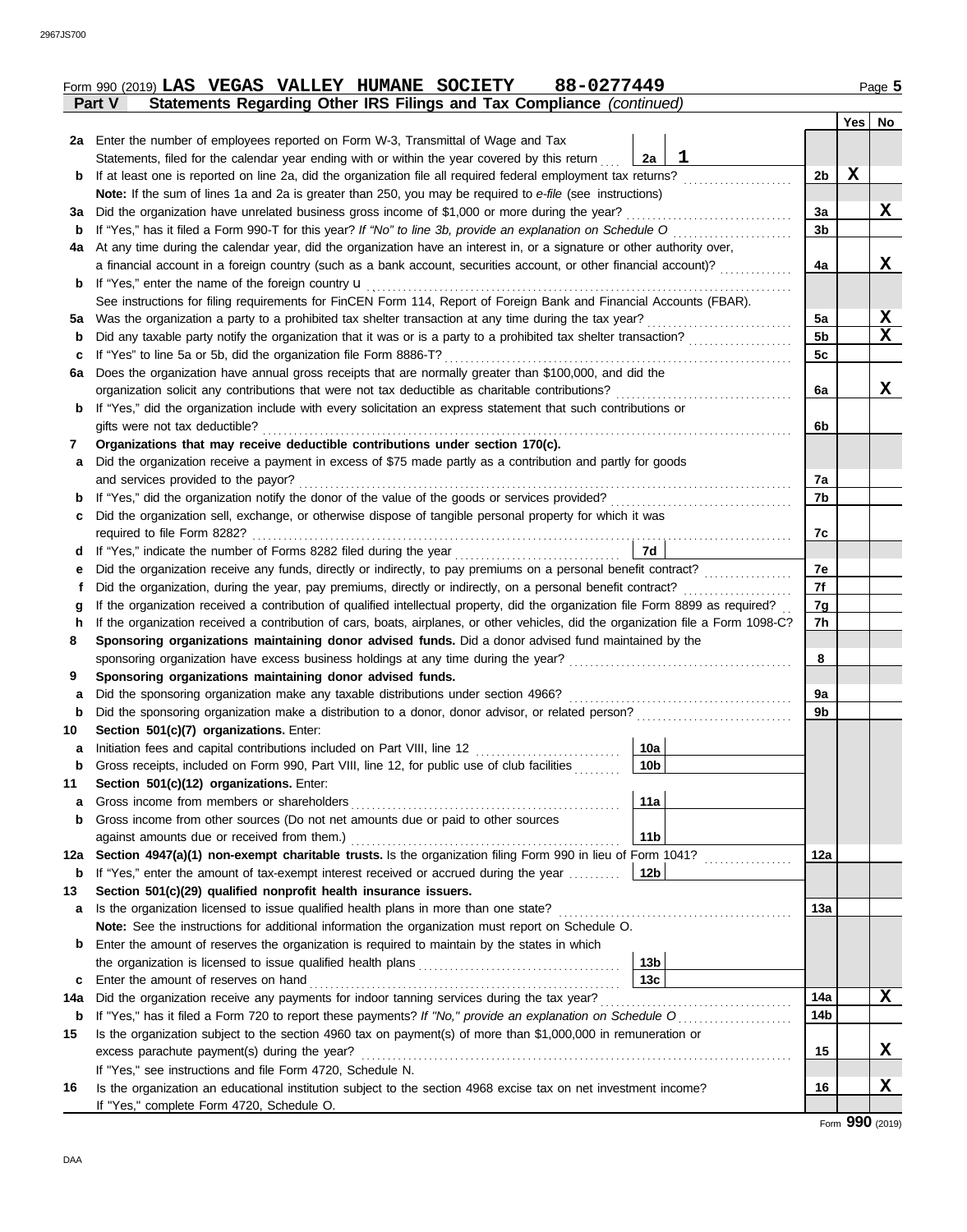## **Form 990 (2019) LAS VEGAS VALLEY HUMANE SOCIETY 88-0277449** Page 6

| Part VI | Governance, Management, and Disclosure For each "Yes" response to lines 2 through 7b below, and for a "No"                |
|---------|---------------------------------------------------------------------------------------------------------------------------|
|         | response to line 8a, 8b, or 10b below, describe the circumstances, processes, or changes on Schedule O. See instructions. |
|         |                                                                                                                           |

|        | Section A. Governing Body and Management                                                                                                                                                                                |                |   |                        |             |              |
|--------|-------------------------------------------------------------------------------------------------------------------------------------------------------------------------------------------------------------------------|----------------|---|------------------------|-------------|--------------|
|        |                                                                                                                                                                                                                         |                |   |                        | Yes         | No           |
|        | 1a Enter the number of voting members of the governing body at the end of the tax year                                                                                                                                  | 1a             | 7 |                        |             |              |
|        | If there are material differences in voting rights among members of the governing body, or                                                                                                                              |                |   |                        |             |              |
|        | if the governing body delegated broad authority to an executive committee or similar                                                                                                                                    |                |   |                        |             |              |
|        | committee, explain on Schedule O.                                                                                                                                                                                       |                |   |                        |             |              |
| b      | Enter the number of voting members included on line 1a, above, who are independent                                                                                                                                      | 1 <sub>b</sub> | 7 |                        |             |              |
| 2      | Did any officer, director, trustee, or key employee have a family relationship or a business relationship with                                                                                                          |                |   |                        |             |              |
|        | any other officer, director, trustee, or key employee?                                                                                                                                                                  |                |   | $\mathbf{2}$           |             | X            |
| 3      | Did the organization delegate control over management duties customarily performed by or under the direct                                                                                                               |                |   |                        |             |              |
|        | supervision of officers, directors, trustees, or key employees to a management company or other person?                                                                                                                 |                |   | 3                      |             | X            |
| 4      | Did the organization make any significant changes to its governing documents since the prior Form 990 was filed?                                                                                                        |                |   | 4                      |             | $\mathbf X$  |
| 5      | Did the organization become aware during the year of a significant diversion of the organization's assets?                                                                                                              |                |   | 5                      |             | $\mathbf x$  |
| 6      | Did the organization have members or stockholders?                                                                                                                                                                      |                |   | 6                      |             | $\mathbf{x}$ |
| 7а     | Did the organization have members, stockholders, or other persons who had the power to elect or appoint                                                                                                                 |                |   |                        |             |              |
|        | one or more members of the governing body?                                                                                                                                                                              |                |   | 7a                     |             | X            |
| b      | Are any governance decisions of the organization reserved to (or subject to approval by) members,                                                                                                                       |                |   |                        |             |              |
|        | stockholders, or persons other than the governing body?                                                                                                                                                                 |                |   | 7b                     |             | X            |
| 8      | Did the organization contemporaneously document the meetings held or written actions undertaken during the year by the following:                                                                                       |                |   |                        |             |              |
| a      | The governing body?                                                                                                                                                                                                     |                |   | 8a                     | X           |              |
| b      | Each committee with authority to act on behalf of the governing body?                                                                                                                                                   |                |   | 8b                     | $\mathbf X$ |              |
| 9      | Is there any officer, director, trustee, or key employee listed in Part VII, Section A, who cannot be reached at                                                                                                        |                |   |                        |             |              |
|        | the organization's mailing address? If "Yes," provide the names and addresses on Schedule O                                                                                                                             |                |   | 9                      |             | X            |
|        | Section B. Policies (This Section B requests information about policies not required by the Internal Revenue Code.)                                                                                                     |                |   |                        |             |              |
|        |                                                                                                                                                                                                                         |                |   |                        | Yes         | No           |
| 10a    | Did the organization have local chapters, branches, or affiliates?                                                                                                                                                      |                |   | 10a                    |             | X            |
| b      | If "Yes," did the organization have written policies and procedures governing the activities of such chapters,                                                                                                          |                |   |                        |             |              |
|        | affiliates, and branches to ensure their operations are consistent with the organization's exempt purposes?                                                                                                             |                |   | 10 <sub>b</sub>        |             |              |
| 11a    | Has the organization provided a complete copy of this Form 990 to all members of its governing body before filing the form?                                                                                             |                |   | 11a                    | $\mathbf X$ |              |
| b      | Describe in Schedule O the process, if any, used by the organization to review this Form 990.                                                                                                                           |                |   |                        |             |              |
| 12a    | Did the organization have a written conflict of interest policy? If "No," go to line 13                                                                                                                                 |                |   | 12a                    |             | X            |
| b      | Were officers, directors, or trustees, and key employees required to disclose annually interests that could give rise to conflicts?                                                                                     |                |   | 12b                    |             |              |
| c      | Did the organization regularly and consistently monitor and enforce compliance with the policy? If "Yes,"                                                                                                               |                |   |                        |             |              |
|        | describe in Schedule O how this was done                                                                                                                                                                                |                |   | 12c                    |             | X            |
| 13     | Did the organization have a written whistleblower policy?                                                                                                                                                               |                |   | 13                     | X           |              |
| 14     | Did the organization have a written document retention and destruction policy?                                                                                                                                          |                |   | 14                     |             |              |
| 15     | Did the process for determining compensation of the following persons include a review and approval by<br>independent persons, comparability data, and contemporaneous substantiation of the deliberation and decision? |                |   |                        |             |              |
|        | The organization's CEO, Executive Director, or top management official                                                                                                                                                  |                |   |                        |             | <u>x</u>     |
| a<br>b | Other officers or key employees of the organization                                                                                                                                                                     |                |   | 15a<br>15 <sub>b</sub> |             | X            |
|        | If "Yes" to line 15a or 15b, describe the process in Schedule O (see instructions).                                                                                                                                     |                |   |                        |             |              |
| 16a    | Did the organization invest in, contribute assets to, or participate in a joint venture or similar arrangement                                                                                                          |                |   |                        |             |              |
|        | with a taxable entity during the year?                                                                                                                                                                                  |                |   |                        |             | X            |
| b      | If "Yes," did the organization follow a written policy or procedure requiring the organization to evaluate its                                                                                                          |                |   | 16a                    |             |              |
|        | participation in joint venture arrangements under applicable federal tax law, and take steps to safeguard the                                                                                                           |                |   |                        |             |              |
|        |                                                                                                                                                                                                                         |                |   | 16b                    |             |              |
|        | <b>Section C. Disclosure</b>                                                                                                                                                                                            |                |   |                        |             |              |
| 17     | List the states with which a copy of this Form 990 is required to be filed $\mathbf u$ NONE                                                                                                                             |                |   |                        |             |              |
| 18     | Section 6104 requires an organization to make its Forms 1023 (1024 or 1024-A, if applicable), 990, and 990-T (Section 501(c)                                                                                            |                |   |                        |             |              |
|        | (3)s only) available for public inspection. Indicate how you made these available. Check all that apply.                                                                                                                |                |   |                        |             |              |
|        |                                                                                                                                                                                                                         |                |   |                        |             |              |

| 19 Describe on Schedule O whether (and if so, how) the organization made its governing documents, conflict of interest policy, and |
|------------------------------------------------------------------------------------------------------------------------------------|
| financial statements available to the public during the tax year.                                                                  |

|  |  |  |  |  |  |  | 20 State the name, address, and telephone number of the person who possesses the organization's books and records u |  |  |
|--|--|--|--|--|--|--|---------------------------------------------------------------------------------------------------------------------|--|--|
|--|--|--|--|--|--|--|---------------------------------------------------------------------------------------------------------------------|--|--|

**LAS VEGAS NV 89146 702-434-2009**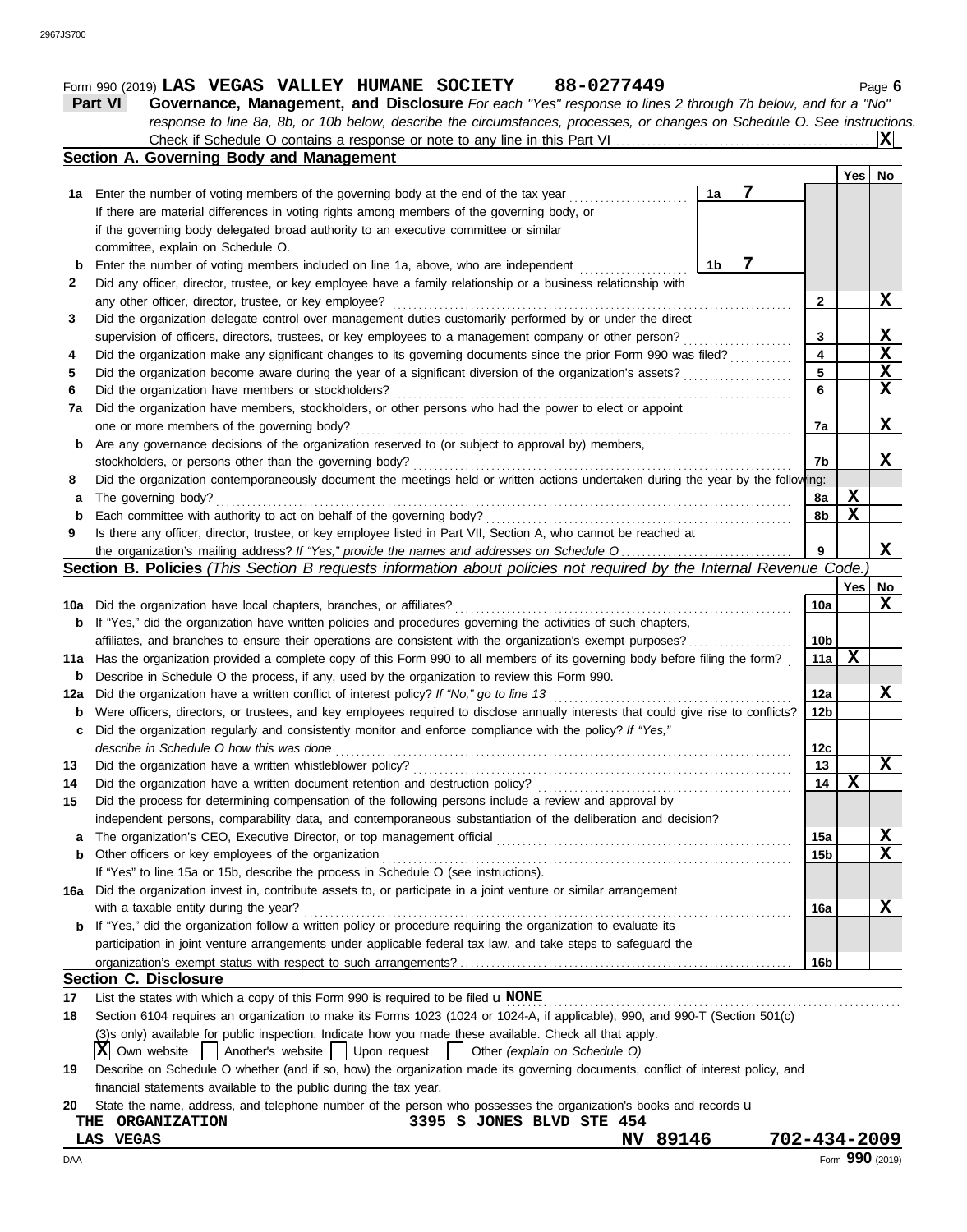# **Form 990 (2019) LAS VEGAS VALLEY HUMANE SOCIETY 88-0277449** Page 7

## **Independent Contractors Part VII Compensation of Officers, Directors, Trustees, Key Employees, Highest Compensated Employees, and**

Check if Schedule O contains a response or note to any line in this Part VII.

**Section A. Officers, Directors, Trustees, Key Employees, and Highest Compensated Employees**

**1a** Complete this table for all persons required to be listed. Report compensation for the calendar year ending with or within the organization's tax year.

■ List all of the organization's **current** officers, directors, trustees (whether individuals or organizations), regardless of amount of the organization Enter -0- in columns (D), (E), and (E) if no compensation was paid compensation. Enter -0- in columns (D), (E), and (F) if no compensation was paid.

● List all of the organization's **current** key employees, if any. See instructions for definition of "key employee."

who received reportable compensation (Box 5 of Form W-2 and/or Box 7 of Form 1099-MISC) of more than \$100,000 from the organization and any related organizations. ■ List the organization's five **current** highest compensated employees (other than an officer, director, trustee, or key employee)<br>
a received reportable compensation (Box 5 of Form W-2 and/or Box 7 of Form 1099-MISC) of

■ List all of the organization's **former** officers, key employees, and highest compensated employees who received more than<br>00,000 of reportable compensation from the organization and any related organizations \$100,000 of reportable compensation from the organization and any related organizations.

■ List all of the organization's **former directors or trustees** that received, in the capacity as a former director or trustee of the<br>enization, more than \$10,000 of reportable compensation from the organization and any r organization, more than \$10,000 of reportable compensation from the organization and any related organizations. See instructions for the order in which to list the persons above.

Check this box if neither the organization nor any related organization compensated any current officer, director, or trustee. **X**

| (A)<br>Name and title                      | (B)<br>Average<br>hours<br>per week<br>(list any               |                                   | (C)<br>Position<br>(do not check more than one<br>box, unless person is both an<br>officer and a director/trustee) |             |              |                                 |        | (D)<br>Reportable<br>compensation<br>from the<br>organization | (E)<br>Reportable<br>compensation<br>from related<br>organizations<br>(W-2/1099-MISC) | (F)<br>Estimated amount<br>of other<br>compensation<br>from the<br>organization and |
|--------------------------------------------|----------------------------------------------------------------|-----------------------------------|--------------------------------------------------------------------------------------------------------------------|-------------|--------------|---------------------------------|--------|---------------------------------------------------------------|---------------------------------------------------------------------------------------|-------------------------------------------------------------------------------------|
|                                            | hours for<br>related<br>organizations<br>below<br>dotted line) | Individual trustee<br>or director | nstitutional trustee                                                                                               | Officer     | Key employee | Highest compensated<br>employee | Former | (W-2/1099-MISC)                                               |                                                                                       | related organizations                                                               |
| (1) LAURA ANDERSON                         |                                                                |                                   |                                                                                                                    |             |              |                                 |        |                                                               |                                                                                       |                                                                                     |
| PRESIDENT                                  | 6.00<br>0.00                                                   | $\mathbf X$                       |                                                                                                                    | $\mathbf X$ |              |                                 |        | 0                                                             | 0                                                                                     | 0                                                                                   |
| (2) STACY ROMBACH                          |                                                                |                                   |                                                                                                                    |             |              |                                 |        |                                                               |                                                                                       |                                                                                     |
|                                            | 5.00                                                           |                                   |                                                                                                                    |             |              |                                 |        |                                                               |                                                                                       |                                                                                     |
| <b>VICE PRESIDENT</b><br>(3) KELLEY MURPHY | 0.00                                                           | $\mathbf x$                       |                                                                                                                    | $\mathbf x$ |              |                                 |        | 0                                                             | 0                                                                                     | $\mathbf 0$                                                                         |
|                                            | 8.00                                                           |                                   |                                                                                                                    |             |              |                                 |        |                                                               |                                                                                       |                                                                                     |
| <b>SECRETARY</b>                           | 0.00                                                           | $\mathbf X$                       |                                                                                                                    | $\mathbf x$ |              |                                 |        | 0                                                             | 0                                                                                     | $\mathbf 0$                                                                         |
| (4) CHRISTINA DIXON                        |                                                                |                                   |                                                                                                                    |             |              |                                 |        |                                                               |                                                                                       |                                                                                     |
|                                            | 4.00                                                           |                                   |                                                                                                                    |             |              |                                 |        |                                                               |                                                                                       |                                                                                     |
| <b>TREASURER</b>                           | 0.00                                                           | X                                 |                                                                                                                    | $\mathbf x$ |              |                                 |        | 0                                                             | 0                                                                                     | $\mathbf 0$                                                                         |
| (5) ANNE CHAIRSELL                         | 1.00                                                           |                                   |                                                                                                                    |             |              |                                 |        |                                                               |                                                                                       |                                                                                     |
| BOARD MEMBER                               | 0.00                                                           | X                                 |                                                                                                                    |             |              |                                 |        | 0                                                             | 0                                                                                     | $\mathbf 0$                                                                         |
| (6) KAREN LAYNE                            | 20.00                                                          |                                   |                                                                                                                    |             |              |                                 |        |                                                               |                                                                                       |                                                                                     |
| <b>BOARD MEMBER</b>                        | 0.00                                                           | $\mathbf X$                       |                                                                                                                    |             |              |                                 |        | 0                                                             | 0                                                                                     | $\mathbf 0$                                                                         |
| (7) RICHARD VILLA                          | 1.00                                                           |                                   |                                                                                                                    |             |              |                                 |        |                                                               |                                                                                       |                                                                                     |
| <b>BOARD MEMBER</b>                        | 0.00                                                           | $\mathbf x$                       |                                                                                                                    |             |              |                                 |        | 0                                                             | 0                                                                                     | $\mathbf 0$                                                                         |
| (8)                                        |                                                                |                                   |                                                                                                                    |             |              |                                 |        |                                                               |                                                                                       |                                                                                     |
|                                            |                                                                |                                   |                                                                                                                    |             |              |                                 |        |                                                               |                                                                                       |                                                                                     |
| (9)                                        |                                                                |                                   |                                                                                                                    |             |              |                                 |        |                                                               |                                                                                       |                                                                                     |
|                                            |                                                                |                                   |                                                                                                                    |             |              |                                 |        |                                                               |                                                                                       |                                                                                     |
| (10)                                       |                                                                |                                   |                                                                                                                    |             |              |                                 |        |                                                               |                                                                                       |                                                                                     |
|                                            |                                                                |                                   |                                                                                                                    |             |              |                                 |        |                                                               |                                                                                       |                                                                                     |
| (11)                                       |                                                                |                                   |                                                                                                                    |             |              |                                 |        |                                                               |                                                                                       |                                                                                     |
|                                            |                                                                |                                   |                                                                                                                    |             |              |                                 |        |                                                               |                                                                                       |                                                                                     |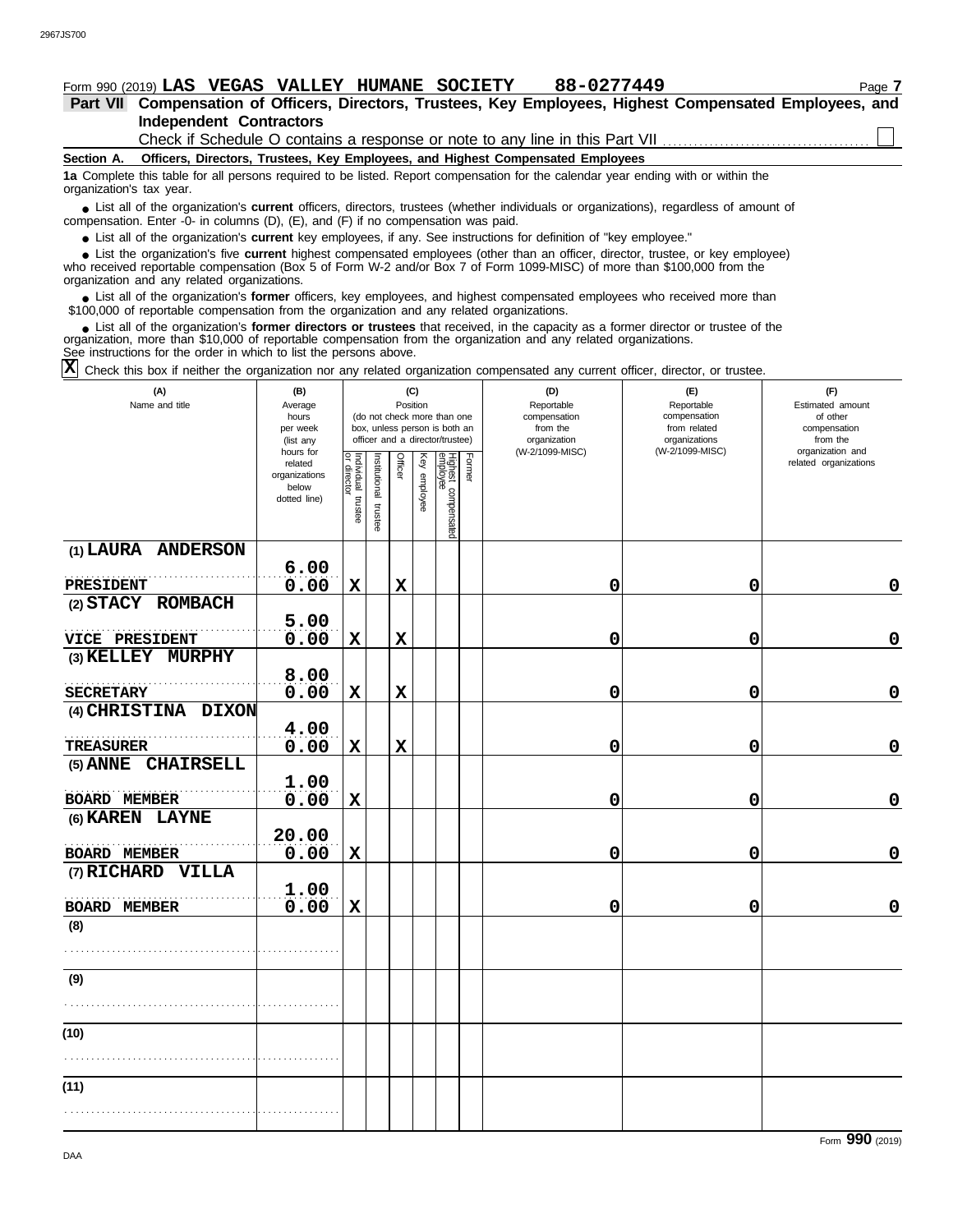|              |          | Form 990 (2019) LAS VEGAS VALLEY HUMANE SOCIETY                                                                                                                  |                                                                |                                   |                          |         |                 |                                                                                                 |        | 88-0277449                                                                                                                                                                                                           |                                                                                                                                                                    |                                                                 |                     | Page 8 |
|--------------|----------|------------------------------------------------------------------------------------------------------------------------------------------------------------------|----------------------------------------------------------------|-----------------------------------|--------------------------|---------|-----------------|-------------------------------------------------------------------------------------------------|--------|----------------------------------------------------------------------------------------------------------------------------------------------------------------------------------------------------------------------|--------------------------------------------------------------------------------------------------------------------------------------------------------------------|-----------------------------------------------------------------|---------------------|--------|
|              | Part VII |                                                                                                                                                                  |                                                                |                                   |                          |         |                 |                                                                                                 |        |                                                                                                                                                                                                                      | Section A. Officers, Directors, Trustees, Key Employees, and Highest Compensated Employees (continued)                                                             |                                                                 |                     |        |
|              |          | (A)<br>Name and title                                                                                                                                            | (B)<br>Average<br>hours<br>per week<br>(list any               |                                   |                          |         | (C)<br>Position | (do not check more than one<br>box, unless person is both an<br>officer and a director/trustee) |        | (D)<br>Reportable<br>compensation<br>from the<br>organization                                                                                                                                                        | (E)<br>Reportable<br>compensation<br>from related<br>organizations                                                                                                 | (F)<br>Estimated amount<br>of other<br>compensation<br>from the |                     |        |
|              |          |                                                                                                                                                                  | hours for<br>related<br>organizations<br>below<br>dotted line) | Individual trustee<br>or director | Institutional<br>trustee | Officer | Key employee    | Highest compensatec<br>employee                                                                 | Former | (W-2/1099-MISC)                                                                                                                                                                                                      | (W-2/1099-MISC)                                                                                                                                                    | organization and<br>related organizations                       |                     |        |
|              |          |                                                                                                                                                                  |                                                                |                                   |                          |         |                 |                                                                                                 |        |                                                                                                                                                                                                                      |                                                                                                                                                                    |                                                                 |                     |        |
|              |          |                                                                                                                                                                  |                                                                |                                   |                          |         |                 |                                                                                                 |        |                                                                                                                                                                                                                      |                                                                                                                                                                    |                                                                 |                     |        |
|              |          |                                                                                                                                                                  |                                                                |                                   |                          |         |                 |                                                                                                 |        |                                                                                                                                                                                                                      |                                                                                                                                                                    |                                                                 |                     |        |
|              |          |                                                                                                                                                                  |                                                                |                                   |                          |         |                 |                                                                                                 |        |                                                                                                                                                                                                                      |                                                                                                                                                                    |                                                                 |                     |        |
|              |          |                                                                                                                                                                  |                                                                |                                   |                          |         |                 |                                                                                                 |        |                                                                                                                                                                                                                      |                                                                                                                                                                    |                                                                 |                     |        |
|              |          |                                                                                                                                                                  |                                                                |                                   |                          |         |                 |                                                                                                 |        |                                                                                                                                                                                                                      |                                                                                                                                                                    |                                                                 |                     |        |
|              |          |                                                                                                                                                                  |                                                                |                                   |                          |         |                 |                                                                                                 |        |                                                                                                                                                                                                                      |                                                                                                                                                                    |                                                                 |                     |        |
|              |          |                                                                                                                                                                  |                                                                |                                   |                          |         |                 |                                                                                                 |        |                                                                                                                                                                                                                      |                                                                                                                                                                    |                                                                 |                     |        |
|              |          |                                                                                                                                                                  |                                                                |                                   |                          |         |                 |                                                                                                 | u      |                                                                                                                                                                                                                      |                                                                                                                                                                    |                                                                 |                     |        |
|              |          | c Total from continuation sheets to Part VII, Section A<br>d Total (add lines 1b and 1c) $\ldots$ $\ldots$ $\ldots$ $\ldots$ $\ldots$ $\ldots$ $\ldots$ $\ldots$ |                                                                |                                   |                          |         |                 |                                                                                                 | u      |                                                                                                                                                                                                                      |                                                                                                                                                                    |                                                                 |                     |        |
| $\mathbf{2}$ |          |                                                                                                                                                                  |                                                                |                                   |                          |         |                 |                                                                                                 |        | Total number of individuals (including but not limited to those listed above) who received more than \$100,000 of                                                                                                    |                                                                                                                                                                    |                                                                 |                     |        |
|              |          | reportable compensation from the organization $\mathbf{u}$                                                                                                       |                                                                |                                   |                          |         |                 |                                                                                                 |        |                                                                                                                                                                                                                      |                                                                                                                                                                    |                                                                 |                     |        |
| 3            |          |                                                                                                                                                                  |                                                                |                                   |                          |         |                 |                                                                                                 |        | Did the organization list any former officer, director, trustee, key employee, or highest compensated                                                                                                                |                                                                                                                                                                    |                                                                 | <b>Yes</b>          | No     |
|              |          |                                                                                                                                                                  |                                                                |                                   |                          |         |                 |                                                                                                 |        |                                                                                                                                                                                                                      |                                                                                                                                                                    | 3                                                               |                     | X      |
| 4            |          |                                                                                                                                                                  |                                                                |                                   |                          |         |                 |                                                                                                 |        | For any individual listed on line 1a, is the sum of reportable compensation and other compensation from the<br>organization and related organizations greater than \$150,000? If "Yes," complete Schedule J for such |                                                                                                                                                                    |                                                                 |                     |        |
|              |          |                                                                                                                                                                  |                                                                |                                   |                          |         |                 |                                                                                                 |        |                                                                                                                                                                                                                      |                                                                                                                                                                    | 4                                                               |                     | X      |
| 5            |          |                                                                                                                                                                  |                                                                |                                   |                          |         |                 |                                                                                                 |        | Did any person listed on line 1a receive or accrue compensation from any unrelated organization or individual                                                                                                        |                                                                                                                                                                    | $\sqrt{5}$                                                      |                     | X      |
|              |          | Section B. Independent Contractors                                                                                                                               |                                                                |                                   |                          |         |                 |                                                                                                 |        |                                                                                                                                                                                                                      |                                                                                                                                                                    |                                                                 |                     |        |
| 1            |          |                                                                                                                                                                  |                                                                |                                   |                          |         |                 |                                                                                                 |        | Complete this table for your five highest compensated independent contractors that received more than \$100,000 of                                                                                                   |                                                                                                                                                                    |                                                                 |                     |        |
|              |          |                                                                                                                                                                  | (A)<br>Name and business address                               |                                   |                          |         |                 |                                                                                                 |        |                                                                                                                                                                                                                      | compensation from the organization. Report compensation for the calendar year ending with or within the organization's tax year.<br>(B)<br>Description of services |                                                                 | (C)<br>Compensation |        |
|              |          |                                                                                                                                                                  |                                                                |                                   |                          |         |                 |                                                                                                 |        |                                                                                                                                                                                                                      |                                                                                                                                                                    |                                                                 |                     |        |
|              |          |                                                                                                                                                                  |                                                                |                                   |                          |         |                 |                                                                                                 |        |                                                                                                                                                                                                                      |                                                                                                                                                                    |                                                                 |                     |        |
|              |          |                                                                                                                                                                  |                                                                |                                   |                          |         |                 |                                                                                                 |        |                                                                                                                                                                                                                      |                                                                                                                                                                    |                                                                 |                     |        |
|              |          |                                                                                                                                                                  |                                                                |                                   |                          |         |                 |                                                                                                 |        |                                                                                                                                                                                                                      |                                                                                                                                                                    |                                                                 |                     |        |
|              |          |                                                                                                                                                                  |                                                                |                                   |                          |         |                 |                                                                                                 |        |                                                                                                                                                                                                                      |                                                                                                                                                                    |                                                                 |                     |        |
|              |          |                                                                                                                                                                  |                                                                |                                   |                          |         |                 |                                                                                                 |        |                                                                                                                                                                                                                      |                                                                                                                                                                    |                                                                 |                     |        |
|              |          |                                                                                                                                                                  |                                                                |                                   |                          |         |                 |                                                                                                 |        |                                                                                                                                                                                                                      |                                                                                                                                                                    |                                                                 |                     |        |
|              |          |                                                                                                                                                                  |                                                                |                                   |                          |         |                 |                                                                                                 |        |                                                                                                                                                                                                                      |                                                                                                                                                                    |                                                                 |                     |        |

**2** Total number of independent contractors (including but not limited to those listed above) who received more than \$100,000 of compensation from the organization u

**0**

|  | <b><i>ALLEY HUMANE SOCIETY</i></b> | 88-0277449 |
|--|------------------------------------|------------|
|  |                                    |            |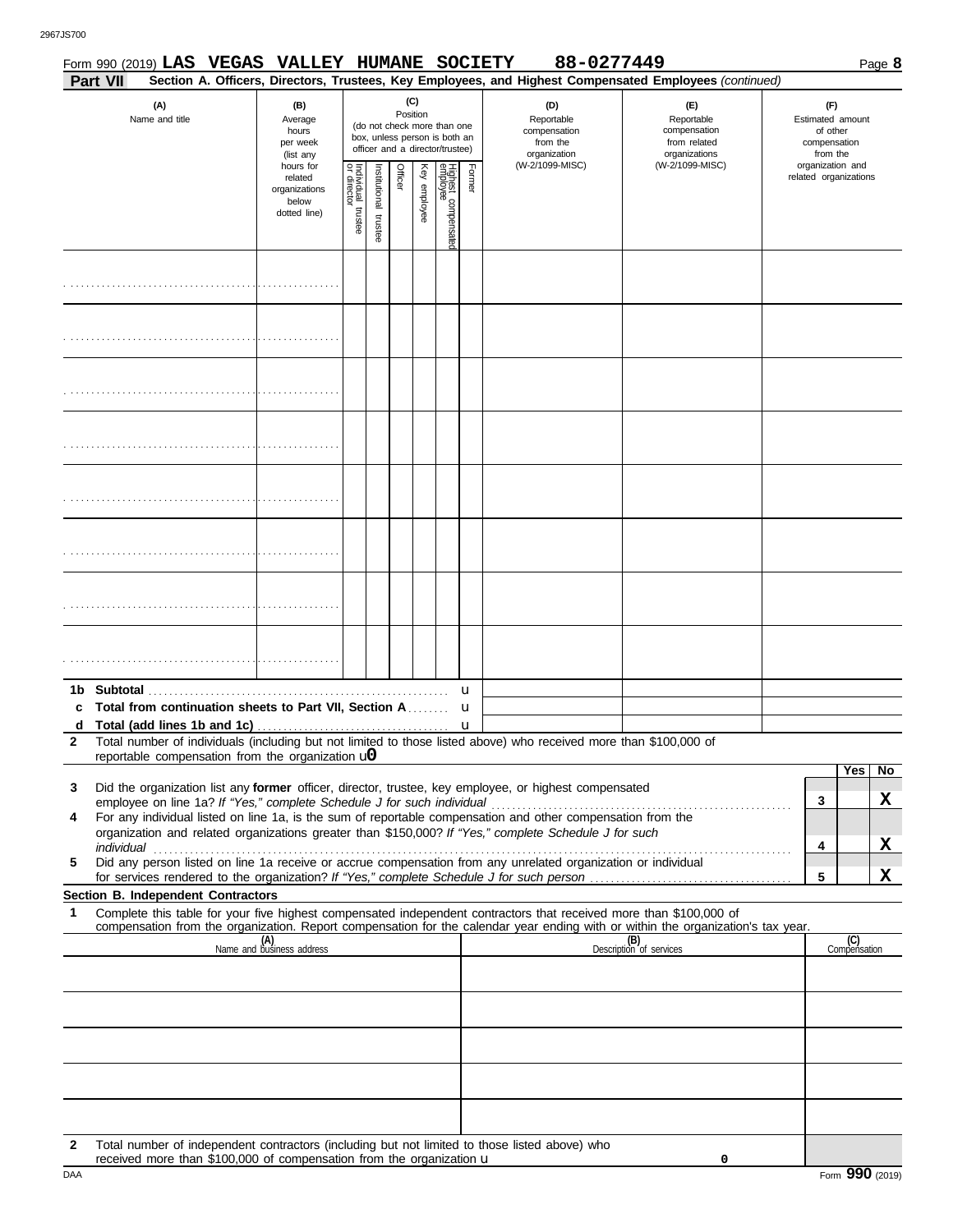|                              |                  | Form 990 (2019) LAS VEGAS VALLEY HUMANE SOCIETY                                     |    |                             |                  |                      |                      | 88-0277449                                                                    |                                      | Page 9                                                        |
|------------------------------|------------------|-------------------------------------------------------------------------------------|----|-----------------------------|------------------|----------------------|----------------------|-------------------------------------------------------------------------------|--------------------------------------|---------------------------------------------------------------|
|                              | <b>Part VIII</b> |                                                                                     |    | <b>Statement of Revenue</b> |                  |                      |                      | Check if Schedule O contains a response or note to any line in this Part VIII |                                      |                                                               |
|                              |                  |                                                                                     |    |                             |                  |                      | (A)<br>Total revenue | (B)<br>Related or exempt<br>function revenue                                  | (C)<br>Unrelated<br>business revenue | (D)<br>Revenue excluded<br>from tax under<br>sections 512-514 |
|                              |                  | 1a Federated campaigns                                                              |    |                             | 1a               |                      |                      |                                                                               |                                      |                                                               |
|                              |                  | <b>b</b> Membership dues                                                            |    |                             | 1 <sub>b</sub>   |                      |                      |                                                                               |                                      |                                                               |
|                              |                  | c Fundraising events                                                                |    |                             | 1 <sub>c</sub>   |                      |                      |                                                                               |                                      |                                                               |
|                              |                  | d Related organizations                                                             |    |                             | 1 <sub>d</sub>   |                      |                      |                                                                               |                                      |                                                               |
|                              |                  | <b>e</b> Government grants (contributions)                                          |    |                             | 1e               |                      |                      |                                                                               |                                      |                                                               |
| Contributions, Gifts, Grants |                  | f All other contributions, gifts, grants,<br>and similar amounts not included above |    |                             | 1f               | 159,111              |                      |                                                                               |                                      |                                                               |
|                              |                  | <b>g</b> Noncash contributions included in lines 1a-1f.                             |    |                             | 1g $\frac{1}{3}$ |                      |                      |                                                                               |                                      |                                                               |
|                              |                  |                                                                                     |    |                             |                  | $\mathbf{u}$         | 159,111              |                                                                               |                                      |                                                               |
|                              |                  |                                                                                     |    |                             |                  | <b>Business Code</b> |                      |                                                                               |                                      |                                                               |
|                              | 2a               | ADOPTIONS                                                                           |    |                             |                  | 900099               | 51,670               | 51,670                                                                        |                                      |                                                               |
|                              | b                | SPAY & NEUTER                                                                       |    |                             |                  | 900099               | 1,650                | 1,650                                                                         |                                      |                                                               |
| Program Service<br>Revenue   | c                |                                                                                     |    |                             |                  |                      |                      |                                                                               |                                      |                                                               |
|                              |                  |                                                                                     |    |                             |                  |                      |                      |                                                                               |                                      |                                                               |
|                              |                  |                                                                                     |    |                             |                  |                      |                      |                                                                               |                                      |                                                               |
|                              |                  | f All other program service revenue                                                 |    |                             |                  |                      | 53,320               |                                                                               |                                      |                                                               |
|                              |                  | 3 Investment income (including dividends, interest, and                             |    |                             |                  | $\mathbf{u}$         |                      |                                                                               |                                      |                                                               |
|                              |                  |                                                                                     |    |                             |                  | u                    | 7,475                | 7,475                                                                         |                                      |                                                               |
|                              | 4                | Income from investment of tax-exempt bond proceeds                                  |    |                             |                  | u                    |                      |                                                                               |                                      |                                                               |
|                              | 5                |                                                                                     |    |                             |                  | u                    |                      |                                                                               |                                      |                                                               |
|                              |                  |                                                                                     |    | (i) Real                    |                  | (ii) Personal        |                      |                                                                               |                                      |                                                               |
|                              |                  | 6a Gross rents                                                                      | 6a |                             |                  |                      |                      |                                                                               |                                      |                                                               |
|                              |                  | <b>b</b> Less: rental expenses                                                      | 6b |                             |                  |                      |                      |                                                                               |                                      |                                                               |
|                              |                  | <b>c</b> Rental inc. or (loss)                                                      | 6c |                             |                  |                      |                      |                                                                               |                                      |                                                               |
|                              |                  | <b>7a</b> Gross amount from                                                         |    |                             |                  | u                    |                      |                                                                               |                                      |                                                               |
|                              |                  | sales of assets                                                                     |    | (i) Securities              |                  | (ii) Other           |                      |                                                                               |                                      |                                                               |
|                              |                  | other than inventory                                                                | 7a |                             |                  |                      |                      |                                                                               |                                      |                                                               |
|                              |                  | <b>b</b> Less: cost or other                                                        |    |                             |                  |                      |                      |                                                                               |                                      |                                                               |
| Revenue                      |                  | basis and sales exps.                                                               | 7b |                             |                  |                      |                      |                                                                               |                                      |                                                               |
| 늤                            |                  | c Gain or (loss)<br>d Net gain or (loss)                                            | 7c |                             |                  |                      |                      |                                                                               |                                      |                                                               |
| $\tilde{\vec{a}}$            |                  | 8a Gross income from fundraising events                                             |    |                             |                  |                      |                      |                                                                               |                                      |                                                               |
|                              |                  | (not including \$                                                                   |    | .                           |                  |                      |                      |                                                                               |                                      |                                                               |
|                              |                  | of contributions reported on line 1c).                                              |    |                             |                  |                      |                      |                                                                               |                                      |                                                               |
|                              |                  | See Part IV, line 18                                                                |    |                             | 8а               | 36,694               |                      |                                                                               |                                      |                                                               |
|                              |                  | <b>b</b> Less: direct expenses                                                      |    |                             | 8b               | 16,245               |                      |                                                                               |                                      |                                                               |
|                              |                  | c Net income or (loss) from fundraising events                                      |    |                             |                  | $\mathbf{u}$         | 20,449               |                                                                               |                                      | 20,449                                                        |
|                              |                  | 9a Gross income from gaming activities.                                             |    |                             |                  |                      |                      |                                                                               |                                      |                                                               |
|                              |                  | See Part IV, line 19                                                                |    |                             | 9а               |                      |                      |                                                                               |                                      |                                                               |
|                              |                  | <b>b</b> Less: direct expenses                                                      |    |                             | 9 <sub>b</sub>   |                      |                      |                                                                               |                                      |                                                               |
|                              |                  |                                                                                     |    |                             |                  |                      |                      |                                                                               |                                      |                                                               |
|                              |                  | 10a Gross sales of inventory, less<br>returns and allowances                        |    |                             | 10a              |                      |                      |                                                                               |                                      |                                                               |
|                              |                  | <b>b</b> Less: cost of goods sold                                                   |    |                             | 10 <sub>b</sub>  |                      |                      |                                                                               |                                      |                                                               |
|                              |                  | c Net income or (loss) from sales of inventory                                      |    |                             |                  | u                    |                      |                                                                               |                                      |                                                               |
|                              |                  |                                                                                     |    |                             |                  | <b>Business Code</b> |                      |                                                                               |                                      |                                                               |
| Miscellaneous<br>Revenue     | 11a              |                                                                                     |    |                             |                  |                      |                      |                                                                               |                                      |                                                               |
|                              | b                |                                                                                     |    |                             |                  |                      |                      |                                                                               |                                      |                                                               |
|                              |                  |                                                                                     |    |                             |                  |                      |                      |                                                                               |                                      |                                                               |
|                              |                  |                                                                                     |    |                             |                  |                      |                      |                                                                               |                                      |                                                               |
|                              |                  |                                                                                     |    |                             |                  |                      |                      |                                                                               |                                      |                                                               |
|                              |                  |                                                                                     |    |                             |                  | $\mathbf{u}$         | 240,355              | 60,795                                                                        | $\mathbf{0}$                         | 20,449                                                        |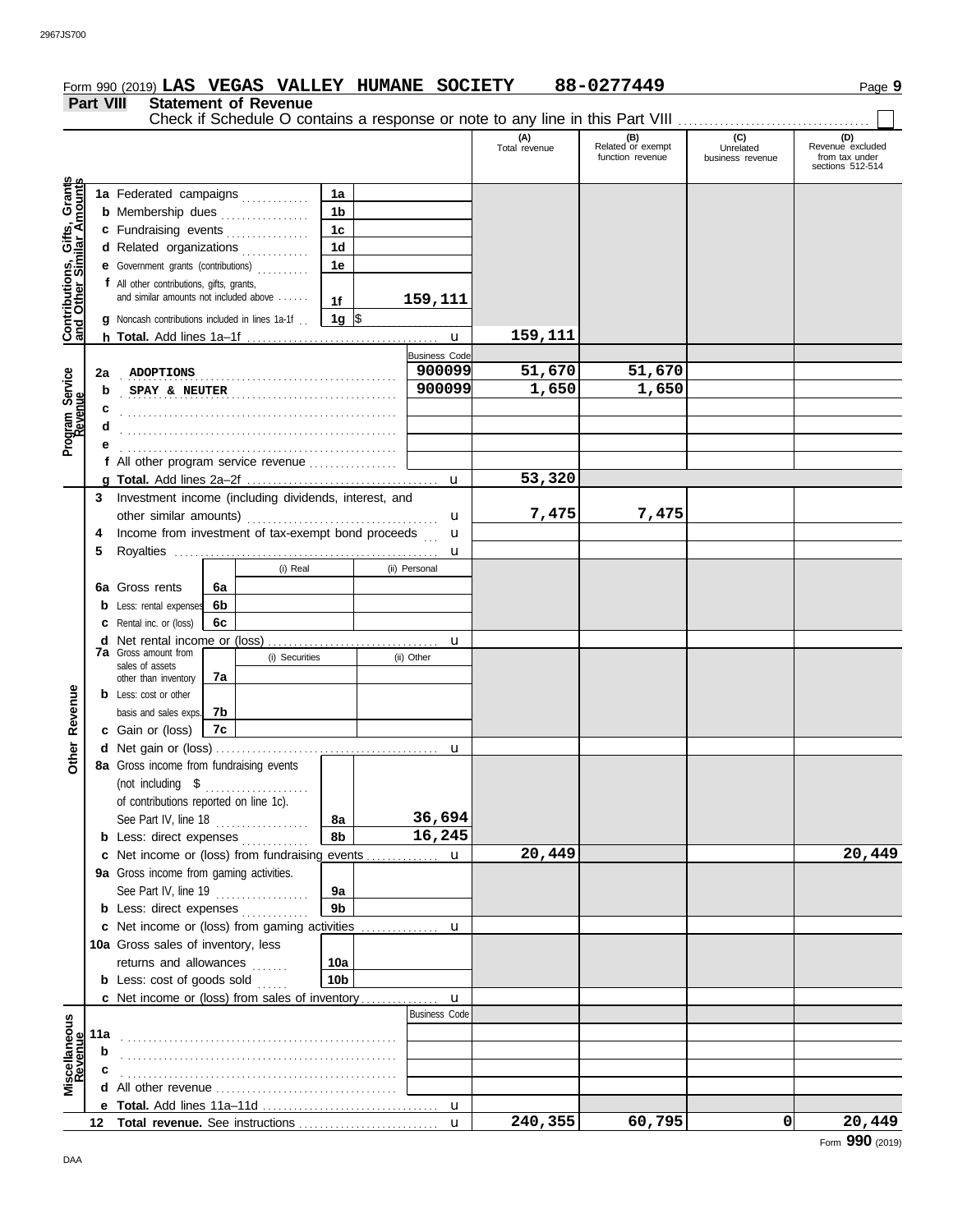# **Form 990 (2019) LAS VEGAS VALLEY HUMANE SOCIETY 88-0277449** Page 10

*Section 501(c)(3) and 501(c)(4) organizations must complete all columns. All other organizations must complete column (A).*

### **Part IX Statement of Functional Expenses**

*Do not include amounts reported on lines 6b, 7b, 8b, 9b, and 10b of Part VIII.* **1 2 3** Grants and other assistance to foreign **4** Benefits paid to or for members **........**.. **5** Compensation of current officers, directors, **6** Compensation not included above to disqualified **7** Other salaries and wages **. . . . . . . . . . . .** . . **8 9 10** Payroll taxes ............................... **11 a** Management .............................. **b** Legal **c** Accounting . . . . . . . . . . . . . . . . . . . . . . . . . . . . . . . . **d** Lobbying . . . . . . . . . . . . . . . . . . . . . . . . . . . . . . . . . . . **e** Professional fundraising services. See Part IV, line 17 **f g** Other. (If line 11g amount exceeds 10% of line 25, column **12** Advertising and promotion ............... **13** Office expenses **.......................**... **14 15 16 17** Travel . . . . . . . . . . . . . . . . . . . . . . . . . . . . . . . . . . . . . . **18** Payments of travel or entertainment expenses **19** Conferences, conventions, and meetings . **20** Interest . . . . . . . . . . . . . . . . . . . . . . . . . . . . . . . . . . . . **21 22** Depreciation, depletion, and amortization . **23** Insurance . . . . . . . . . . . . . . . . . . . . . . . . . . . . . . . . . . **24** Other expenses. Itemize expenses not covered **a** STERILIZATIONS & VACCINES **93,082 93,082 b c d e** All other expenses . . . . . . . . . . . . . . . . . . . . . . . . **25 Total functional expenses.** Add lines 1 through 24e . . . **26** Grants and other assistance to domestic organizations and domestic governments. See Part IV, line 21 . . . . . . . . Grants and other assistance to domestic individuals. See Part IV, line 22 organizations, foreign governments, and foreign individuals. See Part IV, lines 15 and 16 trustees, and key employees .............. persons (as defined under section 4958(f)(1)) and persons described in section 4958(c)(3)(B) . . . . . Pension plan accruals and contributions (include section 401(k) and 403(b) employer contributions) Other employee benefits .................. Fees for services (nonemployees): . . . . . . . . . . . . . . . . . . . . . . . . . . . . . . . . . . . . . . Investment management fees Information technology ..................... Royalties . . . . . . . . . . . . . . . . . . . . . . . . . . . . . . . . . . Occupancy . . . . . . . . . . . . . . . . . . . . . . . . . . . . . . . . for any federal, state, or local public officials Payments to affiliates ....................... above (List miscellaneous expenses on line 24e. If line 24e amount exceeds 10% of line 25, column (A) amount, list line 24e expenses on Schedule O.) fundraising solicitation. Check here  $\mathbf{u}$  | if organization reported in column (B) joint costs from a combined educational campaign and following SOP 98-2 (ASC 958-720) **(A) (B) (C) (D)** Tor<br>
gram service Management and<br>
expenses expenses<br>
general expenses expenses general expenses Fundraising expenses . . . . . . . . . . . . . . . . . . . . . . . . . . . . . . . . . . . . . . . . . . . . . **ANSWERING SERVICES** 24,886 34,886 . . . . . . . . . . . . . . . . . . . . . . . . . . . . . . . . . . . . . . . . . . . . . **MEDICAL 33,683 33,683** Check if Schedule O contains a response or note to any line in this Part IX **Joint costs.** Complete this line only if the (A) amount, list line 11g expenses on Schedule O.) . . . . . . **X 72,086 42,168 29,918 9,614 2,704 6,910 25,647 9,276 16,371 5,230 4,690 540 12,269 9,200 3,069 FOOD 89,654 89,654 109,393 99,648 9,745 485,544 418,991 66,553 0**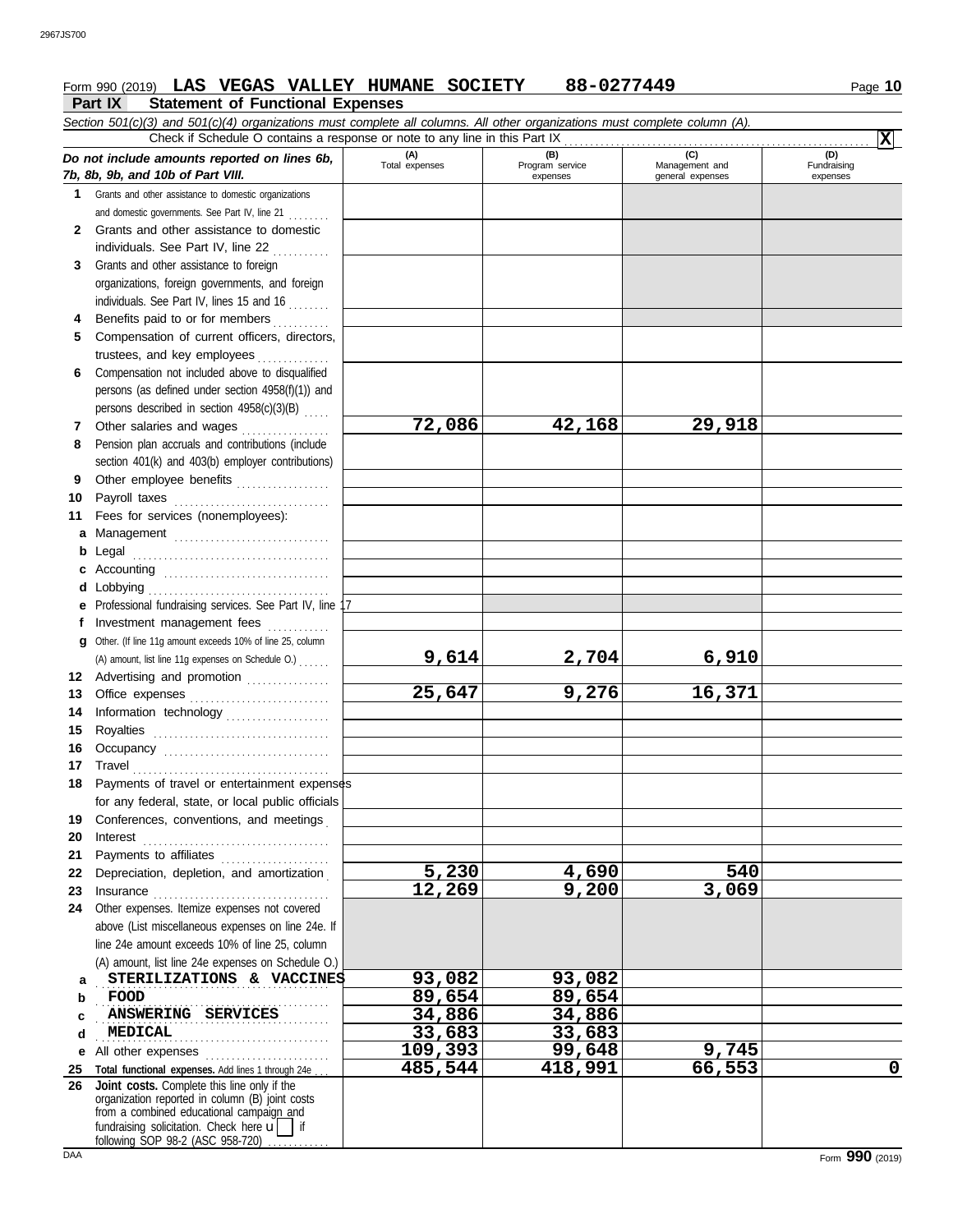|               |        | Form 990 (2019) LAS VEGAS VALLEY HUMANE SOCIETY   |                      |                                                                              |   |        | 88-0277449               |                         | Page 11            |
|---------------|--------|---------------------------------------------------|----------------------|------------------------------------------------------------------------------|---|--------|--------------------------|-------------------------|--------------------|
|               | Part X |                                                   | <b>Balance Sheet</b> |                                                                              |   |        |                          |                         |                    |
|               |        |                                                   |                      |                                                                              |   |        |                          |                         |                    |
|               |        |                                                   |                      |                                                                              |   |        | (A)<br>Beginning of year |                         | (B)<br>End of year |
|               | 1      | Cash-non-interest-bearing                         |                      |                                                                              |   |        | 379,126                  | $\mathbf{1}$            | 242,276            |
|               | 2      |                                                   |                      |                                                                              |   |        | 101,225                  | $\overline{2}$          |                    |
|               | 3      |                                                   |                      |                                                                              |   |        |                          | 3                       |                    |
|               | 4      |                                                   |                      |                                                                              |   |        |                          | $\overline{\mathbf{4}}$ |                    |
|               | 5      |                                                   |                      | Loans and other receivables from any current or former officer, director,    |   |        |                          |                         |                    |
|               |        |                                                   |                      | trustee, key employee, creator or founder, substantial contributor, or 35%   |   |        |                          |                         |                    |
|               |        |                                                   |                      | controlled entity or family member of any of these persons                   |   |        |                          | 5                       |                    |
|               | 6      |                                                   |                      | Loans and other receivables from other disqualified persons (as defined      |   |        |                          |                         |                    |
|               |        |                                                   |                      | under section 4958(f)(1)), and persons described in section 4958(c)(3)(B)    |   |        |                          | 6                       |                    |
| Assets        | 7      |                                                   |                      |                                                                              |   |        |                          | $\overline{7}$          |                    |
|               | 8      | Inventories for sale or use                       |                      |                                                                              |   |        |                          | 8                       |                    |
|               | 9      |                                                   |                      |                                                                              |   |        | 1,460                    | 9                       | 4,845              |
|               |        | 10a Land, buildings, and equipment: cost or other |                      |                                                                              |   |        |                          |                         |                    |
|               |        |                                                   |                      |                                                                              |   | 55,042 |                          |                         |                    |
|               |        | <b>b</b> Less: accumulated depreciation           |                      |                                                                              | . | 27,384 | $32,888$ 10c             |                         | 27,658             |
|               | 11     |                                                   |                      |                                                                              |   |        |                          | 11                      |                    |
|               | 12     |                                                   |                      |                                                                              |   |        |                          | 12                      |                    |
|               | 13     |                                                   |                      |                                                                              |   |        |                          | 13                      |                    |
|               | 14     | Intangible assets                                 |                      |                                                                              |   |        |                          | 14                      |                    |
|               | 15     | Other assets. See Part IV, line 11                |                      |                                                                              |   |        | 1,469                    | 15                      | 1,469              |
|               | 16     |                                                   |                      |                                                                              |   |        | $516, 168$ 16            |                         | 276,248            |
|               | 17     |                                                   |                      |                                                                              |   |        | 31,981                   | 17                      | 23,889             |
|               | 18     |                                                   |                      |                                                                              |   |        |                          | 18                      |                    |
|               | 19     |                                                   |                      |                                                                              |   |        |                          | 19                      |                    |
|               | 20     |                                                   |                      |                                                                              |   |        |                          | 20                      |                    |
|               | 21     |                                                   |                      | Escrow or custodial account liability. Complete Part IV of Schedule D        |   |        |                          | 21                      |                    |
|               | 22     |                                                   |                      | Loans and other payables to any current or former officer, director,         |   |        |                          |                         |                    |
|               |        |                                                   |                      | trustee, key employee, creator or founder, substantial contributor, or 35%   |   |        |                          |                         |                    |
| Liabilities   |        |                                                   |                      | controlled entity or family member of any of these persons                   |   |        |                          | 22                      |                    |
|               | 23     |                                                   |                      | Secured mortgages and notes payable to unrelated third parties               |   |        |                          | 23                      |                    |
|               | 24     |                                                   |                      | Unsecured notes and loans payable to unrelated third parties                 |   |        |                          | 24                      | 13,361             |
|               | 25     |                                                   |                      | Other liabilities (including federal income tax, payables to related third   |   |        |                          |                         |                    |
|               |        |                                                   |                      | parties, and other liabilities not included on lines 17-24). Complete Part X |   |        |                          |                         |                    |
|               |        | of Schedule D                                     |                      |                                                                              |   |        |                          | 25                      |                    |
|               | 26     |                                                   |                      |                                                                              |   |        | 31,981                   | 26                      | 37,250             |
|               |        |                                                   |                      | Organizations that follow FASB ASC 958, check here X                         |   |        |                          |                         |                    |
|               |        | and complete lines 27, 28, 32, and 33.            |                      |                                                                              |   |        |                          |                         |                    |
|               | 27     | Net assets without donor restrictions             |                      |                                                                              |   |        | 484,187                  | 27                      | 238,998            |
| Fund Balances | 28     | Net assets with donor restrictions                |                      | Organizations that do not follow FASB ASC 958, check here $\mathbf{u}$       |   |        |                          | 28                      |                    |
|               |        |                                                   |                      |                                                                              |   |        |                          |                         |                    |
|               | 29     | and complete lines 29 through 33.                 |                      | Capital stock or trust principal, or current funds                           |   | 29     |                          |                         |                    |
|               | 30     |                                                   |                      |                                                                              |   | 30     |                          |                         |                    |
|               | 31     |                                                   |                      | Retained earnings, endowment, accumulated income, or other funds             |   | 31     |                          |                         |                    |
| Net Assets or | 32     | Total net assets or fund balances                 |                      |                                                                              |   |        | 484,187                  | 32                      | 238,998            |
|               | 33     |                                                   |                      |                                                                              |   |        | $516, 168$ 33            |                         | 276,248            |
|               |        |                                                   |                      |                                                                              |   |        |                          |                         |                    |

Form **990** (2019)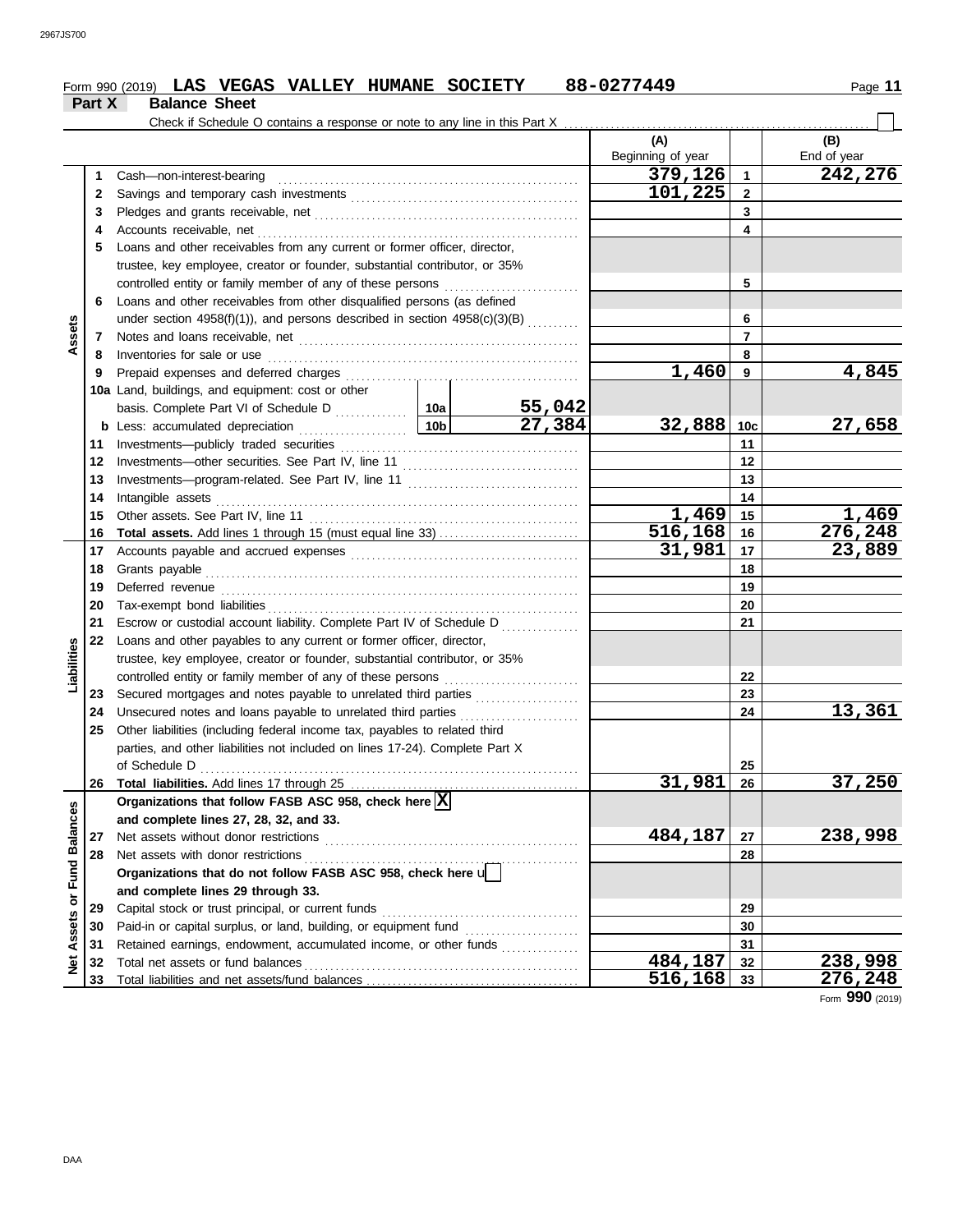|    | 88-0277449<br>Form 990 (2019) LAS VEGAS VALLEY HUMANE SOCIETY                                                                                                                                                                  |                         |                |            | Page 12     |
|----|--------------------------------------------------------------------------------------------------------------------------------------------------------------------------------------------------------------------------------|-------------------------|----------------|------------|-------------|
|    | <b>Reconciliation of Net Assets</b><br>Part XI                                                                                                                                                                                 |                         |                |            |             |
|    |                                                                                                                                                                                                                                |                         |                |            |             |
| 1. |                                                                                                                                                                                                                                | $\mathbf{1}$            |                | 240, 355   |             |
| 2  |                                                                                                                                                                                                                                | $\mathbf{2}$            |                | 485,544    |             |
| 3  | Revenue less expenses. Subtract line 2 from line 1                                                                                                                                                                             | $\mathbf{3}$            |                | $-245,189$ |             |
| 4  | Net assets or fund balances at beginning of year (must equal Part X, line 32, column (A)) [[[[[[[[[[[[[[[[[[[                                                                                                                  | $\overline{\mathbf{4}}$ |                | 484,187    |             |
| 5  | Net unrealized gains (losses) on investments [11] match and the contract of the state of the state of the state of the state of the state of the state of the state of the state of the state of the state of the state of the | 5                       |                |            |             |
| 6  |                                                                                                                                                                                                                                | 6                       |                |            |             |
| 7  | Investment expenses                                                                                                                                                                                                            | $\overline{7}$          |                |            |             |
| 8  | Prior period adjustments [11, 12] and the contract of the contract of the contract of the contract of the contract of the contract of the contract of the contract of the contract of the contract of the contract of the cont | 8                       |                |            |             |
| 9  | Other changes in net assets or fund balances (explain on Schedule O)                                                                                                                                                           | $\overline{9}$          |                |            |             |
| 10 | Net assets or fund balances at end of year. Combine lines 3 through 9 (must equal Part X, line                                                                                                                                 |                         |                |            |             |
|    | $32$ , column $(B)$ )                                                                                                                                                                                                          | 10                      |                | 238,998    |             |
|    | <b>Financial Statements and Reporting</b><br>Part XII                                                                                                                                                                          |                         |                |            |             |
|    |                                                                                                                                                                                                                                |                         |                |            |             |
|    |                                                                                                                                                                                                                                |                         |                | Yes        | <b>No</b>   |
| 1. | $ \mathbf{X} $ Accrual<br>Accounting method used to prepare the Form 990:     Cash<br>Other                                                                                                                                    |                         |                |            |             |
|    | If the organization changed its method of accounting from a prior year or checked "Other," explain in                                                                                                                          |                         |                |            |             |
|    | Schedule O.                                                                                                                                                                                                                    |                         |                |            |             |
|    | 2a Were the organization's financial statements compiled or reviewed by an independent accountant?                                                                                                                             |                         | 2a             |            | X           |
|    | If "Yes," check a box below to indicate whether the financial statements for the year were compiled or                                                                                                                         |                         |                |            |             |
|    | reviewed on a separate basis, consolidated basis, or both:                                                                                                                                                                     |                         |                |            |             |
|    | Both consolidated and separate basis<br>Separate basis   Consolidated basis                                                                                                                                                    |                         |                |            |             |
|    | b Were the organization's financial statements audited by an independent accountant?                                                                                                                                           |                         | 2 <sub>b</sub> | X          |             |
|    | If "Yes," check a box below to indicate whether the financial statements for the year were audited on a                                                                                                                        |                         |                |            |             |
|    | separate basis, consolidated basis, or both:                                                                                                                                                                                   |                         |                |            |             |
|    | $ \mathbf{X} $ Separate basis<br>Consolidated basis<br>  Both consolidated and separate basis                                                                                                                                  |                         |                |            |             |
|    | c If "Yes" to line 2a or 2b, does the organization have a committee that assumes responsibility for oversight of                                                                                                               |                         |                |            |             |
|    | the audit, review, or compilation of its financial statements and selection of an independent accountant?                                                                                                                      |                         | 2с             |            | х           |
|    | If the organization changed either its oversight process or selection process during the tax year, explain on                                                                                                                  |                         |                |            |             |
|    | Schedule O.                                                                                                                                                                                                                    |                         |                |            |             |
|    | 3a As a result of a federal award, was the organization required to undergo an audit or audits as set forth in the                                                                                                             |                         |                |            |             |
|    | Single Audit Act and OMB Circular A-133?                                                                                                                                                                                       |                         | 3a             |            | $\mathbf X$ |
|    | b If "Yes," did the organization undergo the required audit or audits? If the organization did not undergo the                                                                                                                 |                         |                |            |             |
|    | required audit or audits, explain why on Schedule O and describe any steps taken to undergo such audits                                                                                                                        |                         | 3 <sub>b</sub> |            |             |

Form **990** (2019)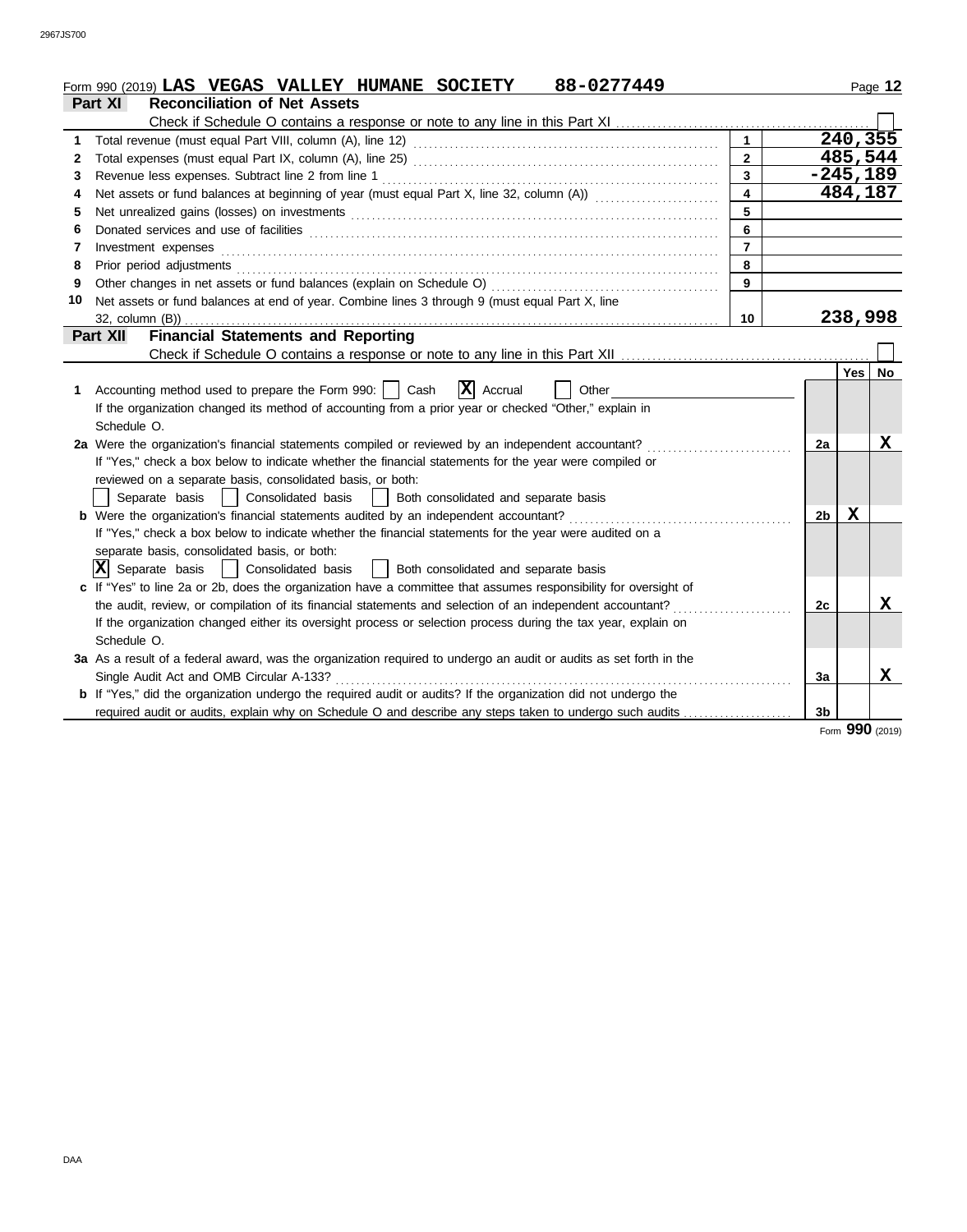2967JS700

| <b>SCHEDULE A</b>          |                                                            | <b>Public Charity Status and Public Support</b>                                                                                                                                                                                                                 |                          |                        | OMB No. 1545-0047              |
|----------------------------|------------------------------------------------------------|-----------------------------------------------------------------------------------------------------------------------------------------------------------------------------------------------------------------------------------------------------------------|--------------------------|------------------------|--------------------------------|
| (Form 990 or 990-EZ)       |                                                            | Complete if the organization is a section 501(c)(3) organization or a section $4947(a)(1)$ nonexempt charitable trust.                                                                                                                                          |                          |                        | 19                             |
| Department of the Treasury |                                                            | La Attach to Form 990 or Form 990-EZ.                                                                                                                                                                                                                           |                          |                        | Open to Public                 |
| Internal Revenue Service   |                                                            | u Go to www.irs.gov/Form990 for instructions and the latest information.                                                                                                                                                                                        |                          |                        | Inspection                     |
| Name of the organization   |                                                            |                                                                                                                                                                                                                                                                 |                          |                        | Employer identification number |
|                            |                                                            | LAS VEGAS VALLEY HUMANE SOCIETY                                                                                                                                                                                                                                 |                          | 88-0277449             |                                |
| Part I                     |                                                            | Reason for Public Charity Status (All organizations must complete this part.) See instructions.                                                                                                                                                                 |                          |                        |                                |
|                            |                                                            | The organization is not a private foundation because it is: (For lines 1 through 12, check only one box.)                                                                                                                                                       |                          |                        |                                |
| 1<br>2                     |                                                            | A church, convention of churches, or association of churches described in section 170(b)(1)(A)(i).<br>A school described in section 170(b)(1)(A)(ii). (Attach Schedule E (Form 990 or 990-EZ).)                                                                 |                          |                        |                                |
| 3                          |                                                            | A hospital or a cooperative hospital service organization described in section 170(b)(1)(A)(iii).                                                                                                                                                               |                          |                        |                                |
| 4                          |                                                            | A medical research organization operated in conjunction with a hospital described in section 170(b)(1)(A)(iii). Enter the hospital's name,                                                                                                                      |                          |                        |                                |
| city, and state:           |                                                            |                                                                                                                                                                                                                                                                 |                          |                        |                                |
| 5                          |                                                            | An organization operated for the benefit of a college or university owned or operated by a governmental unit described in                                                                                                                                       |                          |                        |                                |
|                            | section 170(b)(1)(A)(iv). (Complete Part II.)              |                                                                                                                                                                                                                                                                 |                          |                        |                                |
| 6                          |                                                            | A federal, state, or local government or governmental unit described in section 170(b)(1)(A)(v).                                                                                                                                                                |                          |                        |                                |
| 7                          | described in section 170(b)(1)(A)(vi). (Complete Part II.) | An organization that normally receives a substantial part of its support from a governmental unit or from the general public                                                                                                                                    |                          |                        |                                |
| 8                          |                                                            | A community trust described in section 170(b)(1)(A)(vi). (Complete Part II.)                                                                                                                                                                                    |                          |                        |                                |
| 9                          |                                                            | An agricultural research organization described in section 170(b)(1)(A)(ix) operated in conjunction with a land-grant college<br>or university or a non-land-grant college of agriculture (see instructions). Enter the name, city, and state of the college or |                          |                        |                                |
| university:                |                                                            |                                                                                                                                                                                                                                                                 |                          |                        |                                |
| $ {\bf x} $<br>10          |                                                            | An organization that normally receives: (1) more than 33 1/3% of its support from contributions, membership fees, and gross<br>receipts from activities related to its exempt functions—subject to certain exceptions, and (2) no more than 33 1/3% of its      |                          |                        |                                |
|                            |                                                            | support from gross investment income and unrelated business taxable income (less section 511 tax) from businesses                                                                                                                                               |                          |                        |                                |
|                            |                                                            | acquired by the organization after June 30, 1975. See section 509(a)(2). (Complete Part III.)                                                                                                                                                                   |                          |                        |                                |
| 11                         |                                                            | An organization organized and operated exclusively to test for public safety. See section 509(a)(4).                                                                                                                                                            |                          |                        |                                |
| 12                         |                                                            | An organization organized and operated exclusively for the benefit of, to perform the functions of, or to carry out the purposes                                                                                                                                |                          |                        |                                |
|                            |                                                            | of one or more publicly supported organizations described in section 509(a)(1) or section 509(a)(2). See section 509(a)(3).<br>Check the box in lines 12a through 12d that describes the type of supporting organization and complete lines 12e, 12f, and 12g.  |                          |                        |                                |
| a                          |                                                            | Type I. A supporting organization operated, supervised, or controlled by its supported organization(s), typically by giving                                                                                                                                     |                          |                        |                                |
|                            |                                                            | the supported organization(s) the power to regularly appoint or elect a majority of the directors or trustees of the                                                                                                                                            |                          |                        |                                |
|                            |                                                            | supporting organization. You must complete Part IV, Sections A and B.                                                                                                                                                                                           |                          |                        |                                |
| b                          |                                                            | Type II. A supporting organization supervised or controlled in connection with its supported organization(s), by having                                                                                                                                         |                          |                        |                                |
|                            |                                                            | control or management of the supporting organization vested in the same persons that control or manage the supported<br>organization(s). You must complete Part IV, Sections A and C.                                                                           |                          |                        |                                |
| c                          |                                                            | Type III functionally integrated. A supporting organization operated in connection with, and functionally integrated with,                                                                                                                                      |                          |                        |                                |
|                            |                                                            | its supported organization(s) (see instructions). You must complete Part IV, Sections A, D, and E.                                                                                                                                                              |                          |                        |                                |
| d                          |                                                            | Type III non-functionally integrated. A supporting organization operated in connection with its supported organization(s)<br>that is not functionally integrated. The organization generally must satisfy a distribution requirement and an attentiveness       |                          |                        |                                |
|                            |                                                            | requirement (see instructions). You must complete Part IV, Sections A and D, and Part V.                                                                                                                                                                        |                          |                        |                                |
| е                          |                                                            | Check this box if the organization received a written determination from the IRS that it is a Type I, Type II, Type III                                                                                                                                         |                          |                        |                                |
|                            |                                                            | functionally integrated, or Type III non-functionally integrated supporting organization.                                                                                                                                                                       |                          |                        |                                |
| f<br>g                     | Enter the number of supported organizations                | Provide the following information about the supported organization(s).                                                                                                                                                                                          |                          |                        |                                |
| (i) Name of supported      | (ii) EIN                                                   | (iii) Type of organization                                                                                                                                                                                                                                      | (iv) Is the organization | (v) Amount of monetary | (vi) Amount of                 |
| organization               |                                                            | (described on lines 1-10                                                                                                                                                                                                                                        | listed in your governing | support (see           | other support (see             |
|                            |                                                            | above (see instructions))                                                                                                                                                                                                                                       | document?                | instructions)          | instructions)                  |
|                            |                                                            |                                                                                                                                                                                                                                                                 | Yes<br>No                |                        |                                |
| (A)                        |                                                            |                                                                                                                                                                                                                                                                 |                          |                        |                                |
| (B)                        |                                                            |                                                                                                                                                                                                                                                                 |                          |                        |                                |
| (C)                        |                                                            |                                                                                                                                                                                                                                                                 |                          |                        |                                |
|                            |                                                            |                                                                                                                                                                                                                                                                 |                          |                        |                                |
| (D)                        |                                                            |                                                                                                                                                                                                                                                                 |                          |                        |                                |
| (E)                        |                                                            |                                                                                                                                                                                                                                                                 |                          |                        |                                |
|                            |                                                            |                                                                                                                                                                                                                                                                 |                          |                        |                                |
| <b>Total</b>               |                                                            |                                                                                                                                                                                                                                                                 |                          |                        |                                |

**For Paperwork Reduction Act Notice, see the Instructions for Form 990 or 990-EZ.**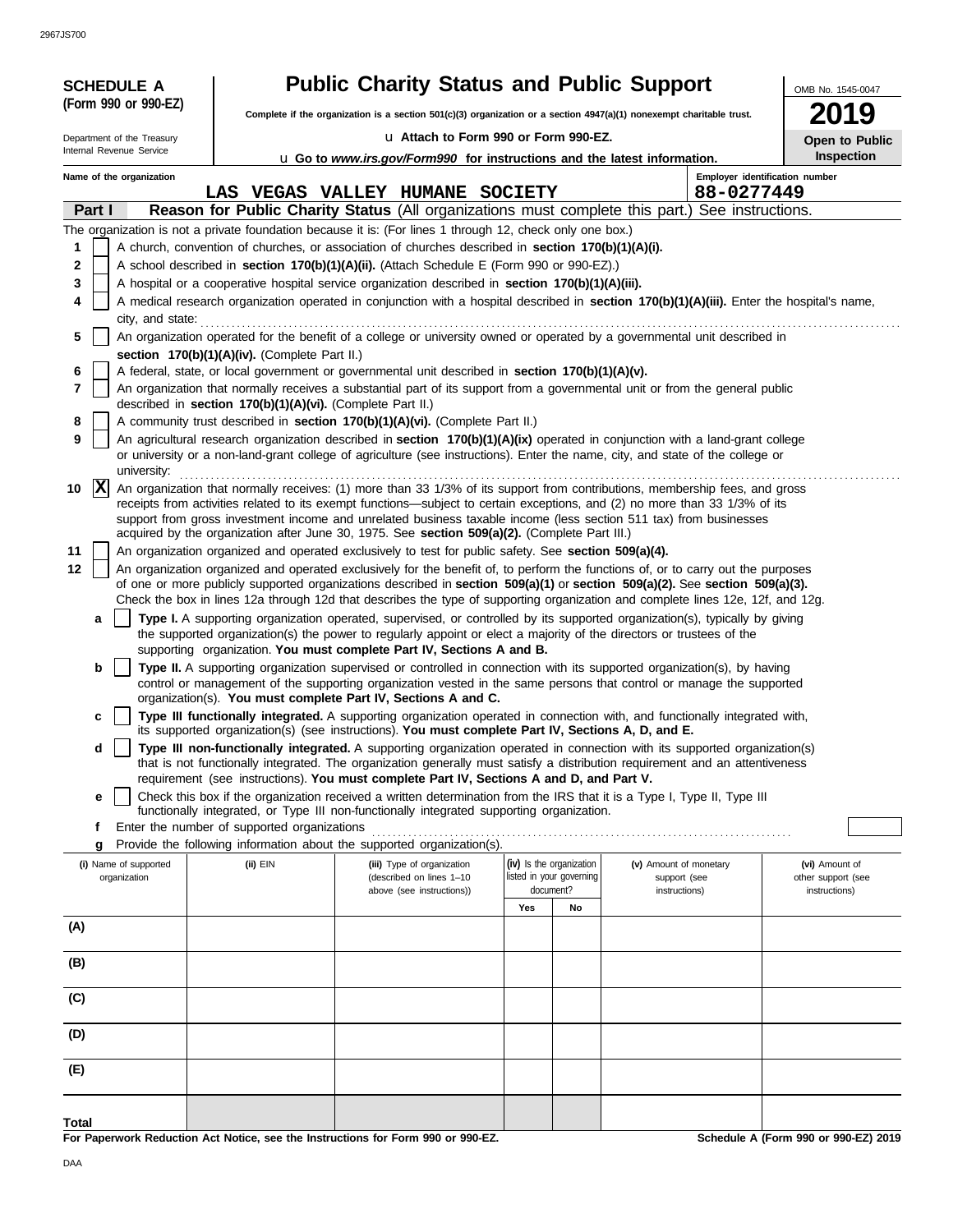(Explain in Part VI.) . . . . . . . . . . . . . . . . . . . governmental unit or publicly **Section A. Public Support Total support.** Add lines 7 through 10 loss from the sale of capital assets Other income. Do not include gain or is regularly carried on ................. activities, whether or not the business Net income from unrelated business rents, royalties, and income from payments received on securities loans, Gross income from interest, dividends, line 1 that exceeds 2% of the amount supported organization) included on each person (other than a The portion of total contributions by **Total.** Add lines 1 through 3 .......... The value of services or facilities to or expended on its behalf ......... organization's benefit and either paid Tax revenues levied for the First five years. If the Form 990 is for the organization's first, second, third, fourth, or fifth tax year as a section 501(c)(3) Gross receipts from related activities, etc. (see instructions) . . . . . . . . . . . . . . . . . . . . . . . . . . . . . . . . . . . . . . . . . . . . . . . . . . . . . . . . . . . . . . . Amounts from line 4 Public support. Subtract line 5 from line 4 include any "unusual grants.") . . . . . . . . membership fees received. (Do not Gifts, grants, contributions, and Schedule A (Form 990 or 990-EZ) 2019 **LAS VEGAS VALLEY HUMANE SOCIETY** 88-0277449 Page 2 **13 12 11 9 8 6 4 3 2 1 (a)** 2015 **(b)** 2016 **(c)** 2017 **(d)** 2018 **(e)** 2019 (Complete only if you checked the box on line 5, 7, or 8 of Part I or if the organization failed to qualify under **Part II Support Schedule for Organizations Described in Sections 170(b)(1)(A)(iv) and 170(b)(1)(A)(vi)** Calendar year (or fiscal year beginning in) **\u** | (a) 2015 | (b) 2016 | (c) 2017 | (d) 2018 | (e) 2019 | (f) Total furnished by a governmental unit to the organization without charge **5 Section B. Total Support 7** similar sources **10** organization, check this box and stop here **Section C. Computation of Public Support Percentage 12 14** Public support percentage for 2019 (line 6, column (f) divided by line 11, column (f)) . . . . . . . . . . . . . . . . . . . . . . . . . . . . . . . . . . . . . . Public support percentage from 2018 Schedule A, Part II, line 14 . . . . . . . . . . . . . . . . . . . . . . . . . . . . . . . . . . . . . . . . . . . . . . . . . . . . . . . . . . **15 16a 33 1/3% support test—2019.** If the organization did not check the box on line 13, and line 14 is 33 1/3% or more, check this box and stop here. The organization qualifies as a publicly supported organization ............... **b 33 1/3% support test—2018.** If the organization did not check a box on line 13 or 16a, and line 15 is 33 1/3% or more, check this box and **stop here.** The organization qualifies as a publicly supported organization . . . . . . . . . . . . . . . . . . . . . . . . . . . . . . . . . . . . . . . . . . . . . . . . . . . . . . **17a 10%-facts-and-circumstances test—2019.** If the organization did not check a box on line 13, 16a, or 16b, and line 14 is 10% or more, and if the organization meets the "facts-and-circumstances" test, check this box and **stop here.** Explain in Part VI how the organization meets the "facts-and-circumstances" test. The organization qualifies as a publicly supported **b 10%-facts-and-circumstances test—2018.** If the organization did not check a box on line 13, 16a, 16b, or 17a, and line Explain in Part VI how the organization meets the "facts-and-circumstances" test. The organization qualifies as a publicly 15 is 10% or more, and if the organization meets the "facts-and-circumstances" test, check this box and **stop here. 18 Private foundation.** If the organization did not check a box on line 13, 16a, 16b, 17a, or 17b, check this box and see **14 15 % %** Calendar year (or fiscal year beginning in)  $\bf{u}$  (a) 2015 (b) 2016 (c) 2017 (d) 2018 (e) 2019 (f) Total Part III. If the organization fails to qualify under the tests listed below, please complete Part III.) **(a)** 2015 shown on line 11, column (f)  $\ldots$ organization content to the content of the content of the content of the content of the content of the content of the content of the content of the content of the content of the content of the content of the content of the supported organization . . . . . . . . . . . . . . . . . . . . . . . . . . . . . . . . . . . . . . . . . . . . . . . . . . . . . . . . . . . . . . . . . . . . . . . . . . . . . . . . . . . . . . . . . . . . . . . . . . . . . . . . . . . . . . . . . . . . . . . . . . instructions . . . . . . . . . . . . . . . . . . . . . . . . . . . . . . . . . . . . . . . . . . . . . . . . . . . . . . . . . . . . . . . . . . . . . . . . . . . . . . . . . . . . . . . . . . . . . . . . . . . . . . . . . . . . . . . . . . . . . . . . . . . . . . . . . . . . . . . u **(b)** 2016 **(c)** 2017 **(d)** 2018 **(e)** 2019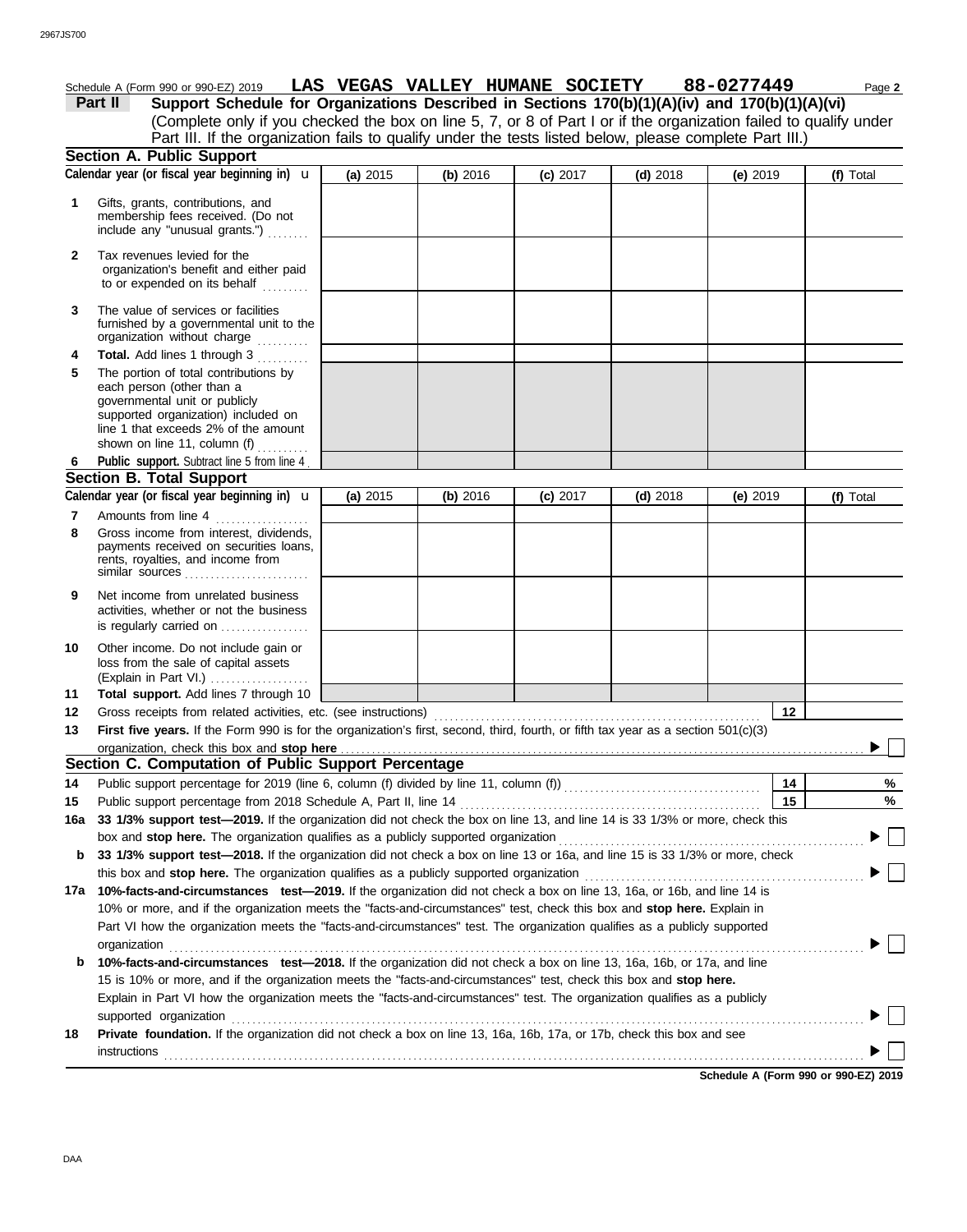|              | Schedule A (Form 990 or 990-EZ) 2019                                                                                                                                                                                                                                 | LAS VEGAS VALLEY HUMANE SOCIETY |          |            |            | 88-0277449 | Page 3    |
|--------------|----------------------------------------------------------------------------------------------------------------------------------------------------------------------------------------------------------------------------------------------------------------------|---------------------------------|----------|------------|------------|------------|-----------|
|              | Part III<br>Support Schedule for Organizations Described in Section 509(a)(2)                                                                                                                                                                                        |                                 |          |            |            |            |           |
|              | (Complete only if you checked the box on line 10 of Part I or if the organization failed to qualify under Part II.                                                                                                                                                   |                                 |          |            |            |            |           |
|              | If the organization fails to qualify under the tests listed below, please complete Part II.)                                                                                                                                                                         |                                 |          |            |            |            |           |
|              | Section A. Public Support                                                                                                                                                                                                                                            |                                 |          |            |            |            |           |
|              | Calendar year (or fiscal year beginning in) <b>u</b>                                                                                                                                                                                                                 | (a) 2015                        | (b) 2016 | (c) 2017   | $(d)$ 2018 | (e) 2019   | (f) Total |
| 1            | Gifts, grants, contributions, and membership fees<br>received. (Do not include any "unusual grants.")                                                                                                                                                                | 476,567                         | 482,700  | 394,433    | 352,664    | 159,111    | 1,865,475 |
| $\mathbf{2}$ | Gross receipts from admissions, merchandise<br>sold or services performed, or facilities<br>furnished in any activity that is related to the<br>organization's fax-exempt purpose                                                                                    | 45,647                          | 47,775   | 59,572     | 56,703     | 53,320     | 263,017   |
| 3            | Gross receipts from activities that are not an<br>unrelated trade or business under section 513                                                                                                                                                                      |                                 |          |            |            |            |           |
| 4            | Tax revenues levied for the<br>organization's benefit and either paid<br>to or expended on its behalf                                                                                                                                                                |                                 |          |            |            |            |           |
| 5            | The value of services or facilities<br>furnished by a governmental unit to the<br>organization without charge                                                                                                                                                        |                                 |          |            |            |            |           |
| 6            | Total. Add lines 1 through 5<br>.                                                                                                                                                                                                                                    | 522,214                         | 530,475  | 454,005    | 409,367    | 212,431    | 2,128,492 |
|              | 7a Amounts included on lines 1, 2, and 3<br>received from disqualified persons                                                                                                                                                                                       |                                 |          |            |            |            |           |
| b            | Amounts included on lines 2 and 3<br>received from other than disqualified<br>persons that exceed the greater of \$5,000<br>or 1% of the amount on line 13 for the year                                                                                              |                                 |          |            |            |            |           |
|              | c Add lines 7a and 7b<br>.                                                                                                                                                                                                                                           |                                 |          |            |            |            |           |
| 8            | Public support. (Subtract line 7c from                                                                                                                                                                                                                               |                                 |          |            |            |            | 2,128,492 |
|              | <b>Section B. Total Support</b>                                                                                                                                                                                                                                      |                                 |          |            |            |            |           |
|              | Calendar year (or fiscal year beginning in) <b>u</b>                                                                                                                                                                                                                 | (a) 2015                        | (b) 2016 | $(c)$ 2017 | $(d)$ 2018 | (e) $2019$ | (f) Total |
| 9            | Amounts from line 6                                                                                                                                                                                                                                                  | 522,214                         | 530,475  | 454,005    | 409,367    | 212,431    | 2,128,492 |
|              | <b>10a</b> Gross income from interest, dividends,<br>payments received on securities loans, rents,<br>royalties, and income from similar sources.                                                                                                                    | 130                             | 207      |            | 2,561      | 7,475      | 10,373    |
|              | <b>b</b> Unrelated business taxable income (less<br>section 511 taxes) from businesses<br>acquired after June 30, 1975                                                                                                                                               |                                 |          |            |            |            |           |
|              | c Add lines 10a and 10b $\ldots$                                                                                                                                                                                                                                     | 130                             | 207      |            | 2,561      | 7,475      | 10,373    |
| 11           | Net income from unrelated business<br>activities not included in line 10b, whether<br>or not the business is regularly carried on.                                                                                                                                   |                                 |          |            |            |            |           |
| 12           | Other income. Do not include gain or<br>loss from the sale of capital assets<br>(Explain in Part VI.)                                                                                                                                                                | 13,266                          | 4,834    | 4,496      | 14,874     | 20,449     | 57,919    |
| 13           | Total support. (Add lines 9, 10c, 11,                                                                                                                                                                                                                                |                                 |          |            |            |            |           |
| 14           | and 12.)<br>First five years. If the Form 990 is for the organization's first, second, third, fourth, or fifth tax year as a section 501(c)(3)                                                                                                                       | 535,610                         | 535,516  | 458,501    | 426,802    | 240,355    | 2,196,784 |
|              | organization, check this box and stop here                                                                                                                                                                                                                           |                                 |          |            |            |            |           |
|              | Section C. Computation of Public Support Percentage                                                                                                                                                                                                                  |                                 |          |            |            |            |           |
| 15           |                                                                                                                                                                                                                                                                      |                                 |          |            |            | 15         | 96.89%    |
| 16           |                                                                                                                                                                                                                                                                      |                                 |          |            |            | 16         | 98.08%    |
|              | Section D. Computation of Investment Income Percentage                                                                                                                                                                                                               |                                 |          |            |            |            |           |
| 17           |                                                                                                                                                                                                                                                                      |                                 |          |            |            | 17<br>18   | %<br>$\%$ |
| 18<br>19a    | 33 1/3% support tests—2019. If the organization did not check the box on line 14, and line 15 is more than 33 1/3%, and line                                                                                                                                         |                                 |          |            |            |            |           |
|              | 17 is not more than 33 1/3%, check this box and stop here. The organization qualifies as a publicly supported organization                                                                                                                                           |                                 |          |            |            |            |           |
| b            | 33 1/3% support tests—2018. If the organization did not check a box on line 14 or line 19a, and line 16 is more than 33 1/3%, and<br>line 18 is not more than 33 1/3%, check this box and stop here. The organization qualifies as a publicly supported organization |                                 |          |            |            |            |           |
| 20           |                                                                                                                                                                                                                                                                      |                                 |          |            |            |            |           |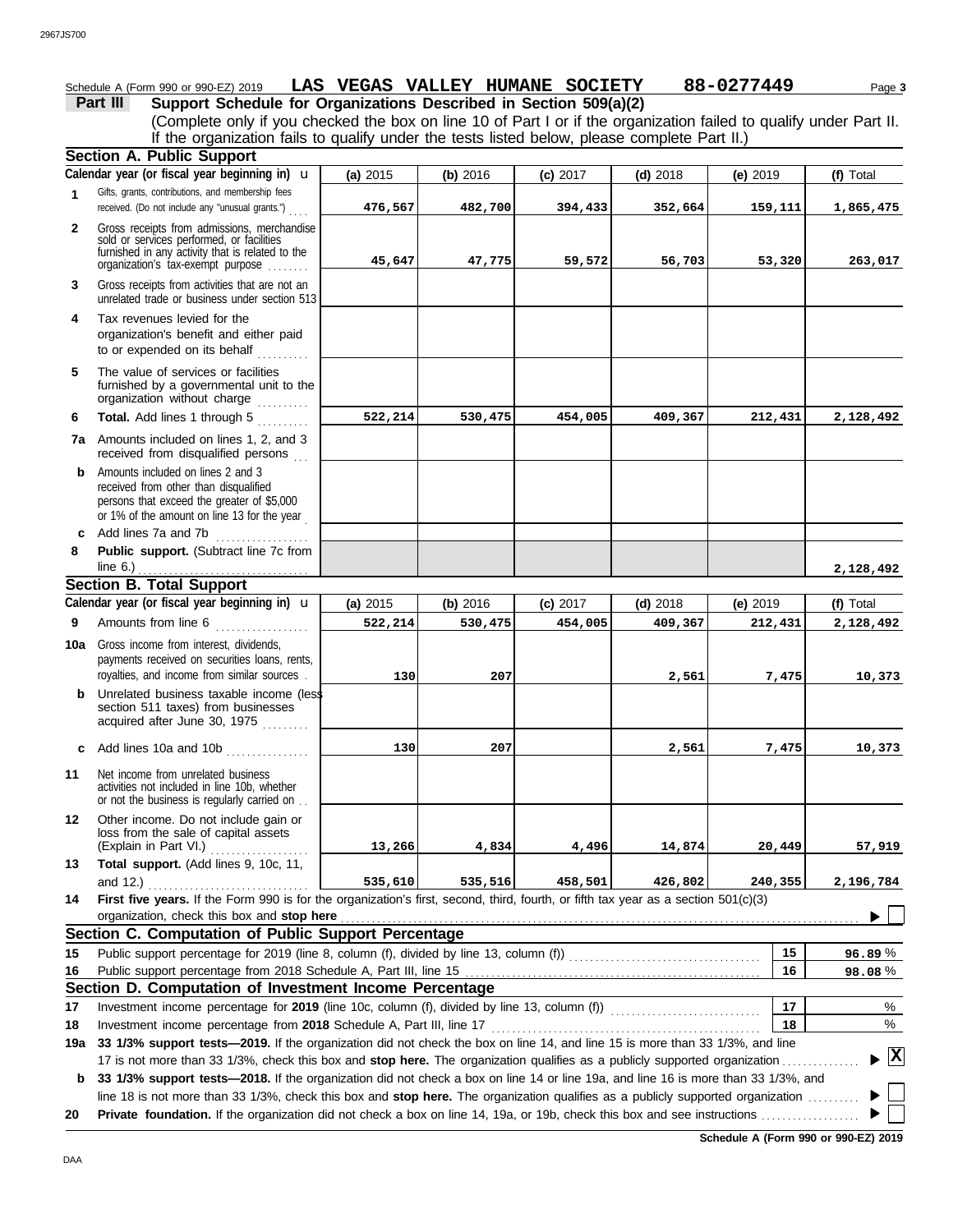|              | 88-0277449<br>LAS VEGAS VALLEY HUMANE SOCIETY<br>Schedule A (Form 990 or 990-EZ) 2019                                                                                                                                                                                      |     |            | Page 4 |
|--------------|----------------------------------------------------------------------------------------------------------------------------------------------------------------------------------------------------------------------------------------------------------------------------|-----|------------|--------|
|              | <b>Supporting Organizations</b><br><b>Part IV</b><br>(Complete only if you checked a box in line 12 on Part I. If you checked 12a of Part I, complete Sections A<br>and B. If you checked 12b of Part I, complete Sections A and C. If you checked 12c of Part I, complete |     |            |        |
|              | Sections A, D, and E. If you checked 12d of Part I, complete Sections A and D, and complete Part V.)<br>Section A. All Supporting Organizations                                                                                                                            |     |            |        |
|              |                                                                                                                                                                                                                                                                            |     | <b>Yes</b> | No     |
| 1            | Are all of the organization's supported organizations listed by name in the organization's governing                                                                                                                                                                       |     |            |        |
|              | documents? If "No," describe in Part VI how the supported organizations are designated. If designated by                                                                                                                                                                   |     |            |        |
|              | class or purpose, describe the designation. If historic and continuing relationship, explain.                                                                                                                                                                              | 1   |            |        |
| $\mathbf{2}$ | Did the organization have any supported organization that does not have an IRS determination of status                                                                                                                                                                     |     |            |        |
|              | under section 509(a)(1) or (2)? If "Yes," explain in Part VI how the organization determined that the supported<br>organization was described in section 509(a)(1) or (2).                                                                                                 | 2   |            |        |
| За           | Did the organization have a supported organization described in section 501(c)(4), (5), or (6)? If "Yes," answer                                                                                                                                                           |     |            |        |
|              | $(b)$ and $(c)$ below.                                                                                                                                                                                                                                                     | 3a  |            |        |
| b            | Did the organization confirm that each supported organization qualified under section $501(c)(4)$ , (5), or (6) and                                                                                                                                                        |     |            |        |
|              | satisfied the public support tests under section 509(a)(2)? If "Yes," describe in Part VI when and how the                                                                                                                                                                 |     |            |        |
|              | organization made the determination.                                                                                                                                                                                                                                       | 3b  |            |        |
| c            | Did the organization ensure that all support to such organizations was used exclusively for section $170(c)(2)(B)$                                                                                                                                                         |     |            |        |
|              | purposes? If "Yes," explain in Part VI what controls the organization put in place to ensure such use.                                                                                                                                                                     | 3c  |            |        |
| 4a           | Was any supported organization not organized in the United States ("foreign supported organization")? If                                                                                                                                                                   |     |            |        |
| $\mathbf b$  | "Yes," and if you checked 12a or 12b in Part I, answer (b) and (c) below.<br>Did the organization have ultimate control and discretion in deciding whether to make grants to the foreign                                                                                   | 4a  |            |        |
|              | supported organization? If "Yes," describe in Part VI how the organization had such control and discretion                                                                                                                                                                 |     |            |        |
|              | despite being controlled or supervised by or in connection with its supported organizations.                                                                                                                                                                               | 4b  |            |        |
| c            | Did the organization support any foreign supported organization that does not have an IRS determination                                                                                                                                                                    |     |            |        |
|              | under sections $501(c)(3)$ and $509(a)(1)$ or (2)? If "Yes," explain in Part VI what controls the organization used                                                                                                                                                        |     |            |        |
|              | to ensure that all support to the foreign supported organization was used exclusively for section $170(c)(2)(B)$                                                                                                                                                           |     |            |        |
|              | purposes.                                                                                                                                                                                                                                                                  | 4c  |            |        |
| 5a           | Did the organization add, substitute, or remove any supported organizations during the tax year? If "Yes,"                                                                                                                                                                 |     |            |        |
|              | answer (b) and (c) below (if applicable). Also, provide detail in Part VI, including (i) the names and EIN                                                                                                                                                                 |     |            |        |
|              | numbers of the supported organizations added, substituted, or removed; (ii) the reasons for each such action;<br>(iii) the authority under the organization's organizing document authorizing such action; and (iv) how the action                                         |     |            |        |
|              | was accomplished (such as by amendment to the organizing document).                                                                                                                                                                                                        | 5a  |            |        |
| b            | Type I or Type II only. Was any added or substituted supported organization part of a class already                                                                                                                                                                        |     |            |        |
|              | designated in the organization's organizing document?                                                                                                                                                                                                                      | 5b  |            |        |
|              | <b>Substitutions only.</b> Was the substitution the result of an event beyond the organization's control?                                                                                                                                                                  | 5c  |            |        |
| 6            | Did the organization provide support (whether in the form of grants or the provision of services or facilities) to                                                                                                                                                         |     |            |        |
|              | anyone other than (i) its supported organizations, (ii) individuals that are part of the charitable class benefited                                                                                                                                                        |     |            |        |
|              | by one or more of its supported organizations, or (iii) other supporting organizations that also support or                                                                                                                                                                |     |            |        |
| 7            | benefit one or more of the filing organization's supported organizations? If "Yes," provide detail in Part VI.<br>Did the organization provide a grant, loan, compensation, or other similar payment to a substantial contributor                                          | 6   |            |        |
|              | (as defined in section $4958(c)(3)(C)$ ), a family member of a substantial contributor, or a 35% controlled entity                                                                                                                                                         |     |            |        |
|              | with regard to a substantial contributor? If "Yes," complete Part I of Schedule L (Form 990 or 990-EZ).                                                                                                                                                                    | 7   |            |        |
| 8            | Did the organization make a loan to a disqualified person (as defined in section 4958) not described in line 7?                                                                                                                                                            |     |            |        |
|              | If "Yes," complete Part I of Schedule L (Form 990 or 990-EZ).                                                                                                                                                                                                              | 8   |            |        |
| 9а           | Was the organization controlled directly or indirectly at any time during the tax year by one or more                                                                                                                                                                      |     |            |        |
|              | disqualified persons as defined in section 4946 (other than foundation managers and organizations described                                                                                                                                                                |     |            |        |
|              | in section $509(a)(1)$ or $(2)$ ? If "Yes," provide detail in Part VI.                                                                                                                                                                                                     | 9a  |            |        |
| $\mathbf b$  | Did one or more disqualified persons (as defined in line 9a) hold a controlling interest in any entity in which                                                                                                                                                            |     |            |        |
| c            | the supporting organization had an interest? If "Yes," provide detail in Part VI.<br>Did a disqualified person (as defined in line 9a) have an ownership interest in, or derive any personal benefit                                                                       | 9b  |            |        |
|              | from, assets in which the supporting organization also had an interest? If "Yes," provide detail in Part VI.                                                                                                                                                               | 9c  |            |        |
| 10a          | Was the organization subject to the excess business holdings rules of section 4943 because of section                                                                                                                                                                      |     |            |        |
|              | 4943(f) (regarding certain Type II supporting organizations, and all Type III non-functionally integrated                                                                                                                                                                  |     |            |        |
|              | supporting organizations)? If "Yes," answer 10b below.                                                                                                                                                                                                                     | 10a |            |        |
| $\mathbf b$  | Did the organization have any excess business holdings in the tax year? (Use Schedule C, Form 4720, to                                                                                                                                                                     |     |            |        |
|              | determine whether the organization had excess business holdings.)                                                                                                                                                                                                          | 10b |            |        |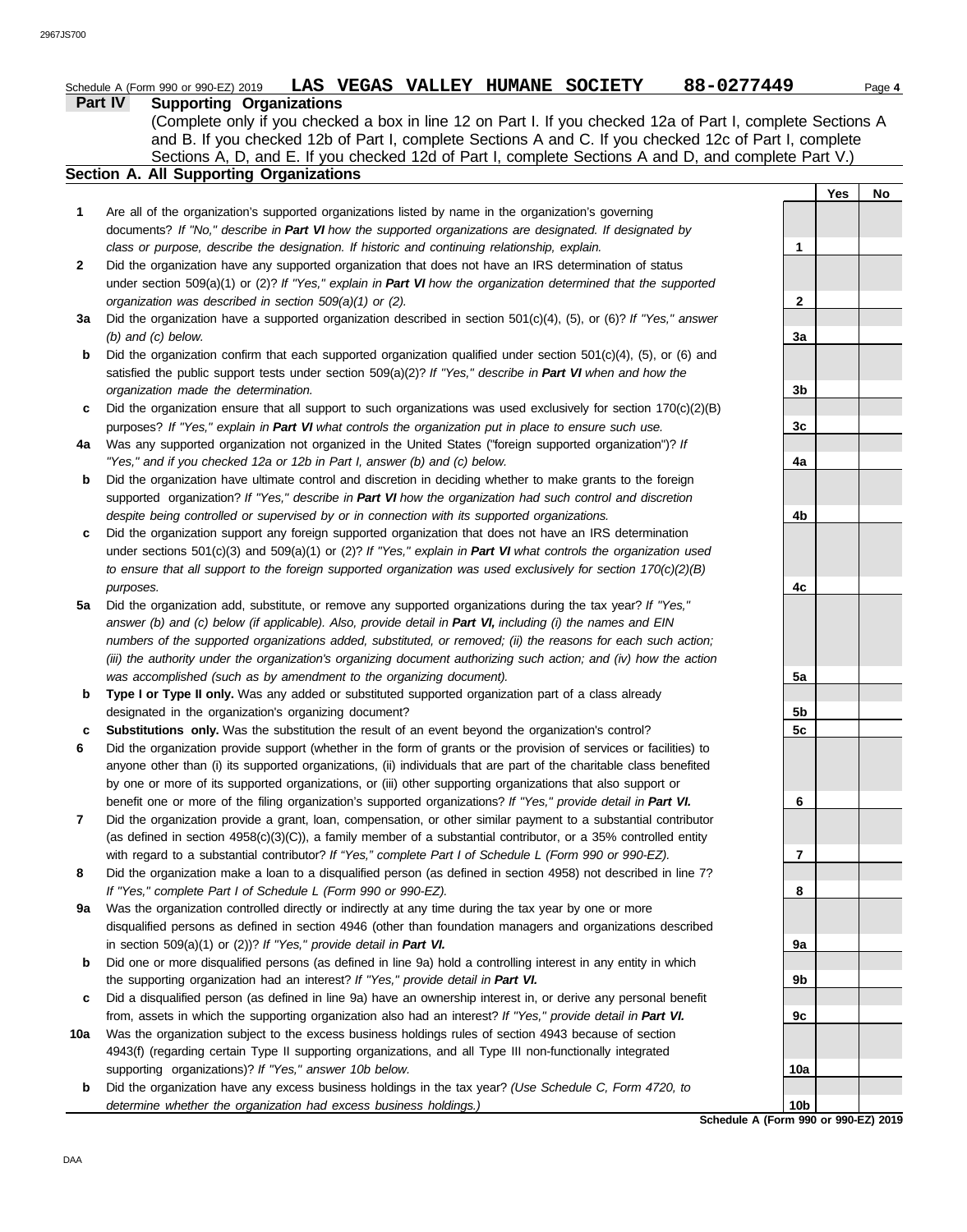|              | 88-0277449<br><b>VEGAS VALLEY HUMANE</b><br><b>SOCIETY</b><br>LAS<br>Schedule A (Form 990 or 990-EZ) 2019                         |                 |     | Page 5 |
|--------------|-----------------------------------------------------------------------------------------------------------------------------------|-----------------|-----|--------|
| Part IV      | <b>Supporting Organizations (continued)</b>                                                                                       |                 | Yes | No     |
| 11           | Has the organization accepted a gift or contribution from any of the following persons?                                           |                 |     |        |
| a            | A person who directly or indirectly controls, either alone or together with persons described in (b) and (c)                      |                 |     |        |
|              | below, the governing body of a supported organization?                                                                            | 11a             |     |        |
| b            | A family member of a person described in (a) above?                                                                               | 11 <sub>b</sub> |     |        |
| c            | A 35% controlled entity of a person described in (a) or (b) above? If "Yes" to a, b, or c, provide detail in Part VI.             | 11c             |     |        |
|              | <b>Section B. Type I Supporting Organizations</b>                                                                                 |                 |     |        |
|              |                                                                                                                                   |                 | Yes | No     |
| 1            | Did the directors, trustees, or membership of one or more supported organizations have the power to                               |                 |     |        |
|              | regularly appoint or elect at least a majority of the organization's directors or trustees at all times during the                |                 |     |        |
|              | tax year? If "No," describe in Part VI how the supported organization(s) effectively operated, supervised, or                     |                 |     |        |
|              | controlled the organization's activities. If the organization had more than one supported organization,                           |                 |     |        |
|              | describe how the powers to appoint and/or remove directors or trustees were allocated among the supported                         |                 |     |        |
|              | organizations and what conditions or restrictions, if any, applied to such powers during the tax year.                            | 1               |     |        |
| $\mathbf{2}$ | Did the organization operate for the benefit of any supported organization other than the supported                               |                 |     |        |
|              | organization(s) that operated, supervised, or controlled the supporting organization? If "Yes," explain in Part                   |                 |     |        |
|              | VI how providing such benefit carried out the purposes of the supported organization(s) that operated,                            |                 |     |        |
|              |                                                                                                                                   |                 |     |        |
|              | supervised, or controlled the supporting organization.<br>Section C. Type II Supporting Organizations                             | 2               |     |        |
|              |                                                                                                                                   |                 | Yes | No     |
|              | Were a majority of the organization's directors or trustees during the tax year also a majority of the directors                  |                 |     |        |
|              | or trustees of each of the organization's supported organization(s)? If "No," describe in Part VI how control                     |                 |     |        |
|              | or management of the supporting organization was vested in the same persons that controlled or managed                            |                 |     |        |
|              | the supported organization(s).                                                                                                    | $\mathbf 1$     |     |        |
|              | Section D. All Type III Supporting Organizations                                                                                  |                 |     |        |
|              |                                                                                                                                   |                 | Yes | No     |
|              | Did the organization provide to each of its supported organizations, by the last day of the fifth month of the                    |                 |     |        |
|              |                                                                                                                                   |                 |     |        |
|              | organization's tax year, (i) a written notice describing the type and amount of support provided during the prior tax             |                 |     |        |
|              | year, (ii) a copy of the Form 990 that was most recently filed as of the date of notification, and (iii) copies of the            |                 |     |        |
|              | organization's governing documents in effect on the date of notification, to the extent not previously provided?                  | 1               |     |        |
|              | Were any of the organization's officers, directors, or trustees either (i) appointed or elected by the supported                  |                 |     |        |
|              | organization(s) or (ii) serving on the governing body of a supported organization? If "No," explain in Part VI how                |                 |     |        |
|              | the organization maintained a close and continuous working relationship with the supported organization(s).                       | 2               |     |        |
|              | By reason of the relationship described in (2), did the organization's supported organizations have a                             |                 |     |        |
|              | significant voice in the organization's investment policies and in directing the use of the organization's                        |                 |     |        |
|              | income or assets at all times during the tax year? If "Yes," describe in Part VI the role the organization's                      |                 |     |        |
|              | supported organizations played in this regard.                                                                                    | 3               |     |        |
|              | Section E. Type III Functionally-Integrated Supporting Organizations                                                              |                 |     |        |
|              | Check the box next to the method that the organization used to satisfy the Integral Part Test during the year (see instructions). |                 |     |        |
| a            | The organization satisfied the Activities Test. Complete line 2 below.                                                            |                 |     |        |
| b            | The organization is the parent of each of its supported organizations. Complete line 3 below.                                     |                 |     |        |
| c            | The organization supported a governmental entity. Describe in Part VI how you supported a government entity (see instructions).   |                 |     |        |
|              |                                                                                                                                   |                 |     |        |
| 2            | Activities Test. Answer (a) and (b) below.                                                                                        |                 | Yes | No     |
| a            | Did substantially all of the organization's activities during the tax year directly further the exempt purposes of                |                 |     |        |
|              | the supported organization(s) to which the organization was responsive? If "Yes," then in Part VI identify                        |                 |     |        |
|              | those supported organizations and explain how these activities directly furthered their exempt purposes,                          |                 |     |        |
|              | how the organization was responsive to those supported organizations, and how the organization determined                         |                 |     |        |
|              | that these activities constituted substantially all of its activities.                                                            | 2a              |     |        |

**b** Did the activities described in (a) constitute activities that, but for the organization's involvement, one or more

of the organization's supported organization(s) would have been engaged in? *If "Yes," explain in Part VI the reasons for the organization's position that its supported organization(s) would have engaged in these* 

**b** Did the organization exercise a substantial degree of direction over the policies, programs, and activities of each

**a** Did the organization have the power to regularly appoint or elect a majority of the officers, directors, or

*activities but for the organization's involvement.*

Parent of Supported Organizations. *Answer (a) and (b) below.*

trustees of each of the supported organizations? *Provide details in Part VI.*

**2b**

**3a**

**3**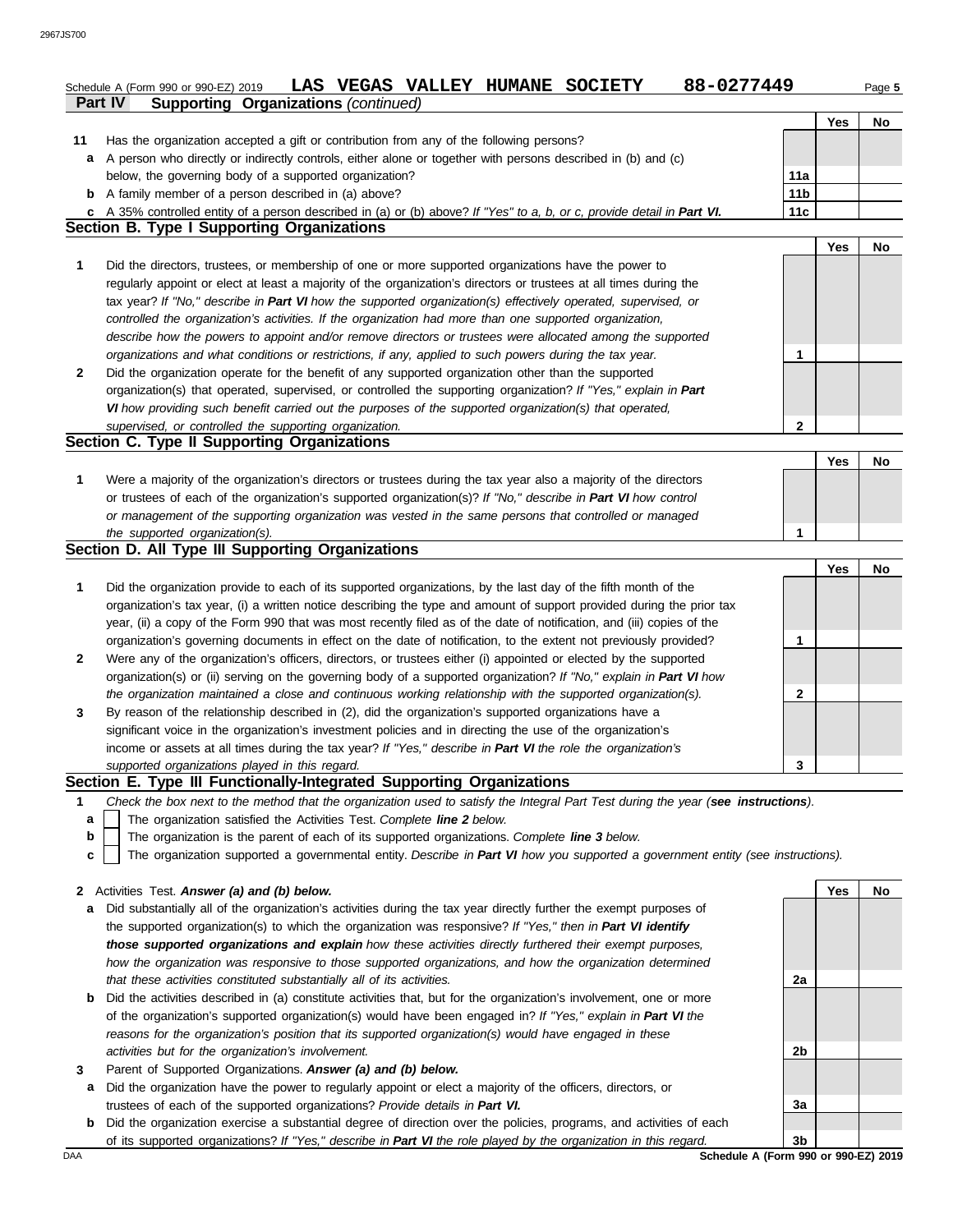| LAS VEGAS VALLEY HUMANE SOCIETY<br>Schedule A (Form 990 or 990-EZ) 2019                                                                                                                                                    |                | 88-0277449     | Page 6                         |
|----------------------------------------------------------------------------------------------------------------------------------------------------------------------------------------------------------------------------|----------------|----------------|--------------------------------|
| Part V<br>Type III Non-Functionally Integrated 509(a)(3) Supporting Organizations<br>Check here if the organization satisfied the Integral Part Test as a qualifying trust on Nov. 20, 1970 (explain in Part VI). See<br>1 |                |                |                                |
| instructions. All other Type III non-functionally integrated supporting organizations must complete Sections A through E.                                                                                                  |                |                |                                |
| Section A - Adjusted Net Income                                                                                                                                                                                            |                | (A) Prior Year | (B) Current Year<br>(optional) |
| Net short-term capital gain<br>1.                                                                                                                                                                                          | 1              |                |                                |
| Recoveries of prior-year distributions<br>2                                                                                                                                                                                | $\mathbf{2}$   |                |                                |
| Other gross income (see instructions)<br>3                                                                                                                                                                                 | 3              |                |                                |
| Add lines 1 through 3.<br>4                                                                                                                                                                                                | 4              |                |                                |
| 5<br>Depreciation and depletion                                                                                                                                                                                            | 5              |                |                                |
| Portion of operating expenses paid or incurred for production or<br>6                                                                                                                                                      |                |                |                                |
| collection of gross income or for management, conservation, or                                                                                                                                                             |                |                |                                |
| maintenance of property held for production of income (see instructions)                                                                                                                                                   | 6              |                |                                |
| Other expenses (see instructions)<br>7                                                                                                                                                                                     | $\overline{7}$ |                |                                |
| Adjusted Net Income (subtract lines 5, 6, and 7 from line 4)<br>8                                                                                                                                                          | 8              |                |                                |
| <b>Section B - Minimum Asset Amount</b>                                                                                                                                                                                    |                | (A) Prior Year | (B) Current Year<br>(optional) |
| Aggregate fair market value of all non-exempt-use assets (see<br>1                                                                                                                                                         |                |                |                                |
| instructions for short tax year or assets held for part of year):                                                                                                                                                          |                |                |                                |
| a Average monthly value of securities                                                                                                                                                                                      | 1a             |                |                                |
| <b>b</b> Average monthly cash balances                                                                                                                                                                                     | 1 <sub>b</sub> |                |                                |
| Fair market value of other non-exempt-use assets<br>C                                                                                                                                                                      | 1c             |                |                                |
| d Total (add lines 1a, 1b, and 1c)                                                                                                                                                                                         | 1d             |                |                                |
| e Discount claimed for blockage or other                                                                                                                                                                                   |                |                |                                |
| factors (explain in detail in Part VI):                                                                                                                                                                                    |                |                |                                |
| Acquisition indebtedness applicable to non-exempt-use assets<br>$\mathbf{2}$                                                                                                                                               | $\mathbf{2}$   |                |                                |
| Subtract line 2 from line 1d.<br>3                                                                                                                                                                                         | 3              |                |                                |
| Cash deemed held for exempt use. Enter 1-1/2% of line 3 (for greater amount,<br>4                                                                                                                                          |                |                |                                |
| see instructions)                                                                                                                                                                                                          | 4              |                |                                |
| Net value of non-exempt-use assets (subtract line 4 from line 3)<br>5.                                                                                                                                                     | 5              |                |                                |
| Multiply line 5 by .035.<br>6                                                                                                                                                                                              | 6              |                |                                |
| Recoveries of prior-year distributions<br>7                                                                                                                                                                                | $\overline{7}$ |                |                                |
| Minimum Asset Amount (add line 7 to line 6)<br>8                                                                                                                                                                           | 8              |                |                                |
| Section C - Distributable Amount                                                                                                                                                                                           |                |                | <b>Current Year</b>            |
| Adjusted net income for prior year (from Section A, line 8, Column A)<br>1.                                                                                                                                                | 1              |                |                                |
| Enter 85% of line 1.<br>2                                                                                                                                                                                                  | 2              |                |                                |
| Minimum asset amount for prior year (from Section B, line 8, Column A)<br>3                                                                                                                                                | 3              |                |                                |
| Enter greater of line 2 or line 3.<br>4                                                                                                                                                                                    | 4              |                |                                |
| 5<br>Income tax imposed in prior year                                                                                                                                                                                      | 5              |                |                                |
| Distributable Amount. Subtract line 5 from line 4, unless subject to<br>6                                                                                                                                                  |                |                |                                |
| emergency temporary reduction (see instructions).                                                                                                                                                                          | 6              |                |                                |
| $\overline{7}$<br>Check here if the current year is the organization's first as a non-functionally integrated Type III supporting organization (see                                                                        |                |                |                                |
| instructions).                                                                                                                                                                                                             |                |                |                                |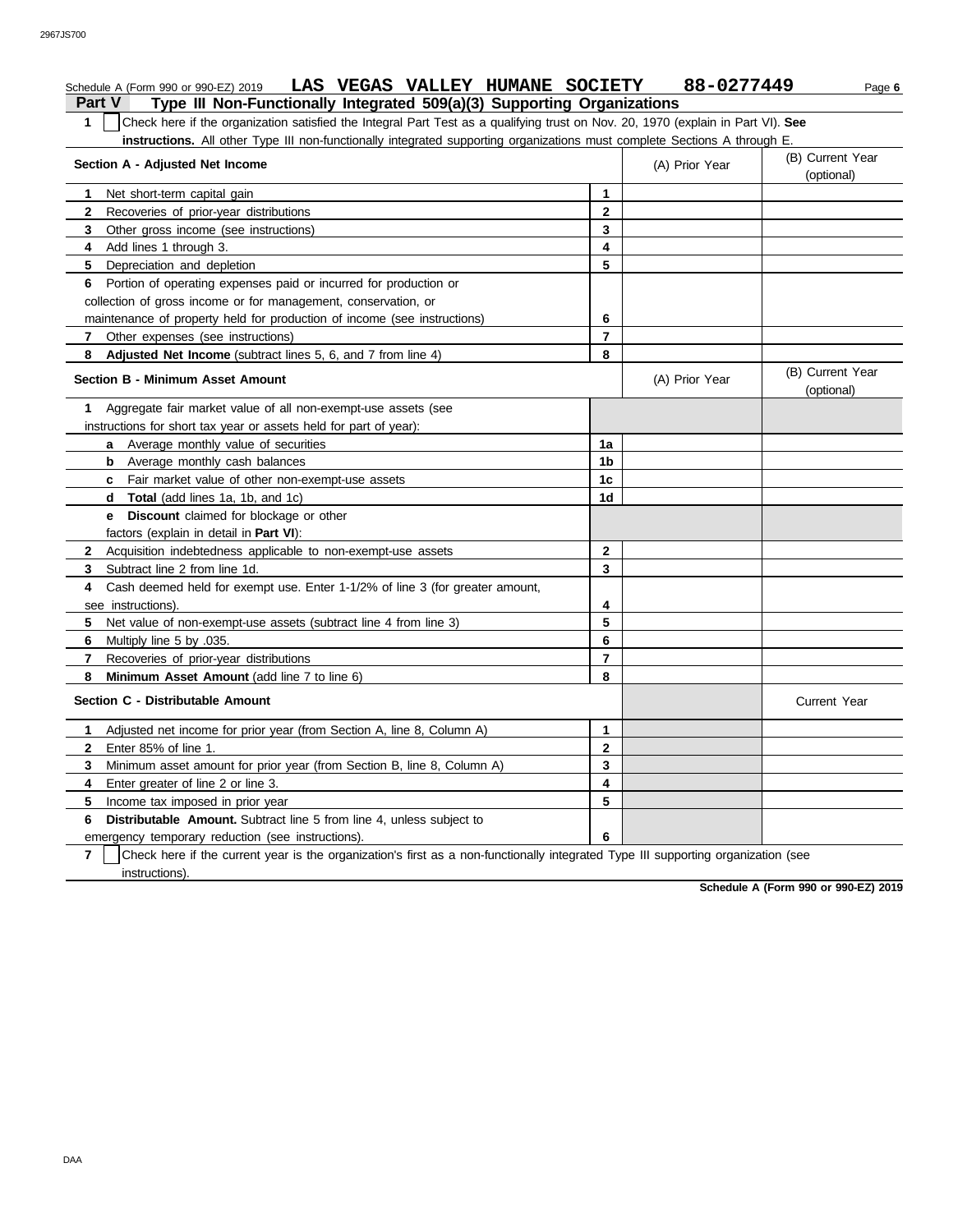# Schedule A (Form 990 or 990-EZ) 2019 **LAS VEGAS VALLEY HUMANE SOCIETY** 88-0277449 Page 7 **Part V Type III Non-Functionally Integrated 509(a)(3) Supporting Organizations** *(continued)*

| <b>Section D - Distributions</b> | <b>Current Year</b>                                                                        |                             |                           |                        |  |  |  |  |
|----------------------------------|--------------------------------------------------------------------------------------------|-----------------------------|---------------------------|------------------------|--|--|--|--|
| 1                                | Amounts paid to supported organizations to accomplish exempt purposes                      |                             |                           |                        |  |  |  |  |
| $\mathbf{2}$                     | Amounts paid to perform activity that directly furthers exempt purposes of supported       |                             |                           |                        |  |  |  |  |
|                                  | organizations, in excess of income from activity                                           |                             |                           |                        |  |  |  |  |
| 3                                | Administrative expenses paid to accomplish exempt purposes of supported organizations      |                             |                           |                        |  |  |  |  |
| 4                                | Amounts paid to acquire exempt-use assets                                                  |                             |                           |                        |  |  |  |  |
| 5                                | Qualified set-aside amounts (prior IRS approval required)                                  |                             |                           |                        |  |  |  |  |
| 6                                | Other distributions (describe in Part VI). See instructions.                               |                             |                           |                        |  |  |  |  |
| 7                                | Total annual distributions. Add lines 1 through 6.                                         |                             |                           |                        |  |  |  |  |
| 8                                | Distributions to attentive supported organizations to which the organization is responsive |                             |                           |                        |  |  |  |  |
|                                  | (provide details in Part VI). See instructions.                                            |                             |                           |                        |  |  |  |  |
| 9                                | Distributable amount for 2019 from Section C, line 6                                       |                             |                           |                        |  |  |  |  |
| 10                               | Line 8 amount divided by line 9 amount                                                     |                             |                           |                        |  |  |  |  |
|                                  |                                                                                            | (i)                         | (ii)                      | (iii)                  |  |  |  |  |
|                                  | <b>Section E - Distribution Allocations (see instructions)</b>                             | <b>Excess Distributions</b> | <b>Underdistributions</b> | <b>Distributable</b>   |  |  |  |  |
|                                  |                                                                                            |                             | Pre-2019                  | <b>Amount for 2019</b> |  |  |  |  |
| 1                                | Distributable amount for 2019 from Section C. line 6                                       |                             |                           |                        |  |  |  |  |
| $\mathbf{2}$                     | Underdistributions, if any, for years prior to 2019                                        |                             |                           |                        |  |  |  |  |
|                                  | (reasonable cause required-explain in Part VI). See                                        |                             |                           |                        |  |  |  |  |
|                                  | instructions.                                                                              |                             |                           |                        |  |  |  |  |
| 3.                               | Excess distributions carryover, if any, to 2019                                            |                             |                           |                        |  |  |  |  |
|                                  |                                                                                            |                             |                           |                        |  |  |  |  |
|                                  |                                                                                            |                             |                           |                        |  |  |  |  |
|                                  | c From 2016                                                                                |                             |                           |                        |  |  |  |  |
|                                  |                                                                                            |                             |                           |                        |  |  |  |  |
|                                  |                                                                                            |                             |                           |                        |  |  |  |  |
|                                  | f Total of lines 3a through e                                                              |                             |                           |                        |  |  |  |  |
|                                  | g Applied to underdistributions of prior years                                             |                             |                           |                        |  |  |  |  |
|                                  | h Applied to 2019 distributable amount                                                     |                             |                           |                        |  |  |  |  |
|                                  | <i>i</i> Carryover from 2014 not applied (see instructions)                                |                             |                           |                        |  |  |  |  |
|                                  | Remainder. Subtract lines 3g, 3h, and 3i from 3f.                                          |                             |                           |                        |  |  |  |  |
| 4                                | Distributions for 2019 from                                                                |                             |                           |                        |  |  |  |  |
|                                  | \$<br>Section D. line 7:                                                                   |                             |                           |                        |  |  |  |  |
|                                  | a Applied to underdistributions of prior years                                             |                             |                           |                        |  |  |  |  |
|                                  | <b>b</b> Applied to 2019 distributable amount                                              |                             |                           |                        |  |  |  |  |
|                                  | c Remainder. Subtract lines 4a and 4b from 4.                                              |                             |                           |                        |  |  |  |  |
| 5                                | Remaining underdistributions for years prior to 2019, if                                   |                             |                           |                        |  |  |  |  |
|                                  | any. Subtract lines 3g and 4a from line 2. For result                                      |                             |                           |                        |  |  |  |  |
|                                  | greater than zero, explain in Part VI. See instructions.                                   |                             |                           |                        |  |  |  |  |
| 6                                | Remaining underdistributions for 2019. Subtract lines 3h                                   |                             |                           |                        |  |  |  |  |
|                                  | and 4b from line 1. For result greater than zero, explain in                               |                             |                           |                        |  |  |  |  |
|                                  | Part VI. See instructions.                                                                 |                             |                           |                        |  |  |  |  |
| 7                                | Excess distributions carryover to 2020. Add lines 3j                                       |                             |                           |                        |  |  |  |  |
|                                  | and 4c.                                                                                    |                             |                           |                        |  |  |  |  |
| 8                                | Breakdown of line 7:                                                                       |                             |                           |                        |  |  |  |  |
|                                  |                                                                                            |                             |                           |                        |  |  |  |  |
|                                  | <b>b</b> Excess from 2016                                                                  |                             |                           |                        |  |  |  |  |
|                                  |                                                                                            |                             |                           |                        |  |  |  |  |
|                                  | d Excess from 2018                                                                         |                             |                           |                        |  |  |  |  |
|                                  | e Excess from 2019                                                                         |                             |                           |                        |  |  |  |  |
|                                  |                                                                                            |                             |                           |                        |  |  |  |  |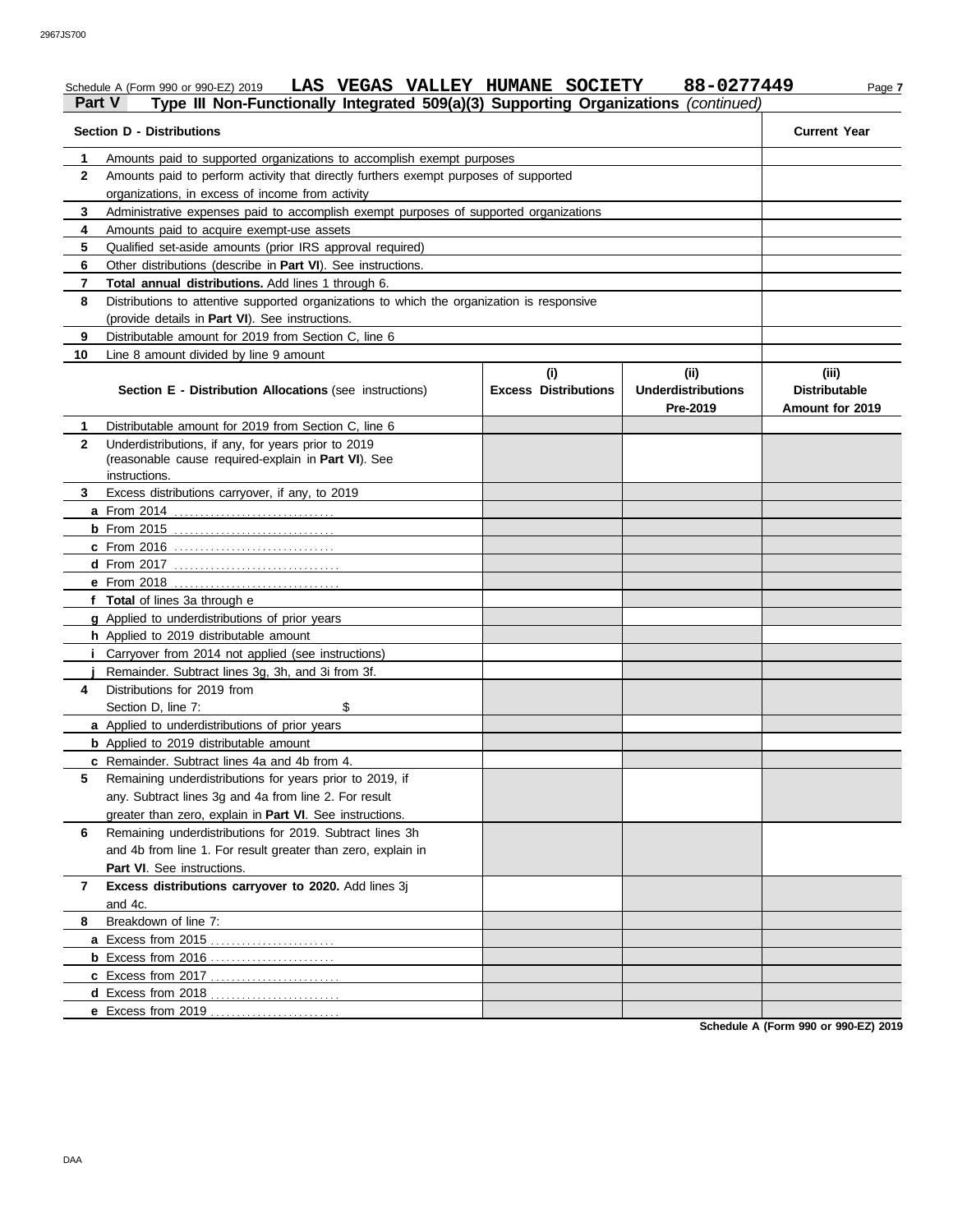| 88-0277449<br>LAS VEGAS VALLEY HUMANE SOCIETY<br>Schedule A (Form 990 or 990-EZ) 2019<br>Page 8<br>Supplemental Information. Provide the explanations required by Part II, line 10; Part II, line 17a or 17b; Part<br>Part VI<br>III, line 12; Part IV, Section A, lines 1, 2, 3b, 3c, 4b, 4c, 5a, 6, 9a, 9b, 9c, 11a, 11b, and 11c; Part IV, Section<br>B, lines 1 and 2; Part IV, Section C, line 1; Part IV, Section D, lines 2 and 3; Part IV, Section E, lines 1c, 2a, 2b,<br>3a, and 3b; Part V, line 1; Part V, Section B, line 1e; Part V, Section D, lines 5, 6, and 8; and Part V, Section E,<br>lines 2, 5, and 6. Also complete this part for any additional information. (See instructions.) |
|-----------------------------------------------------------------------------------------------------------------------------------------------------------------------------------------------------------------------------------------------------------------------------------------------------------------------------------------------------------------------------------------------------------------------------------------------------------------------------------------------------------------------------------------------------------------------------------------------------------------------------------------------------------------------------------------------------------|
| PART III, LINE 12 - OTHER INCOME DETAIL                                                                                                                                                                                                                                                                                                                                                                                                                                                                                                                                                                                                                                                                   |
| 57,919<br>\$                                                                                                                                                                                                                                                                                                                                                                                                                                                                                                                                                                                                                                                                                              |
|                                                                                                                                                                                                                                                                                                                                                                                                                                                                                                                                                                                                                                                                                                           |
|                                                                                                                                                                                                                                                                                                                                                                                                                                                                                                                                                                                                                                                                                                           |
|                                                                                                                                                                                                                                                                                                                                                                                                                                                                                                                                                                                                                                                                                                           |
|                                                                                                                                                                                                                                                                                                                                                                                                                                                                                                                                                                                                                                                                                                           |
|                                                                                                                                                                                                                                                                                                                                                                                                                                                                                                                                                                                                                                                                                                           |
|                                                                                                                                                                                                                                                                                                                                                                                                                                                                                                                                                                                                                                                                                                           |
|                                                                                                                                                                                                                                                                                                                                                                                                                                                                                                                                                                                                                                                                                                           |
|                                                                                                                                                                                                                                                                                                                                                                                                                                                                                                                                                                                                                                                                                                           |
|                                                                                                                                                                                                                                                                                                                                                                                                                                                                                                                                                                                                                                                                                                           |
|                                                                                                                                                                                                                                                                                                                                                                                                                                                                                                                                                                                                                                                                                                           |
|                                                                                                                                                                                                                                                                                                                                                                                                                                                                                                                                                                                                                                                                                                           |
|                                                                                                                                                                                                                                                                                                                                                                                                                                                                                                                                                                                                                                                                                                           |
|                                                                                                                                                                                                                                                                                                                                                                                                                                                                                                                                                                                                                                                                                                           |
|                                                                                                                                                                                                                                                                                                                                                                                                                                                                                                                                                                                                                                                                                                           |
|                                                                                                                                                                                                                                                                                                                                                                                                                                                                                                                                                                                                                                                                                                           |
|                                                                                                                                                                                                                                                                                                                                                                                                                                                                                                                                                                                                                                                                                                           |
|                                                                                                                                                                                                                                                                                                                                                                                                                                                                                                                                                                                                                                                                                                           |
|                                                                                                                                                                                                                                                                                                                                                                                                                                                                                                                                                                                                                                                                                                           |
|                                                                                                                                                                                                                                                                                                                                                                                                                                                                                                                                                                                                                                                                                                           |
|                                                                                                                                                                                                                                                                                                                                                                                                                                                                                                                                                                                                                                                                                                           |
|                                                                                                                                                                                                                                                                                                                                                                                                                                                                                                                                                                                                                                                                                                           |
|                                                                                                                                                                                                                                                                                                                                                                                                                                                                                                                                                                                                                                                                                                           |
|                                                                                                                                                                                                                                                                                                                                                                                                                                                                                                                                                                                                                                                                                                           |
|                                                                                                                                                                                                                                                                                                                                                                                                                                                                                                                                                                                                                                                                                                           |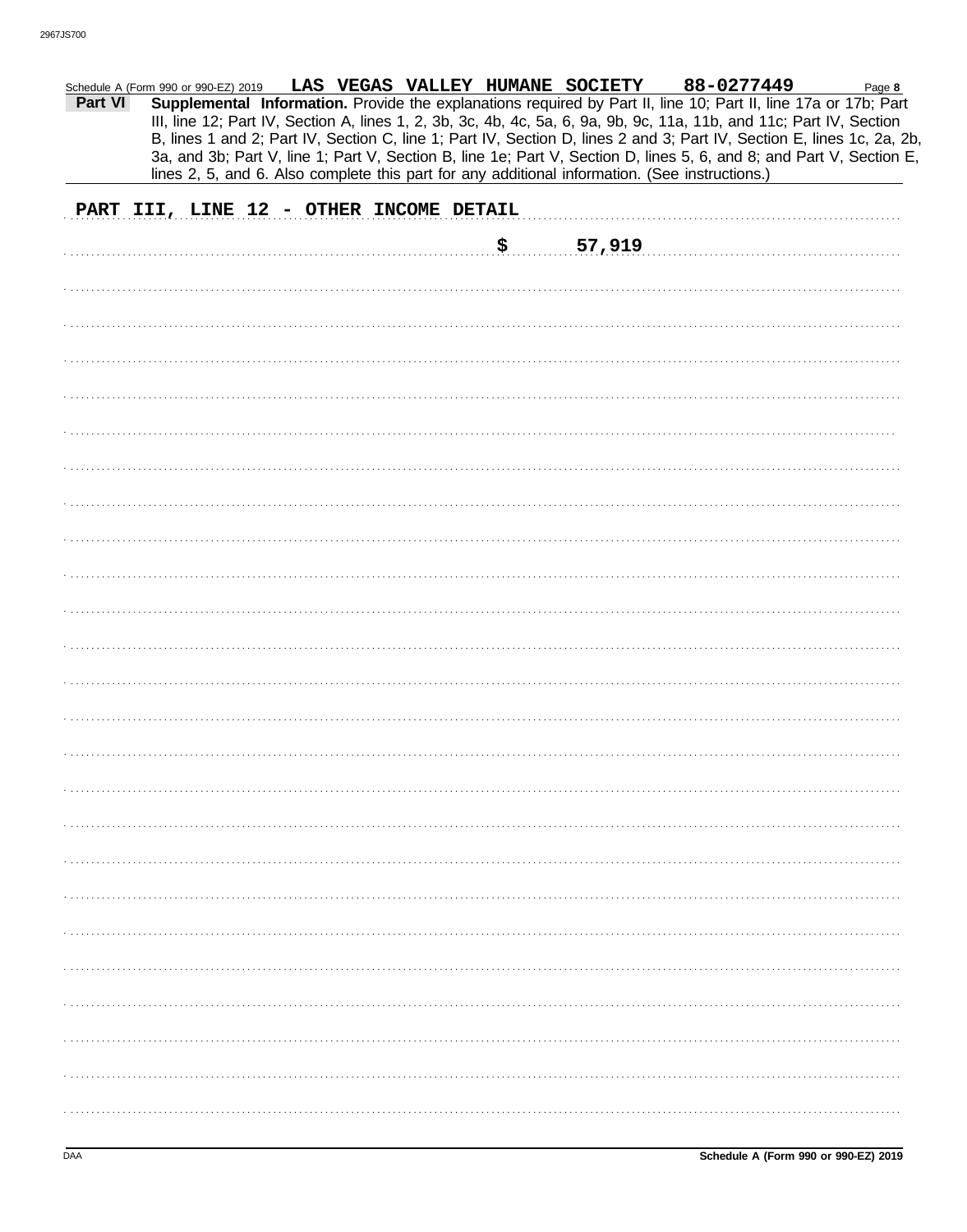| <b>Schedule B</b>  |  |
|--------------------|--|
| (Form 990, 990-EZ, |  |

Department of the Treasury Internal Revenue Service

Name of the organization

## **Schedule of Contributors**

**or 990-PF)** u **Attach to Form 990, Form 990-EZ, or Form 990-PF.** u **Go to** *www.irs.gov/Form990* **for the latest information.**

**2019 Employer identification number**

OMB No. 1545-0047

| Name of the organization |  |  |  |
|--------------------------|--|--|--|
|--------------------------|--|--|--|

|  |  | LAS VEGAS VALLEY HUMANE SOCIETY | 88-0277449 |
|--|--|---------------------------------|------------|

|                    | <b>Organization type</b> (check one):                                              |  |  |  |  |  |  |
|--------------------|------------------------------------------------------------------------------------|--|--|--|--|--|--|
| Filers of:         | Section:                                                                           |  |  |  |  |  |  |
| Form 990 or 990-EZ | $ \mathbf{X} $ 501(c)( $3$ ) (enter number) organization                           |  |  |  |  |  |  |
|                    | $4947(a)(1)$ nonexempt charitable trust <b>not</b> treated as a private foundation |  |  |  |  |  |  |
|                    | 527 political organization                                                         |  |  |  |  |  |  |
| Form 990-PF        | 501(c)(3) exempt private foundation                                                |  |  |  |  |  |  |
|                    | 4947(a)(1) nonexempt charitable trust treated as a private foundation              |  |  |  |  |  |  |
|                    | 501(c)(3) taxable private foundation                                               |  |  |  |  |  |  |

Check if your organization is covered by the **General Rule** or a **Special Rule. Note:** Only a section 501(c)(7), (8), or (10) organization can check boxes for both the General Rule and a Special Rule. See **instructions** 

### **General Rule**

For an organization filing Form 990, 990-EZ, or 990-PF that received, during the year, contributions totaling \$5,000 **X** or more (in money or property) from any one contributor. Complete Parts I and II. See instructions for determining a contributor's total contributions.

### **Special Rules**

For an organization described in section 501(c)(3) filing Form 990 or 990-EZ that met the  $33^{1/3\%}$  support test of the regulations under sections 509(a)(1) and 170(b)(1)(A)(vi), that checked Schedule A (Form 990 or 990-EZ), Part II, line 13, 16a, or 16b, and that received from any one contributor, during the year, total contributions of the greater of **(1)** \$5,000; or **(2)** 2% of the amount on (i) Form 990, Part VIII, line 1h; or (ii) Form 990-EZ, line 1. Complete Parts I and II.

literary, or educational purposes, or for the prevention of cruelty to children or animals. Complete Parts I (entering For an organization described in section 501(c)(7), (8), or (10) filing Form 990 or 990-EZ that received from any one contributor, during the year, total contributions of more than \$1,000 *exclusively* for religious, charitable, scientific, "N/A" in column (b) instead of the contributor name and address), II, and III.

For an organization described in section 501(c)(7), (8), or (10) filing Form 990 or 990-EZ that received from any one contributor, during the year, contributions *exclusively* for religious, charitable, etc., purposes, but no such contributions totaled more than \$1,000. If this box is checked, enter here the total contributions that were received during the year for an *exclusively* religious, charitable, etc., purpose. Don't complete any of the parts unless the **General Rule** applies to this organization because it received *nonexclusively* religious, charitable, etc., contributions totaling \$5,000 or more during the year . . . . . . . . . . . . . . . . . . . . . . . . . . . . . . . . . . . . . . . . . . . . . . . . . . . . . . . . . . . . . . . . . . . . . . . . . . . .  $\triangleright$  \$

990-EZ, or 990-PF), but it **must** answer "No" on Part IV, line 2, of its Form 990; or check the box on line H of its Form 990-EZ or on its Form 990-PF, Part I, line 2, to certify that it doesn't meet the filing requirements of Schedule B (Form 990, 990-EZ, or 990-PF). **Caution:** An organization that isn't covered by the General Rule and/or the Special Rules doesn't file Schedule B (Form 990,

**For Paperwork Reduction Act Notice, see the instructions for Form 990, 990-EZ, or 990-PF.**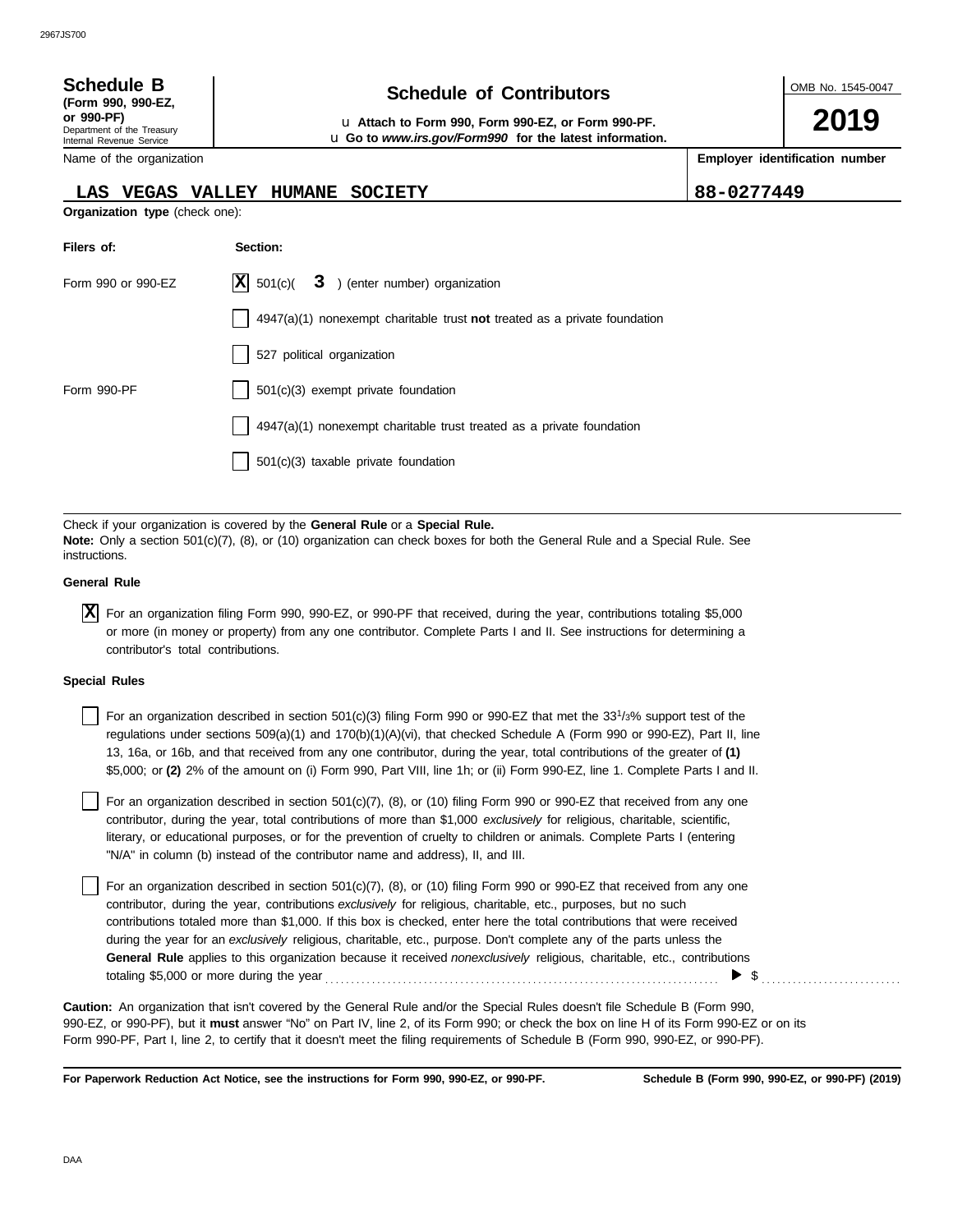|                | Schedule B (Form 990, 990-EZ, or 990-PF) (2019)<br>Name of organization<br>LAS VEGAS VALLEY HUMANE SOCIETY                                       |                                           | PAGE 1 OF 1<br>Page 2<br>Employer identification number<br>88-0277449                                                                      |
|----------------|--------------------------------------------------------------------------------------------------------------------------------------------------|-------------------------------------------|--------------------------------------------------------------------------------------------------------------------------------------------|
| Part I         | <b>Contributors</b> (see instructions). Use duplicate copies of Part I if additional space is needed.                                            |                                           |                                                                                                                                            |
| (a)<br>No.     | (b)<br>Name, address, and ZIP + 4                                                                                                                | (c)<br><b>Total contributions</b>         | (d)<br>Type of contribution                                                                                                                |
| $1$            | <b>VIRGINIA HINTON TRUST</b><br>10170 W TROPICANA AVE STE 156-3<br>NV 89147<br>LAS VEGAS                                                         | 26,480<br>$\sim$                          | ΙX<br>Person<br>Payroll<br><b>Noncash</b><br>(Complete Part II for<br>noncash contributions.)                                              |
| (a)<br>No.     | (b)<br>Name, address, and ZIP + 4                                                                                                                | (c)<br><b>Total contributions</b>         | (d)<br>Type of contribution                                                                                                                |
| 2              | <b>INC</b><br><b>DYLANGER'S</b><br>RACHEL RAY FOUNDATION<br>900 BROADWAY STE 1001<br>NY 10003<br>NEW YORK                                        | 15,100<br>\$                              | ΙX<br>Person<br>Payroll<br><b>Noncash</b><br>(Complete Part II for<br>noncash contributions.)                                              |
| (a)<br>No.     | (b)<br>Name, address, and ZIP + 4                                                                                                                | (c)<br><b>Total contributions</b>         | (d)<br>Type of contribution                                                                                                                |
| 3 <sub>1</sub> | BEVERLY J MITCHELL TRUST<br>3395 S JONES BLVD STE 454<br>NV 89146<br>LAS VEGAS                                                                   | 10,443<br>\$                              | ΙX<br>Person<br>Payroll<br><b>Noncash</b><br>(Complete Part II for<br>noncash contributions.)                                              |
| (a)            | (b)                                                                                                                                              | (c)                                       | (d)                                                                                                                                        |
| No.<br>4       | Name, address, and ZIP + 4<br>RESORTS FOUNDATION<br>MGM<br><b>CORPORATION</b><br><b>TARGET</b><br>3799 S LAS VEGAS BLVD<br>NV 89109<br>LAS VEGAS | <b>Total contributions</b><br>6,202<br>\$ | Type of contribution<br>$\overline{\mathbf{x}}$<br>Person<br>Payroll<br><b>Noncash</b><br>(Complete Part II for<br>noncash contributions.) |
| (a)<br>No.     | (b)<br>Name, address, and ZIP + 4                                                                                                                | (c)<br><b>Total contributions</b>         | (d)<br>Type of contribution                                                                                                                |
| 5 <sub>1</sub> | CHERYL DUFFIELD FOUNDATION<br><b>DAVE</b><br>δc.<br>956 LAKESHORE BLVD<br>INCLINE VILLAGE<br>NV 89451                                            | 5,000<br>\$                               | ΙX<br>Person<br>Payroll<br><b>Noncash</b><br>(Complete Part II for<br>noncash contributions.)                                              |
| (a)<br>No.     | (b)<br>Name, address, and ZIP + 4                                                                                                                | (c)<br><b>Total contributions</b>         | (d)<br>Type of contribution                                                                                                                |
|                |                                                                                                                                                  | \$                                        | Person<br>Payroll<br><b>Noncash</b><br>(Complete Part II for<br>noncash contributions.)                                                    |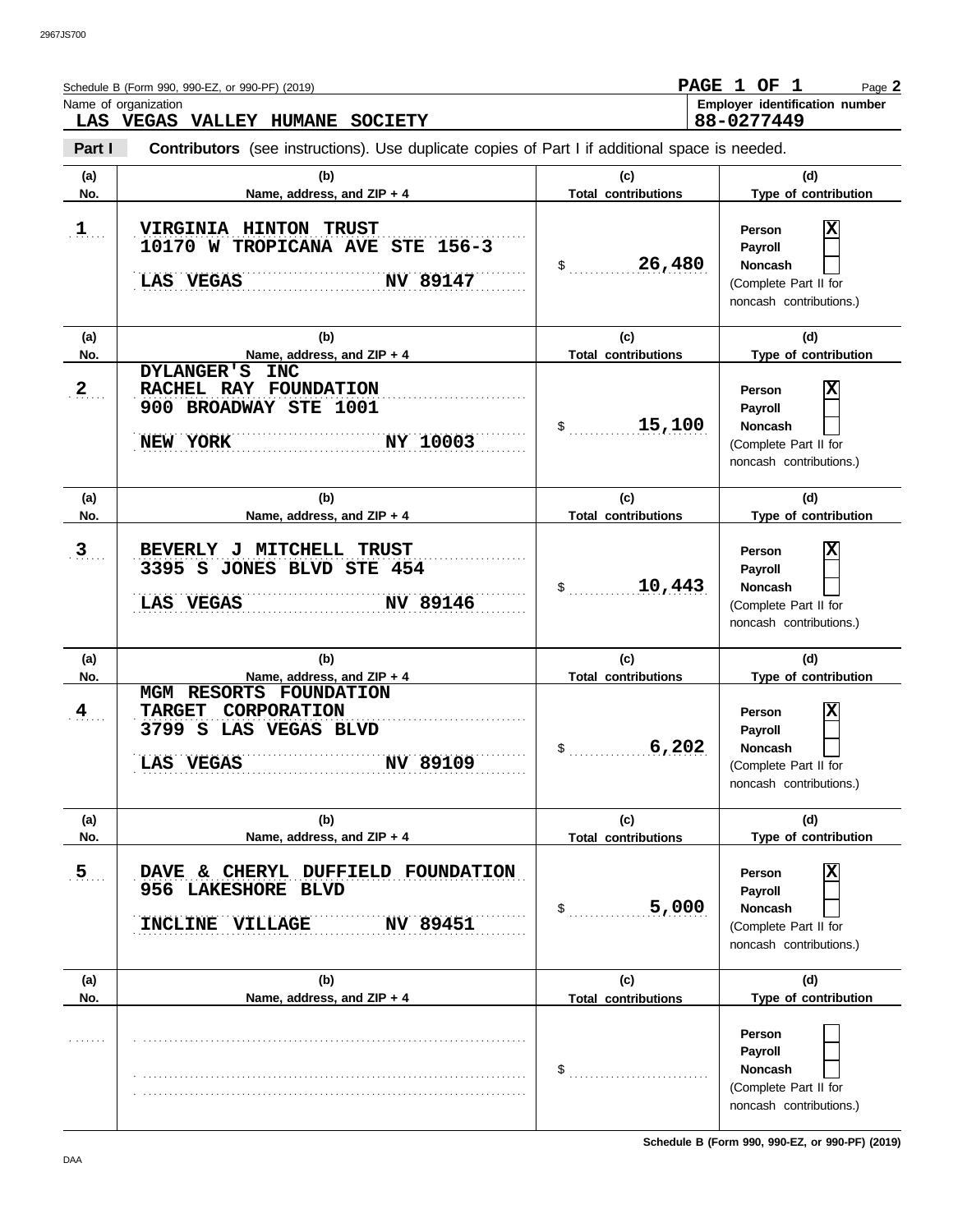| 2967JS700 |
|-----------|
|           |

|        | <b>SCHEDULE D</b>                         | Supplemental Financial Statements                                                                                                                                                                                             |                       |                                                    |                      |                                 | OMB No. 1545-0047 |                       |
|--------|-------------------------------------------|-------------------------------------------------------------------------------------------------------------------------------------------------------------------------------------------------------------------------------|-----------------------|----------------------------------------------------|----------------------|---------------------------------|-------------------|-----------------------|
|        | (Form 990)                                | u Complete if the organization answered "Yes" on Form 990,<br>Part IV, line 6, 7, 8, 9, 10, 11a, 11b, 11c, 11d, 11e, 11f, 12a, or 12b.                                                                                        |                       |                                                    |                      |                                 |                   |                       |
|        | Department of the Treasury                |                                                                                                                                                                                                                               | u Attach to Form 990. |                                                    |                      |                                 |                   | <b>Open to Public</b> |
|        | Internal Revenue Service                  | u Go to www.irs.gov/Form990 for instructions and the latest information.                                                                                                                                                      |                       |                                                    |                      |                                 | <b>Inspection</b> |                       |
|        | Name of the organization                  |                                                                                                                                                                                                                               |                       |                                                    |                      | Employer identification number  |                   |                       |
|        | LAS                                       | VEGAS VALLEY HUMANE SOCIETY                                                                                                                                                                                                   |                       |                                                    |                      | 88-0277449                      |                   |                       |
|        | Part I                                    | Organizations Maintaining Donor Advised Funds or Other Similar Funds or Accounts.                                                                                                                                             |                       |                                                    |                      |                                 |                   |                       |
|        |                                           | Complete if the organization answered "Yes" on Form 990, Part IV, line 6.                                                                                                                                                     |                       |                                                    |                      |                                 |                   |                       |
|        |                                           |                                                                                                                                                                                                                               |                       | (a) Donor advised funds                            |                      | (b) Funds and other accounts    |                   |                       |
| 1      |                                           |                                                                                                                                                                                                                               |                       |                                                    |                      |                                 |                   |                       |
| 2<br>3 |                                           | Aggregate value of contributions to (during year)                                                                                                                                                                             |                       |                                                    |                      |                                 |                   |                       |
| 4      |                                           |                                                                                                                                                                                                                               |                       |                                                    |                      |                                 |                   |                       |
| 5      |                                           | Did the organization inform all donors and donor advisors in writing that the assets held in donor advised                                                                                                                    |                       |                                                    |                      |                                 |                   |                       |
|        |                                           |                                                                                                                                                                                                                               |                       |                                                    |                      |                                 | Yes               | No                    |
| 6      |                                           | Did the organization inform all grantees, donors, and donor advisors in writing that grant funds can be used                                                                                                                  |                       |                                                    |                      |                                 |                   |                       |
|        |                                           | only for charitable purposes and not for the benefit of the donor or donor advisor, or for any other purpose                                                                                                                  |                       |                                                    |                      |                                 |                   |                       |
|        |                                           |                                                                                                                                                                                                                               |                       |                                                    |                      |                                 | <b>Yes</b>        | No.                   |
|        | Part II                                   | <b>Conservation Easements.</b>                                                                                                                                                                                                |                       |                                                    |                      |                                 |                   |                       |
|        |                                           | Complete if the organization answered "Yes" on Form 990, Part IV, line 7.                                                                                                                                                     |                       |                                                    |                      |                                 |                   |                       |
| 1.     |                                           | Purpose(s) of conservation easements held by the organization (check all that apply).                                                                                                                                         |                       |                                                    |                      |                                 |                   |                       |
|        |                                           | Preservation of land for public use (for example, recreation or education                                                                                                                                                     |                       | Preservation of a historically important land area |                      |                                 |                   |                       |
|        | Protection of natural habitat             |                                                                                                                                                                                                                               |                       | Preservation of a certified historic structure     |                      |                                 |                   |                       |
|        | Preservation of open space                |                                                                                                                                                                                                                               |                       |                                                    |                      |                                 |                   |                       |
| 2      | easement on the last day of the tax year. | Complete lines 2a through 2d if the organization held a qualified conservation contribution in the form of a conservation                                                                                                     |                       |                                                    |                      |                                 |                   |                       |
|        |                                           |                                                                                                                                                                                                                               |                       |                                                    |                      | Held at the End of the Tax Year |                   |                       |
|        |                                           | a Total number of conservation easements [11] matter contracts and a set of conservation of conservation easements [11] matter contracts and a set of conservation of a set of conservation of a set of conservation of a set |                       |                                                    | 2a<br>2 <sub>b</sub> |                                 |                   |                       |
| b      |                                           |                                                                                                                                                                                                                               |                       |                                                    | 2c                   |                                 |                   |                       |
|        |                                           | d Number of conservation easements included in (c) acquired after 7/25/06, and not on a                                                                                                                                       |                       |                                                    |                      |                                 |                   |                       |
|        |                                           |                                                                                                                                                                                                                               |                       |                                                    | 2d                   |                                 |                   |                       |
| 3      |                                           | Number of conservation easements modified, transferred, released, extinguished, or terminated by the organization during the                                                                                                  |                       |                                                    |                      |                                 |                   |                       |
|        | tax year $\mathbf{u}$                     |                                                                                                                                                                                                                               |                       |                                                    |                      |                                 |                   |                       |
|        |                                           | Number of states where property subject to conservation easement is located u                                                                                                                                                 |                       |                                                    |                      |                                 |                   |                       |
| 5      |                                           | Does the organization have a written policy regarding the periodic monitoring, inspection, handling of                                                                                                                        |                       |                                                    |                      |                                 |                   |                       |
|        |                                           |                                                                                                                                                                                                                               |                       |                                                    |                      |                                 | Yes               | No                    |
| 6      |                                           | Staff and volunteer hours devoted to monitoring, inspecting, handling of violations, and enforcing conservation easements during the year                                                                                     |                       |                                                    |                      |                                 |                   |                       |
|        | $\mathbf{u}$                              |                                                                                                                                                                                                                               |                       |                                                    |                      |                                 |                   |                       |
| 7      |                                           | Amount of expenses incurred in monitoring, inspecting, handling of violations, and enforcing conservation easements during the year                                                                                           |                       |                                                    |                      |                                 |                   |                       |
|        |                                           |                                                                                                                                                                                                                               |                       |                                                    |                      |                                 |                   |                       |
| 8      |                                           | Does each conservation easement reported on line 2(d) above satisfy the requirements of section 170(h)(4)(B)(i)                                                                                                               |                       |                                                    |                      |                                 |                   |                       |
|        |                                           | In Part XIII, describe how the organization reports conservation easements in its revenue and expense statement and                                                                                                           |                       |                                                    |                      |                                 | <b>Yes</b>        | No                    |
| 9      |                                           | balance sheet, and include, if applicable, the text of the footnote to the organization's financial statements that describes the                                                                                             |                       |                                                    |                      |                                 |                   |                       |
|        |                                           | organization's accounting for conservation easements.                                                                                                                                                                         |                       |                                                    |                      |                                 |                   |                       |
|        | Part III                                  | Organizations Maintaining Collections of Art, Historical Treasures, or Other Similar Assets.                                                                                                                                  |                       |                                                    |                      |                                 |                   |                       |
|        |                                           | Complete if the organization answered "Yes" on Form 990, Part IV, line 8.                                                                                                                                                     |                       |                                                    |                      |                                 |                   |                       |
|        |                                           | 1a If the organization elected, as permitted under FASB ASC 958, not to report in its revenue statement and balance sheet works                                                                                               |                       |                                                    |                      |                                 |                   |                       |
|        |                                           | of art, historical treasures, or other similar assets held for public exhibition, education, or research in furtherance of public                                                                                             |                       |                                                    |                      |                                 |                   |                       |
|        |                                           | service, provide in Part XIII the text of the footnote to its financial statements that describes these items.                                                                                                                |                       |                                                    |                      |                                 |                   |                       |
|        |                                           | <b>b</b> If the organization elected, as permitted under FASB ASC 958, to report in its revenue statement and balance sheet works of                                                                                          |                       |                                                    |                      |                                 |                   |                       |
|        |                                           | art, historical treasures, or other similar assets held for public exhibition, education, or research in furtherance of public service,<br>provide the following amounts relating to these items:                             |                       |                                                    |                      |                                 |                   |                       |
|        |                                           |                                                                                                                                                                                                                               |                       |                                                    |                      |                                 |                   |                       |
|        |                                           |                                                                                                                                                                                                                               |                       |                                                    |                      | $\mathbf{u}$ \$                 |                   |                       |
| 2      |                                           | If the organization received or held works of art, historical treasures, or other similar assets for financial gain, provide the                                                                                              |                       |                                                    |                      |                                 |                   |                       |
|        |                                           | following amounts required to be reported under FASB ASC 958 relating to these items:                                                                                                                                         |                       |                                                    |                      |                                 |                   |                       |
|        |                                           | <b>a</b> Revenue included on Form 990, Part VIII, line 1 $\ldots$ $\ldots$ $\ldots$ $\ldots$ $\ldots$ $\ldots$ $\ldots$ $\ldots$ $\ldots$ $\ldots$ $\ldots$                                                                   |                       |                                                    |                      |                                 |                   |                       |
|        |                                           |                                                                                                                                                                                                                               |                       |                                                    |                      |                                 |                   |                       |
|        |                                           |                                                                                                                                                                                                                               |                       |                                                    |                      |                                 |                   |                       |

|     | For Paperwork Reduction Act Notice, see the Instructions for Form 990. |  |  |  |
|-----|------------------------------------------------------------------------|--|--|--|
| DAA |                                                                        |  |  |  |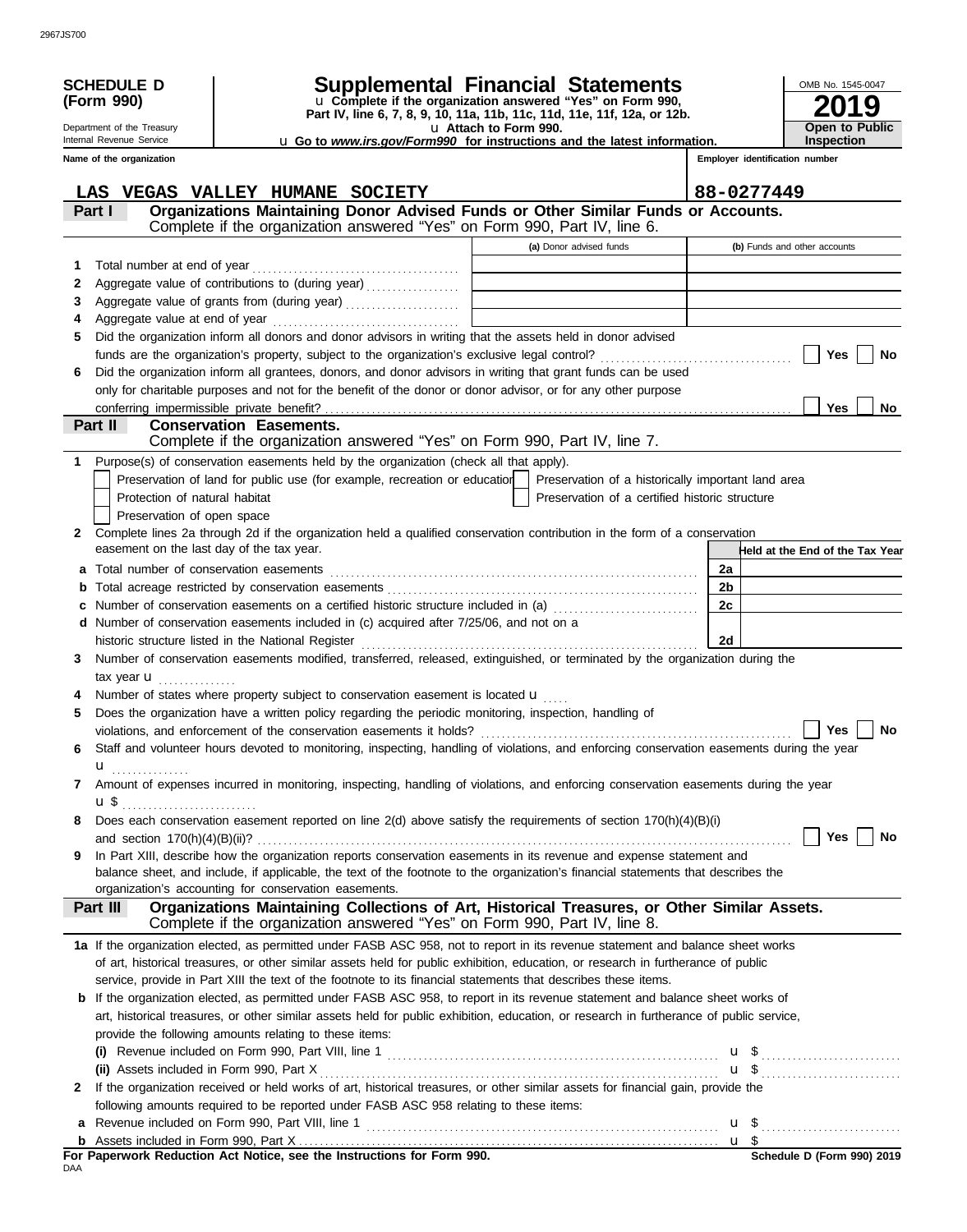|    | Schedule D (Form 990) 2019 LAS VEGAS VALLEY HUMANE SOCIETY                                                                                                                                                                                               |                         |                          |                         | 88-0277449      |                      |                | Page 2              |
|----|----------------------------------------------------------------------------------------------------------------------------------------------------------------------------------------------------------------------------------------------------------|-------------------------|--------------------------|-------------------------|-----------------|----------------------|----------------|---------------------|
|    | Organizations Maintaining Collections of Art, Historical Treasures, or Other Similar Assets (continued)<br>Part III<br>3 Using the organization's acquisition, accession, and other records, check any of the following that make significant use of its |                         |                          |                         |                 |                      |                |                     |
|    | collection items (check all that apply):                                                                                                                                                                                                                 |                         |                          |                         |                 |                      |                |                     |
| a  | Public exhibition                                                                                                                                                                                                                                        | d                       | Loan or exchange program |                         |                 |                      |                |                     |
| b  | Scholarly research                                                                                                                                                                                                                                       | е                       |                          |                         |                 |                      |                |                     |
| c  | Preservation for future generations                                                                                                                                                                                                                      |                         |                          |                         |                 |                      |                |                     |
|    | Provide a description of the organization's collections and explain how they further the organization's exempt purpose in Part                                                                                                                           |                         |                          |                         |                 |                      |                |                     |
|    | XIII.                                                                                                                                                                                                                                                    |                         |                          |                         |                 |                      |                |                     |
| 5. | During the year, did the organization solicit or receive donations of art, historical treasures, or other similar                                                                                                                                        |                         |                          |                         |                 |                      | Yes            |                     |
|    | <b>Escrow and Custodial Arrangements.</b><br><b>Part IV</b>                                                                                                                                                                                              |                         |                          |                         |                 |                      |                | No                  |
|    | Complete if the organization answered "Yes" on Form 990, Part IV, line 9, or reported an amount on Form                                                                                                                                                  |                         |                          |                         |                 |                      |                |                     |
|    | 990, Part X, line 21.                                                                                                                                                                                                                                    |                         |                          |                         |                 |                      |                |                     |
|    | 1a Is the organization an agent, trustee, custodian or other intermediary for contributions or other assets not                                                                                                                                          |                         |                          |                         |                 |                      |                |                     |
|    | included on Form 990, Part X?                                                                                                                                                                                                                            |                         |                          |                         |                 |                      | Yes            | No                  |
|    | <b>b</b> If "Yes," explain the arrangement in Part XIII and complete the following table:                                                                                                                                                                |                         |                          |                         |                 |                      |                |                     |
|    |                                                                                                                                                                                                                                                          |                         |                          |                         |                 |                      | Amount         |                     |
|    | c Beginning balance                                                                                                                                                                                                                                      |                         |                          |                         |                 | 1c                   |                |                     |
|    |                                                                                                                                                                                                                                                          |                         |                          |                         |                 | 1d                   |                |                     |
|    | e Distributions during the year manufactured and contact the year manufactured and all the Vertex and the Vertex of the United States and Tables and Tables and Tables and Tables and Tables and Tables and Tables and Tables                            |                         |                          |                         |                 | 1e                   |                |                     |
| f  |                                                                                                                                                                                                                                                          |                         |                          |                         |                 | 1f                   |                |                     |
|    | 2a Did the organization include an amount on Form 990, Part X, line 21, for escrow or custodial account liability?                                                                                                                                       |                         |                          |                         |                 |                      | Yes            | <b>No</b>           |
|    |                                                                                                                                                                                                                                                          |                         |                          |                         |                 |                      |                |                     |
|    | <b>Endowment Funds.</b><br><b>Part V</b><br>Complete if the organization answered "Yes" on Form 990, Part IV, line 10.                                                                                                                                   |                         |                          |                         |                 |                      |                |                     |
|    |                                                                                                                                                                                                                                                          |                         |                          |                         |                 |                      |                | (e) Four years back |
|    |                                                                                                                                                                                                                                                          | (a) Current year        | (b) Prior year           | (c) Two years back      |                 | (d) Three years back |                |                     |
|    | 1a Beginning of year balance                                                                                                                                                                                                                             |                         |                          |                         |                 |                      |                |                     |
|    | <b>b</b> Contributions<br>c Net investment earnings, gains, and                                                                                                                                                                                          |                         |                          |                         |                 |                      |                |                     |
|    |                                                                                                                                                                                                                                                          |                         |                          |                         |                 |                      |                |                     |
|    | d Grants or scholarships                                                                                                                                                                                                                                 |                         |                          |                         |                 |                      |                |                     |
|    | e Other expenditures for facilities and                                                                                                                                                                                                                  |                         |                          |                         |                 |                      |                |                     |
|    | programs                                                                                                                                                                                                                                                 |                         |                          |                         |                 |                      |                |                     |
|    | f Administrative expenses                                                                                                                                                                                                                                |                         |                          |                         |                 |                      |                |                     |
| g  | End of year balance <i>[[[[[[[[[[[[[[[[[[[[[[[[[[[[]]]</i> ]]]                                                                                                                                                                                           |                         |                          |                         |                 |                      |                |                     |
|    | 2 Provide the estimated percentage of the current year end balance (line 1g, column (a)) held as:                                                                                                                                                        |                         |                          |                         |                 |                      |                |                     |
|    | a Board designated or quasi-endowment u                                                                                                                                                                                                                  |                         |                          |                         |                 |                      |                |                     |
|    | <b>b</b> Permanent endowment $\mathbf{u}$ %                                                                                                                                                                                                              |                         |                          |                         |                 |                      |                |                     |
|    | c Term endowment <b>u</b> %                                                                                                                                                                                                                              |                         |                          |                         |                 |                      |                |                     |
|    | The percentages on lines 2a, 2b, and 2c should equal 100%.                                                                                                                                                                                               |                         |                          |                         |                 |                      |                |                     |
|    | 3a Are there endowment funds not in the possession of the organization that are held and administered for the                                                                                                                                            |                         |                          |                         |                 |                      |                |                     |
|    | organization by:                                                                                                                                                                                                                                         |                         |                          |                         |                 |                      |                | Yes  <br>No         |
|    |                                                                                                                                                                                                                                                          |                         |                          |                         |                 |                      | 3a(i)          |                     |
|    |                                                                                                                                                                                                                                                          |                         |                          |                         |                 |                      | 3a(ii)         |                     |
|    |                                                                                                                                                                                                                                                          |                         |                          |                         |                 |                      | 3b             |                     |
|    | Describe in Part XIII the intended uses of the organization's endowment funds.<br>Land, Buildings, and Equipment.<br><b>Part VI</b>                                                                                                                      |                         |                          |                         |                 |                      |                |                     |
|    | Complete if the organization answered "Yes" on Form 990, Part IV, line 11a. See Form 990, Part X, line 10.                                                                                                                                               |                         |                          |                         |                 |                      |                |                     |
|    | Description of property                                                                                                                                                                                                                                  | (a) Cost or other basis |                          | (b) Cost or other basis | (c) Accumulated |                      | (d) Book value |                     |
|    |                                                                                                                                                                                                                                                          | (investment)            |                          | (other)                 | depreciation    |                      |                |                     |
|    |                                                                                                                                                                                                                                                          |                         |                          |                         |                 |                      |                |                     |
|    |                                                                                                                                                                                                                                                          |                         |                          |                         |                 |                      |                |                     |
|    | c Leasehold improvements                                                                                                                                                                                                                                 |                         |                          |                         |                 |                      |                |                     |
|    |                                                                                                                                                                                                                                                          |                         |                          | 5,138                   |                 |                      |                | 5,138               |
|    | e Other                                                                                                                                                                                                                                                  |                         |                          | 49,904                  |                 | 27,384               |                | 22,520              |
|    | Total. Add lines 1a through 1e. (Column (d) must equal Form 990, Part X, column (B), line 10c.)                                                                                                                                                          |                         |                          |                         |                 | u                    |                | 27,658              |

**Schedule D (Form 990) 2019**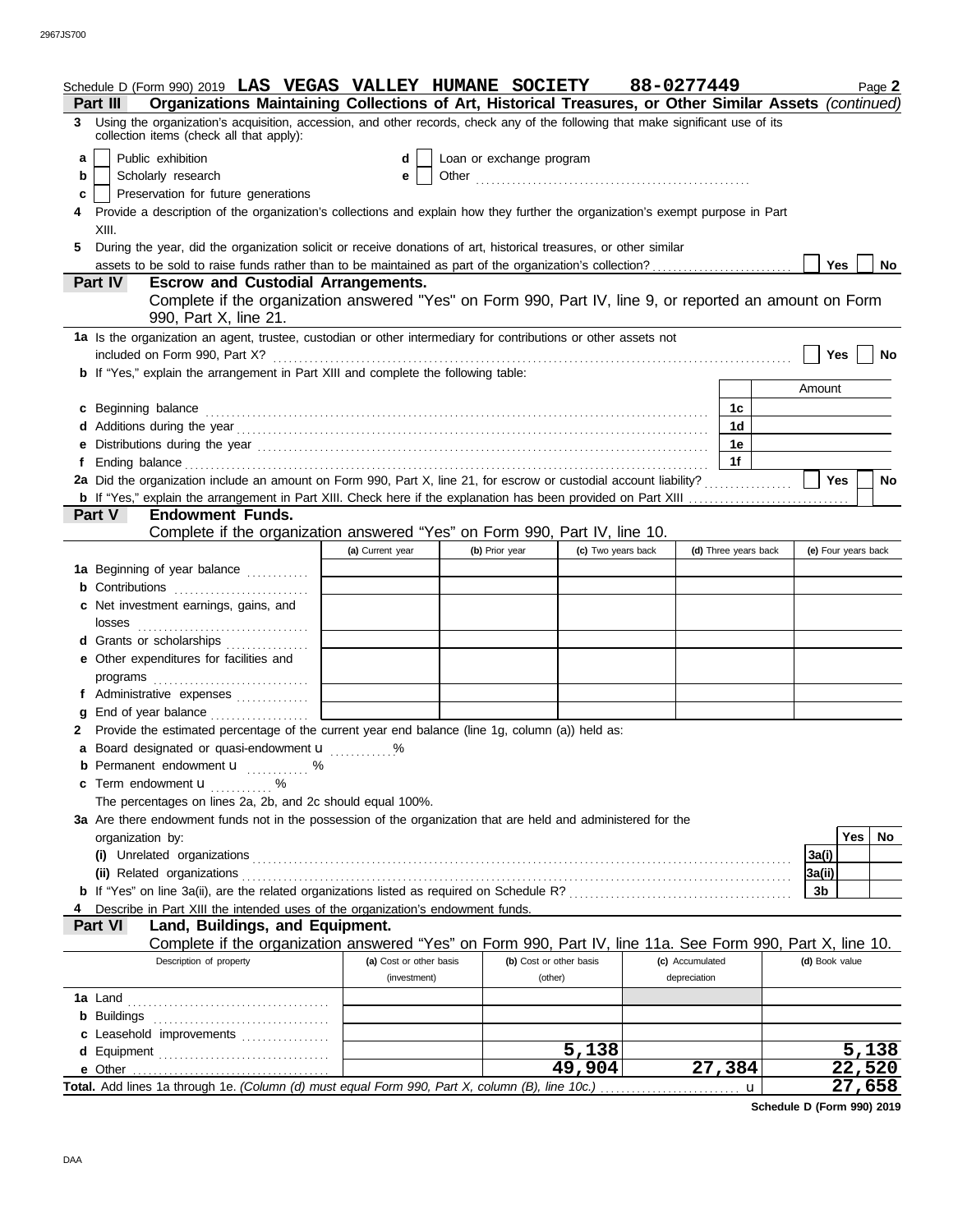|                           | Schedule D (Form 990) 2019 LAS VEGAS VALLEY HUMANE SOCIETY                                                                                           |                 |   |                |  | 88-0277449                                                   | Page 3                                                                                                     |
|---------------------------|------------------------------------------------------------------------------------------------------------------------------------------------------|-----------------|---|----------------|--|--------------------------------------------------------------|------------------------------------------------------------------------------------------------------------|
| <b>Part VII</b>           | <b>Investments - Other Securities.</b>                                                                                                               |                 |   |                |  |                                                              |                                                                                                            |
|                           |                                                                                                                                                      |                 |   |                |  |                                                              | Complete if the organization answered "Yes" on Form 990, Part IV, line 11b. See Form 990, Part X, line 12. |
|                           | (a) Description of security or category                                                                                                              |                 |   | (b) Book value |  | (c) Method of valuation:                                     |                                                                                                            |
|                           | (including name of security)                                                                                                                         |                 |   |                |  | Cost or end-of-year market value                             |                                                                                                            |
| (1) Financial derivatives |                                                                                                                                                      |                 |   |                |  |                                                              |                                                                                                            |
|                           |                                                                                                                                                      |                 |   |                |  |                                                              |                                                                                                            |
| $(3)$ Other               |                                                                                                                                                      |                 |   |                |  |                                                              |                                                                                                            |
| $(A)$ .                   |                                                                                                                                                      |                 |   |                |  |                                                              |                                                                                                            |
| $\overline{B}$ .          |                                                                                                                                                      |                 |   |                |  |                                                              |                                                                                                            |
|                           |                                                                                                                                                      |                 |   |                |  |                                                              |                                                                                                            |
|                           |                                                                                                                                                      |                 |   |                |  |                                                              |                                                                                                            |
|                           |                                                                                                                                                      |                 |   |                |  |                                                              |                                                                                                            |
| (F)                       |                                                                                                                                                      |                 |   |                |  |                                                              |                                                                                                            |
| (G)                       |                                                                                                                                                      |                 |   |                |  |                                                              |                                                                                                            |
| (H)                       |                                                                                                                                                      |                 |   |                |  |                                                              |                                                                                                            |
|                           | Total. (Column (b) must equal Form 990, Part X, col. (B) line 12.)                                                                                   |                 | u |                |  |                                                              |                                                                                                            |
| <b>Part VIII</b>          | Investments - Program Related.                                                                                                                       |                 |   |                |  |                                                              |                                                                                                            |
|                           |                                                                                                                                                      |                 |   |                |  |                                                              | Complete if the organization answered "Yes" on Form 990, Part IV, line 11c. See Form 990, Part X, line 13. |
|                           | (a) Description of investment                                                                                                                        |                 |   | (b) Book value |  | (c) Method of valuation:<br>Cost or end-of-year market value |                                                                                                            |
|                           |                                                                                                                                                      |                 |   |                |  |                                                              |                                                                                                            |
| (1)                       |                                                                                                                                                      |                 |   |                |  |                                                              |                                                                                                            |
| (2)                       |                                                                                                                                                      |                 |   |                |  |                                                              |                                                                                                            |
| (3)                       |                                                                                                                                                      |                 |   |                |  |                                                              |                                                                                                            |
| (4)                       |                                                                                                                                                      |                 |   |                |  |                                                              |                                                                                                            |
| (5)                       |                                                                                                                                                      |                 |   |                |  |                                                              |                                                                                                            |
| (6)                       |                                                                                                                                                      |                 |   |                |  |                                                              |                                                                                                            |
| (7)                       |                                                                                                                                                      |                 |   |                |  |                                                              |                                                                                                            |
| (8)<br>(9)                |                                                                                                                                                      |                 |   |                |  |                                                              |                                                                                                            |
|                           | Total. (Column (b) must equal Form 990, Part X, col. (B) line 13.)                                                                                   |                 |   |                |  |                                                              |                                                                                                            |
| Part IX                   | <b>Other Assets.</b>                                                                                                                                 |                 | u |                |  |                                                              |                                                                                                            |
|                           |                                                                                                                                                      |                 |   |                |  |                                                              | Complete if the organization answered "Yes" on Form 990, Part IV, line 11d. See Form 990, Part X, line 15. |
|                           |                                                                                                                                                      | (a) Description |   |                |  |                                                              | (b) Book value                                                                                             |
| (1)                       |                                                                                                                                                      |                 |   |                |  |                                                              |                                                                                                            |
| (2)                       |                                                                                                                                                      |                 |   |                |  |                                                              |                                                                                                            |
| (3)                       |                                                                                                                                                      |                 |   |                |  |                                                              |                                                                                                            |
| (4)                       |                                                                                                                                                      |                 |   |                |  |                                                              |                                                                                                            |
| (5)                       |                                                                                                                                                      |                 |   |                |  |                                                              |                                                                                                            |
| (6)                       |                                                                                                                                                      |                 |   |                |  |                                                              |                                                                                                            |
| (7)                       |                                                                                                                                                      |                 |   |                |  |                                                              |                                                                                                            |
| (8)                       |                                                                                                                                                      |                 |   |                |  |                                                              |                                                                                                            |
| (9)                       |                                                                                                                                                      |                 |   |                |  |                                                              |                                                                                                            |
|                           |                                                                                                                                                      |                 |   |                |  | u                                                            |                                                                                                            |
| Part X                    | <b>Other Liabilities.</b>                                                                                                                            |                 |   |                |  |                                                              |                                                                                                            |
|                           | Complete if the organization answered "Yes" on Form 990, Part IV, line 11e or 11f. See Form 990, Part X,                                             |                 |   |                |  |                                                              |                                                                                                            |
|                           | line 25.                                                                                                                                             |                 |   |                |  |                                                              |                                                                                                            |
| 1.                        | (a) Description of liability                                                                                                                         |                 |   |                |  |                                                              | (b) Book value                                                                                             |
| (1)                       | Federal income taxes                                                                                                                                 |                 |   |                |  |                                                              |                                                                                                            |
| (2)                       |                                                                                                                                                      |                 |   |                |  |                                                              |                                                                                                            |
| (3)                       |                                                                                                                                                      |                 |   |                |  |                                                              |                                                                                                            |
| (4)                       |                                                                                                                                                      |                 |   |                |  |                                                              |                                                                                                            |
| (5)                       |                                                                                                                                                      |                 |   |                |  |                                                              |                                                                                                            |
| (6)                       |                                                                                                                                                      |                 |   |                |  |                                                              |                                                                                                            |
| (7)                       |                                                                                                                                                      |                 |   |                |  |                                                              |                                                                                                            |
| (8)                       |                                                                                                                                                      |                 |   |                |  |                                                              |                                                                                                            |
| (9)                       |                                                                                                                                                      |                 |   |                |  |                                                              |                                                                                                            |
|                           | Total. (Column (b) must equal Form 990, Part X, col. (B) line 25.)                                                                                   |                 |   |                |  | u                                                            |                                                                                                            |
|                           | 2. Liability for uncertain tax positions. In Part XIII, provide the text of the footnote to the organization's financial statements that reports the |                 |   |                |  |                                                              |                                                                                                            |

organization's liability for uncertain tax positions under FASB ASC 740. Check here if the text of the footnote has been provided in Part XIII . . . . . . .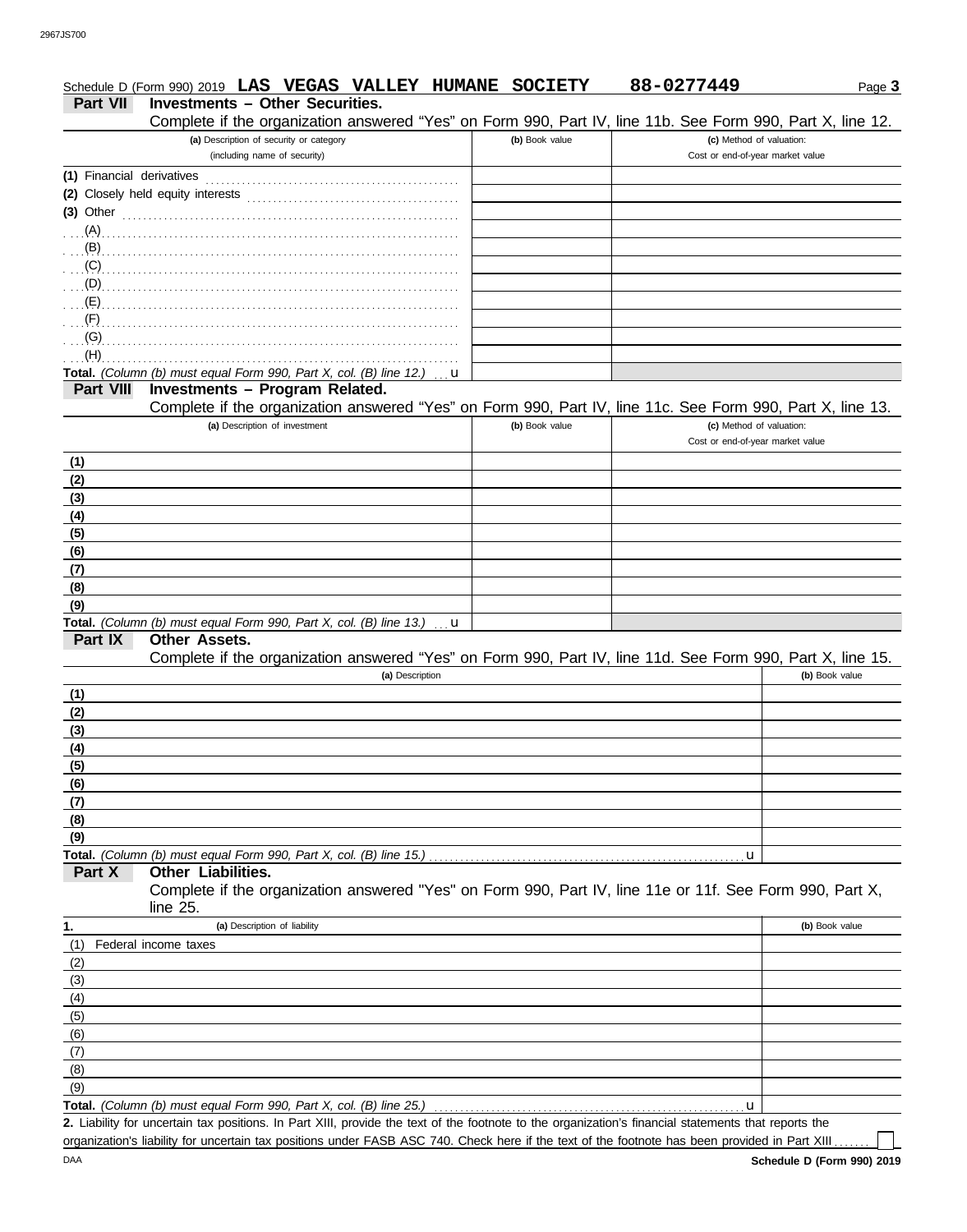|   | Schedule D (Form 990) 2019 LAS VEGAS VALLEY HUMANE SOCIETY 88-0277449                                                                                                                                                                                          |                |    | Page 4  |
|---|----------------------------------------------------------------------------------------------------------------------------------------------------------------------------------------------------------------------------------------------------------------|----------------|----|---------|
|   | Reconciliation of Revenue per Audited Financial Statements With Revenue per Return.<br>Part XI<br>Complete if the organization answered "Yes" on Form 990, Part IV, line 12a.                                                                                  |                |    |         |
|   | 1 Total revenue, gains, and other support per audited financial statements [11] Total revenues [11] Total revenues [11] Total revenues [11] Total revenues [11] Total revenues [11] Total revenues [11] Total revenues [11] To                                 |                | 1. | 240,355 |
| 2 | Amounts included on line 1 but not on Form 990, Part VIII, line 12:                                                                                                                                                                                            |                |    |         |
|   | a Net unrealized gains (losses) on investments [11] [11] [11] Net unrealized gains (losses) on investments [11] [11] $\cdot$ [11] $\cdot$ [11] $\cdot$ [11] $\cdot$ [11] $\cdot$ [11] $\cdot$ [11] $\cdot$ [11] $\cdot$ [11] $\cdot$ [11] $\cdot$ [11] $\cdot$ | 2a             |    |         |
|   |                                                                                                                                                                                                                                                                | 2 <sub>b</sub> |    |         |
|   |                                                                                                                                                                                                                                                                | 2c             |    |         |
| d |                                                                                                                                                                                                                                                                | 2d             |    |         |
| е |                                                                                                                                                                                                                                                                |                | 2e |         |
| 3 |                                                                                                                                                                                                                                                                |                | 3  | 240,355 |
| 4 | Amounts included on Form 990, Part VIII, line 12, but not on line 1:                                                                                                                                                                                           |                |    |         |
|   | a Investment expenses not included on Form 990, Part VIII, line 7b                                                                                                                                                                                             | 4a             |    |         |
|   | <b>b</b> Other (Describe in Part XIII.) <b>CONSIDENT</b> 2014 12:                                                                                                                                                                                              | 4 <sub>b</sub> |    |         |
|   | c Add lines 4a and 4b                                                                                                                                                                                                                                          |                | 4c |         |
|   |                                                                                                                                                                                                                                                                |                | 5  | 240,355 |
|   | Reconciliation of Expenses per Audited Financial Statements With Expenses per Return.<br><b>Part XII</b>                                                                                                                                                       |                |    |         |
|   | Complete if the organization answered "Yes" on Form 990, Part IV, line 12a.                                                                                                                                                                                    |                |    |         |
|   | 1 Total expenses and losses per audited financial statements [11] [11] Total expenses and losses and losses per audited financial statements [11] Total expenses and losses                                                                                    |                | 1  | 485,544 |
| 2 | Amounts included on line 1 but not on Form 990, Part IX, line 25:                                                                                                                                                                                              |                |    |         |
|   |                                                                                                                                                                                                                                                                | 2a             |    |         |
|   |                                                                                                                                                                                                                                                                | 2 <sub>b</sub> |    |         |
|   |                                                                                                                                                                                                                                                                | 2c             |    |         |
|   |                                                                                                                                                                                                                                                                | 2d             |    |         |
|   |                                                                                                                                                                                                                                                                |                | 2e |         |
| 3 |                                                                                                                                                                                                                                                                |                | 3  | 485,544 |
| 4 | Amounts included on Form 990, Part IX, line 25, but not on line 1:                                                                                                                                                                                             |                |    |         |
|   | a Investment expenses not included on Form 990, Part VIII, line 7b                                                                                                                                                                                             | 4a             |    |         |
|   | <b>b</b> Other (Describe in Part XIII.) <b>CONSIDENT DESCRIPTION DESCRIPTION DESCRIPTION DESCRIPTION DESCRIPTION DESCRIPTION DESCRIPTION DESCRIPTION DESCRIPTION DESCRIPTION DESCRIPTION DESCRIPTION DESCRI</b>                                                | 4 <sub>b</sub> |    |         |
|   | c Add lines 4a and 4b (a) and the contract of the contract of the contract of the contract of the contract of the contract of the contract of the contract of the contract of the contract of the contract of the contract of                                  |                | 4c |         |
|   |                                                                                                                                                                                                                                                                |                | 5  | 485,544 |
|   | Part XIII Supplemental Information.                                                                                                                                                                                                                            |                |    |         |
|   |                                                                                                                                                                                                                                                                |                |    |         |
|   | Provide the descriptions required for Part II, lines 3, 5, and 9; Part III, lines 1a and 4; Part IV, lines 1b and 2b; Part V, line 4; Part X, line                                                                                                             |                |    |         |
|   | 2; Part XI, lines 2d and 4b; and Part XII, lines 2d and 4b. Also complete this part to provide any additional information.                                                                                                                                     |                |    |         |
|   |                                                                                                                                                                                                                                                                |                |    |         |
|   |                                                                                                                                                                                                                                                                |                |    |         |
|   |                                                                                                                                                                                                                                                                |                |    |         |
|   |                                                                                                                                                                                                                                                                |                |    |         |
|   |                                                                                                                                                                                                                                                                |                |    |         |
|   |                                                                                                                                                                                                                                                                |                |    |         |
|   |                                                                                                                                                                                                                                                                |                |    |         |
|   |                                                                                                                                                                                                                                                                |                |    |         |
|   |                                                                                                                                                                                                                                                                |                |    |         |
|   |                                                                                                                                                                                                                                                                |                |    |         |
|   |                                                                                                                                                                                                                                                                |                |    |         |
|   |                                                                                                                                                                                                                                                                |                |    |         |
|   |                                                                                                                                                                                                                                                                |                |    |         |
|   |                                                                                                                                                                                                                                                                |                |    |         |
|   |                                                                                                                                                                                                                                                                |                |    |         |
|   |                                                                                                                                                                                                                                                                |                |    |         |
|   |                                                                                                                                                                                                                                                                |                |    |         |
|   |                                                                                                                                                                                                                                                                |                |    |         |
|   |                                                                                                                                                                                                                                                                |                |    |         |
|   |                                                                                                                                                                                                                                                                |                |    |         |
|   |                                                                                                                                                                                                                                                                |                |    |         |
|   |                                                                                                                                                                                                                                                                |                |    |         |
|   |                                                                                                                                                                                                                                                                |                |    |         |
|   |                                                                                                                                                                                                                                                                |                |    |         |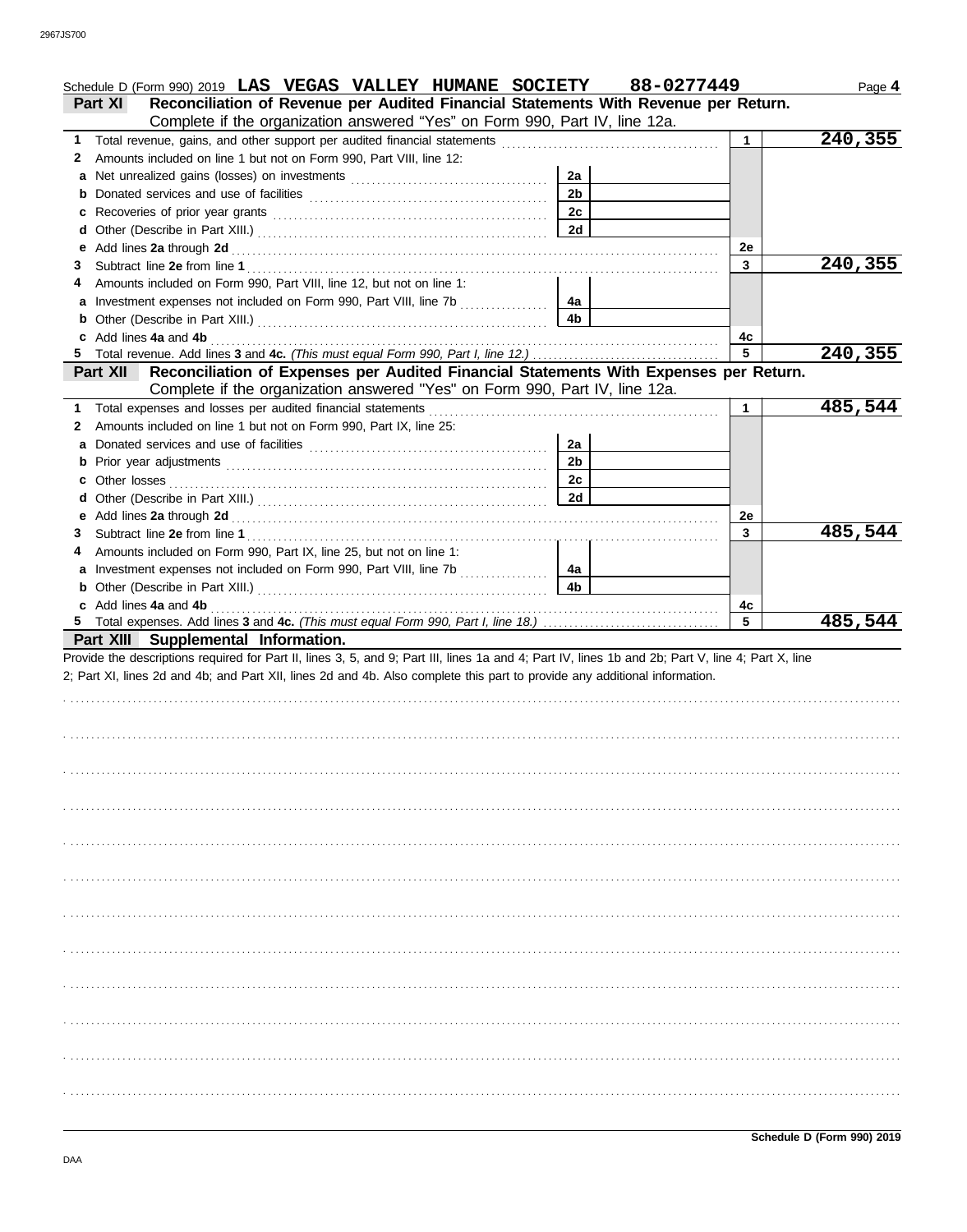|  |  |                                                | Schedule D (Form 990) 2019 LAS VEGAS VALLEY HUMANE SOCIETY | 88-0277449 | Page 5 |
|--|--|------------------------------------------------|------------------------------------------------------------|------------|--------|
|  |  | Part XIII Supplemental Information (continued) |                                                            |            |        |
|  |  |                                                |                                                            |            |        |
|  |  |                                                |                                                            |            |        |
|  |  |                                                |                                                            |            |        |
|  |  |                                                |                                                            |            |        |
|  |  |                                                |                                                            |            |        |
|  |  |                                                |                                                            |            |        |
|  |  |                                                |                                                            |            |        |
|  |  |                                                |                                                            |            |        |
|  |  |                                                |                                                            |            |        |
|  |  |                                                |                                                            |            |        |
|  |  |                                                |                                                            |            |        |
|  |  |                                                |                                                            |            |        |
|  |  |                                                |                                                            |            |        |
|  |  |                                                |                                                            |            |        |
|  |  |                                                |                                                            |            |        |
|  |  |                                                |                                                            |            |        |
|  |  |                                                |                                                            |            |        |
|  |  |                                                |                                                            |            |        |
|  |  |                                                |                                                            |            |        |
|  |  |                                                |                                                            |            |        |
|  |  |                                                |                                                            |            |        |
|  |  |                                                |                                                            |            |        |
|  |  |                                                |                                                            |            |        |
|  |  |                                                |                                                            |            |        |
|  |  |                                                |                                                            |            |        |
|  |  |                                                |                                                            |            |        |
|  |  |                                                |                                                            |            |        |
|  |  |                                                |                                                            |            |        |
|  |  |                                                |                                                            |            |        |
|  |  |                                                |                                                            |            |        |
|  |  |                                                |                                                            |            |        |
|  |  |                                                |                                                            |            |        |
|  |  |                                                |                                                            |            |        |
|  |  |                                                |                                                            |            |        |
|  |  |                                                |                                                            |            |        |
|  |  |                                                |                                                            |            |        |
|  |  |                                                |                                                            |            |        |
|  |  |                                                |                                                            |            |        |
|  |  |                                                |                                                            |            |        |
|  |  |                                                |                                                            |            |        |
|  |  |                                                |                                                            |            |        |
|  |  |                                                |                                                            |            |        |
|  |  |                                                |                                                            |            |        |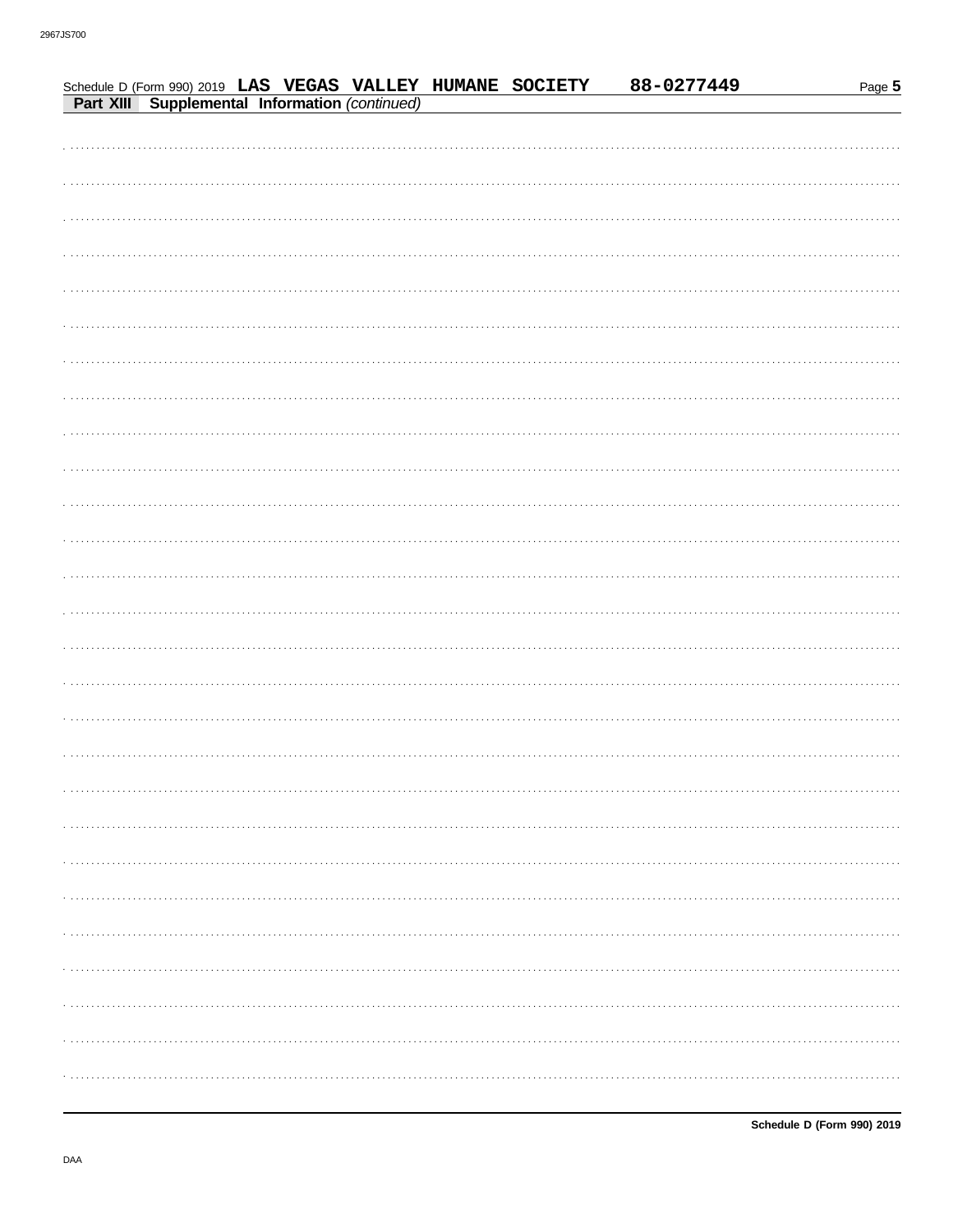| <b>SCHEDULE G</b><br>Supplemental Information Regarding Fundraising or Gaming Activities<br>Complete if the organization answered "Yes" on Form 990, Part IV, line 17, 18, or 19, or if the |                                       |                                |                                                                                 |                                          | OMB No. 1545-0047                    |
|---------------------------------------------------------------------------------------------------------------------------------------------------------------------------------------------|---------------------------------------|--------------------------------|---------------------------------------------------------------------------------|------------------------------------------|--------------------------------------|
| (Form 990 or 990-EZ)                                                                                                                                                                        |                                       |                                | organization entered more than \$15,000 on Form 990-EZ, line 6a.                |                                          |                                      |
| Department of the Treasury<br>Internal Revenue Service                                                                                                                                      | L1 Attach to Form 990 or Form 990-EZ. |                                | <b>u</b> Go to www.irs.gov/Form990 for instructions and the latest information. |                                          | Open to Public<br>Inspection         |
| Name of the organization                                                                                                                                                                    |                                       |                                |                                                                                 | Employer identification number           |                                      |
| LAS VEGAS VALLEY HUMANE SOCIETY                                                                                                                                                             |                                       |                                |                                                                                 | 88-0277449                               |                                      |
| Fundraising Activities. Complete if the organization answered "Yes" on Form 990, Part IV, line 17.<br>Part I<br>Form 990-EZ filers are not required to complete this part.                  |                                       |                                |                                                                                 |                                          |                                      |
| Indicate whether the organization raised funds through any of the following activities. Check all that apply.<br>1.                                                                         |                                       |                                |                                                                                 |                                          |                                      |
| Mail solicitations<br>a                                                                                                                                                                     | e                                     |                                | Solicitation of non-government grants                                           |                                          |                                      |
| Internet and email solicitations<br>b                                                                                                                                                       | f                                     |                                | Solicitation of government grants                                               |                                          |                                      |
| Phone solicitations<br>c                                                                                                                                                                    | Special fundraising events<br>g       |                                |                                                                                 |                                          |                                      |
| In-person solicitations<br>d                                                                                                                                                                |                                       |                                |                                                                                 |                                          |                                      |
| 2a Did the organization have a written or oral agreement with any individual (including officers, directors, trustees,                                                                      |                                       |                                |                                                                                 |                                          |                                      |
| or key employees listed in Form 990, Part VII) or entity in connection with professional fundraising services?                                                                              |                                       |                                |                                                                                 |                                          | No<br>Yes                            |
| b If "Yes," list the 10 highest paid individuals or entities (fundraisers) pursuant to agreements under which the fundraiser is to be<br>compensated at least \$5,000 by the organization.  |                                       |                                |                                                                                 |                                          |                                      |
|                                                                                                                                                                                             |                                       | (iii) Did fund-<br>raiser have |                                                                                 | (v) Amount paid to                       | (vi) Amount paid to                  |
| (i) Name and address of individual<br>or entity (fundraiser)                                                                                                                                | (ii) Activity                         | custody or<br>control of       | (iv) Gross receipts<br>from activity                                            | (or retained by)<br>fundraiser listed in | (or retained by)<br>organization     |
|                                                                                                                                                                                             |                                       | contributions?                 |                                                                                 | col. (i)                                 |                                      |
|                                                                                                                                                                                             |                                       | Yes No                         |                                                                                 |                                          |                                      |
| 1                                                                                                                                                                                           |                                       |                                |                                                                                 |                                          |                                      |
| $\mathbf{2}$                                                                                                                                                                                |                                       |                                |                                                                                 |                                          |                                      |
|                                                                                                                                                                                             |                                       |                                |                                                                                 |                                          |                                      |
|                                                                                                                                                                                             |                                       |                                |                                                                                 |                                          |                                      |
| 3                                                                                                                                                                                           |                                       |                                |                                                                                 |                                          |                                      |
|                                                                                                                                                                                             |                                       |                                |                                                                                 |                                          |                                      |
| 4                                                                                                                                                                                           |                                       |                                |                                                                                 |                                          |                                      |
|                                                                                                                                                                                             |                                       |                                |                                                                                 |                                          |                                      |
| 5                                                                                                                                                                                           |                                       |                                |                                                                                 |                                          |                                      |
|                                                                                                                                                                                             |                                       |                                |                                                                                 |                                          |                                      |
|                                                                                                                                                                                             |                                       |                                |                                                                                 |                                          |                                      |
| 6                                                                                                                                                                                           |                                       |                                |                                                                                 |                                          |                                      |
|                                                                                                                                                                                             |                                       |                                |                                                                                 |                                          |                                      |
| 7                                                                                                                                                                                           |                                       |                                |                                                                                 |                                          |                                      |
|                                                                                                                                                                                             |                                       |                                |                                                                                 |                                          |                                      |
|                                                                                                                                                                                             |                                       |                                |                                                                                 |                                          |                                      |
| 8                                                                                                                                                                                           |                                       |                                |                                                                                 |                                          |                                      |
|                                                                                                                                                                                             |                                       |                                |                                                                                 |                                          |                                      |
| 9                                                                                                                                                                                           |                                       |                                |                                                                                 |                                          |                                      |
|                                                                                                                                                                                             |                                       |                                |                                                                                 |                                          |                                      |
| 10                                                                                                                                                                                          |                                       |                                |                                                                                 |                                          |                                      |
|                                                                                                                                                                                             |                                       |                                |                                                                                 |                                          |                                      |
|                                                                                                                                                                                             |                                       |                                |                                                                                 |                                          |                                      |
| Total                                                                                                                                                                                       |                                       |                                |                                                                                 |                                          |                                      |
| List all states in which the organization is registered or licensed to solicit contributions or has been notified it is exempt from<br>3<br>registration or licensing.                      |                                       |                                |                                                                                 |                                          |                                      |
|                                                                                                                                                                                             |                                       |                                |                                                                                 |                                          |                                      |
|                                                                                                                                                                                             |                                       |                                |                                                                                 |                                          |                                      |
|                                                                                                                                                                                             |                                       |                                |                                                                                 |                                          |                                      |
|                                                                                                                                                                                             |                                       |                                |                                                                                 |                                          |                                      |
| For Panerwork Peduction Act Notice, see the Instructions for Form 000 or 000-F7                                                                                                             |                                       |                                |                                                                                 |                                          | Schodule G (Form 000 or 000-F7) 2010 |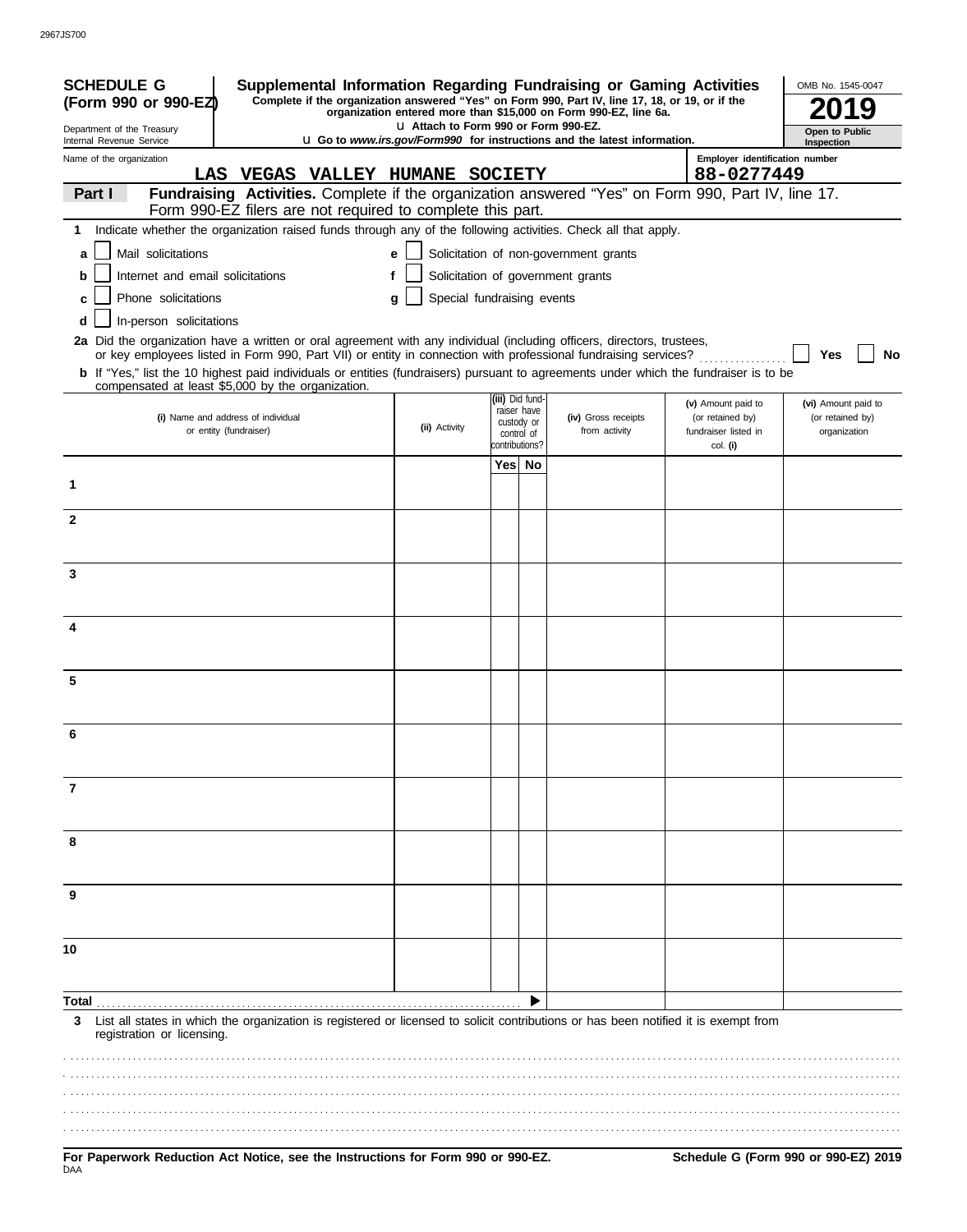|        |                                                       | gross receipts greater than \$5,000.<br>(a) Event $#1$<br>SPECIAL EVENTS<br>(event type)                                                                                                                                       | (b) Event $#2$<br>(event type)                   | (c) Other events<br><b>NONE</b><br>(total number) | (d) Total events<br>(add col. (a) through<br>col. (c) |
|--------|-------------------------------------------------------|--------------------------------------------------------------------------------------------------------------------------------------------------------------------------------------------------------------------------------|--------------------------------------------------|---------------------------------------------------|-------------------------------------------------------|
|        | 1 Gross receipts                                      | 36,694                                                                                                                                                                                                                         |                                                  |                                                   | 36,694                                                |
|        | 2 Less: Contributions<br>3 Gross income (line 1 minus | 36,694                                                                                                                                                                                                                         |                                                  |                                                   | 36,694                                                |
|        | 4 Cash prizes                                         |                                                                                                                                                                                                                                |                                                  |                                                   |                                                       |
|        | 5 Noncash prizes                                      |                                                                                                                                                                                                                                |                                                  |                                                   |                                                       |
|        | 6 Rent/facility costs                                 |                                                                                                                                                                                                                                |                                                  |                                                   |                                                       |
|        | 7 Food and beverages                                  |                                                                                                                                                                                                                                |                                                  |                                                   |                                                       |
|        | 8 Entertainment                                       |                                                                                                                                                                                                                                |                                                  |                                                   |                                                       |
|        |                                                       |                                                                                                                                                                                                                                |                                                  |                                                   |                                                       |
|        | 9 Other direct expenses                               | 16,245                                                                                                                                                                                                                         |                                                  |                                                   | 16,245                                                |
|        | Part III                                              | 10 Direct expense summary. Add lines 4 through 9 in column (d) [11] content content content content and Direct<br>Gaming. Complete if the organization answered "Yes" on Form 990, Part IV, line 19, or reported more than     |                                                  |                                                   | 16,245<br>20,449                                      |
|        |                                                       | \$15,000 on Form 990-EZ, line 6a.<br>(a) Bingo                                                                                                                                                                                 | (b) Pull tabs/instant<br>bingo/progressive bingo | (c) Other gaming                                  | (d) Total gaming (add<br>col. (a) through col. (c))   |
|        | 1 Gross revenue                                       |                                                                                                                                                                                                                                |                                                  |                                                   |                                                       |
|        | 2 Cash prizes<br>. 1                                  |                                                                                                                                                                                                                                |                                                  |                                                   |                                                       |
|        | 3 Noncash prizes                                      |                                                                                                                                                                                                                                |                                                  |                                                   |                                                       |
| Expens | 4 Rent/facility costs                                 |                                                                                                                                                                                                                                |                                                  |                                                   |                                                       |
|        | 5 Other direct expenses                               |                                                                                                                                                                                                                                |                                                  |                                                   |                                                       |
|        | 6 Volunteer labor                                     | %<br>Yes <b>Market</b><br>No                                                                                                                                                                                                   | Yes<br>%<br>No                                   | %<br><b>Yes</b><br>No                             |                                                       |
|        |                                                       | 7 Direct expense summary. Add lines 2 through 5 in column (d) [11] content content content content content and many content and many content and many content and many content and many content and many content and many cont |                                                  |                                                   |                                                       |

**10a** Were any of the organization's gaming licenses revoked, suspended, or terminated during the tax year? . . . . . . . . . . . . . . . . . . . . . . . . .

Vere any of the organization's gaming licenses revoked, suspended, or terminated during the tax year?

. . . . . . . . . . . . . . . . . . . . . . . . . . . . . . . . . . . . . . . . . . . . . . . . . . . . . . . . . . . . . . . . . . . . . . . . . . . . . . . . . . . . . . . . . . . . . . . . . . . . . . . . . . . . . . . . . . . . . . . . . . . . . . . . . . . . . . . . . . . . . . . . . . . . . . . . . . .

**b** If "Yes," explain: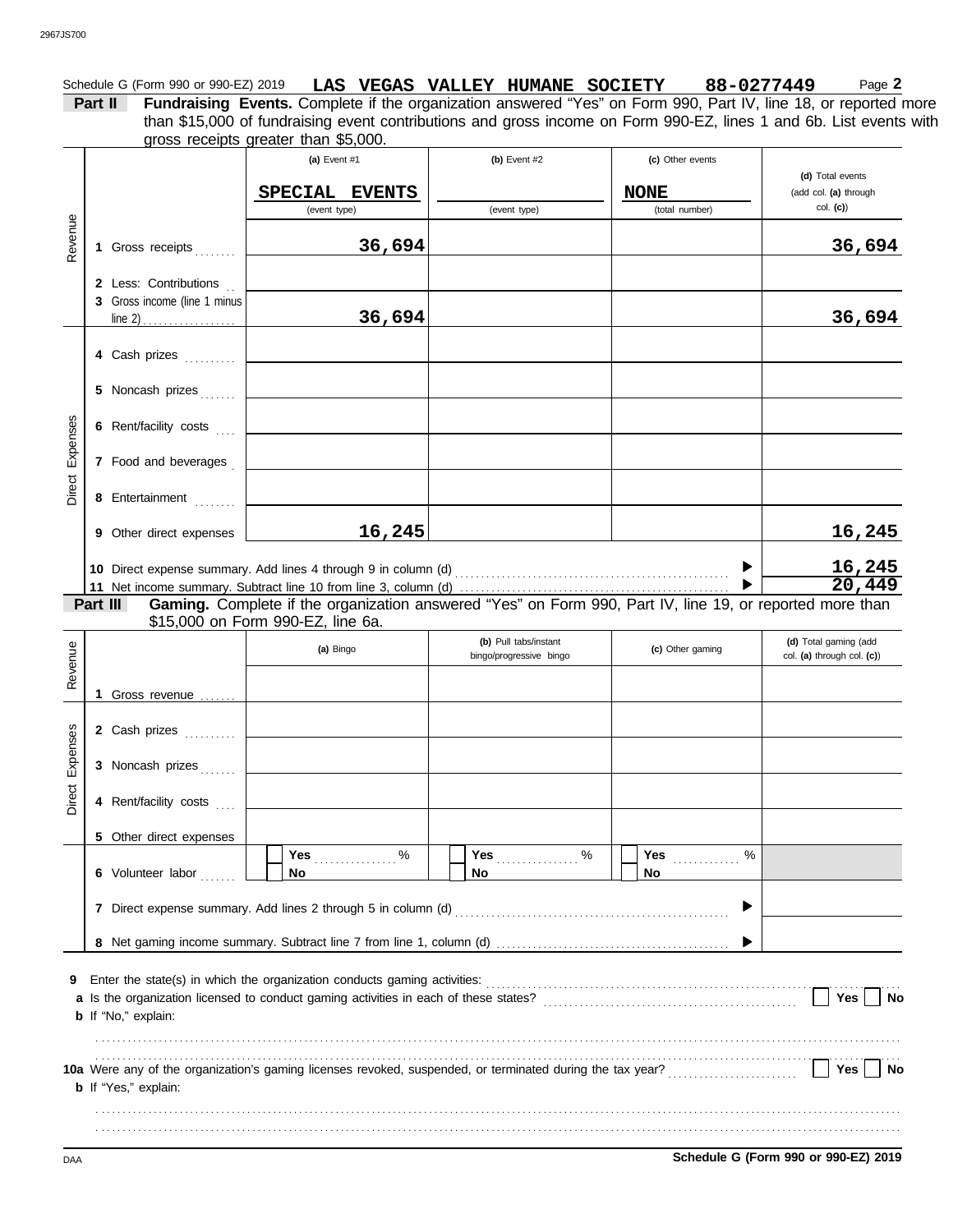|    | Schedule G (Form 990 or 990-EZ) 2019 LAS VEGAS VALLEY HUMANE SOCIETY 88-0277449                                                                                                                    |                 |            | Page 3    |
|----|----------------------------------------------------------------------------------------------------------------------------------------------------------------------------------------------------|-----------------|------------|-----------|
| 11 |                                                                                                                                                                                                    |                 | <b>Yes</b> | <b>No</b> |
| 12 | Is the organization a grantor, beneficiary or trustee of a trust, or a member of a partnership or other entity                                                                                     |                 |            |           |
|    |                                                                                                                                                                                                    |                 | Yes        | <b>No</b> |
| 13 | Indicate the percentage of gaming activity conducted in:                                                                                                                                           |                 |            |           |
| a  |                                                                                                                                                                                                    | 13a             |            | %         |
| b  |                                                                                                                                                                                                    | 13 <sub>b</sub> |            | $\%$      |
| 14 | Enter the name and address of the person who prepares the organization's gaming/special events books and<br>records:                                                                               |                 |            |           |
|    |                                                                                                                                                                                                    |                 |            |           |
|    |                                                                                                                                                                                                    |                 |            |           |
|    | 15a Does the organization have a contract with a third party from whom the organization receives gaming<br>revenue?                                                                                |                 | Yes        | No        |
|    |                                                                                                                                                                                                    |                 |            |           |
|    | amount of gaming revenue retained by the third party <b>u</b> \$                                                                                                                                   |                 |            |           |
|    | If "Yes," enter name and address of the third party:                                                                                                                                               |                 |            |           |
|    |                                                                                                                                                                                                    |                 |            |           |
|    |                                                                                                                                                                                                    |                 |            |           |
|    | Address <b>u</b>                                                                                                                                                                                   |                 |            |           |
| 16 | Gaming manager information:                                                                                                                                                                        |                 |            |           |
|    |                                                                                                                                                                                                    |                 |            |           |
|    |                                                                                                                                                                                                    |                 |            |           |
|    |                                                                                                                                                                                                    |                 |            |           |
|    |                                                                                                                                                                                                    |                 |            |           |
|    | Director/officer<br>Employee<br><b>Contract Contract State</b><br>Independent contractor                                                                                                           |                 |            |           |
|    |                                                                                                                                                                                                    |                 |            |           |
| 17 | Mandatory distributions:                                                                                                                                                                           |                 |            |           |
| a  | Is the organization required under state law to make charitable distributions from the gaming proceeds to                                                                                          |                 |            |           |
|    | retain the state gaming license?                                                                                                                                                                   |                 | Yes        | No        |
|    | <b>b</b> Enter the amount of distributions required under state law to be distributed to other exempt organizations or                                                                             |                 |            |           |
|    | spent in the organization's own exempt activities during the tax year uff<br>Supplemental Information. Provide the explanations required by Part I, line 2b, columns (iii) and (v); and<br>Part IV |                 |            |           |
|    | Part III, lines 9, 9b, 10b, 15b, 15c, 16, and 17b, as applicable. Also provide any additional information.<br>See instructions.                                                                    |                 |            |           |
|    |                                                                                                                                                                                                    |                 |            |           |
|    |                                                                                                                                                                                                    |                 |            |           |
|    |                                                                                                                                                                                                    |                 |            |           |
|    |                                                                                                                                                                                                    |                 |            |           |
|    |                                                                                                                                                                                                    |                 |            |           |
|    |                                                                                                                                                                                                    |                 |            |           |
|    |                                                                                                                                                                                                    |                 |            |           |
|    |                                                                                                                                                                                                    |                 |            |           |
|    |                                                                                                                                                                                                    |                 |            |           |
|    |                                                                                                                                                                                                    |                 |            |           |
|    |                                                                                                                                                                                                    |                 |            |           |
|    |                                                                                                                                                                                                    |                 |            |           |
|    | Schedule G (Form 990 or 990-EZ) 2019                                                                                                                                                               |                 |            |           |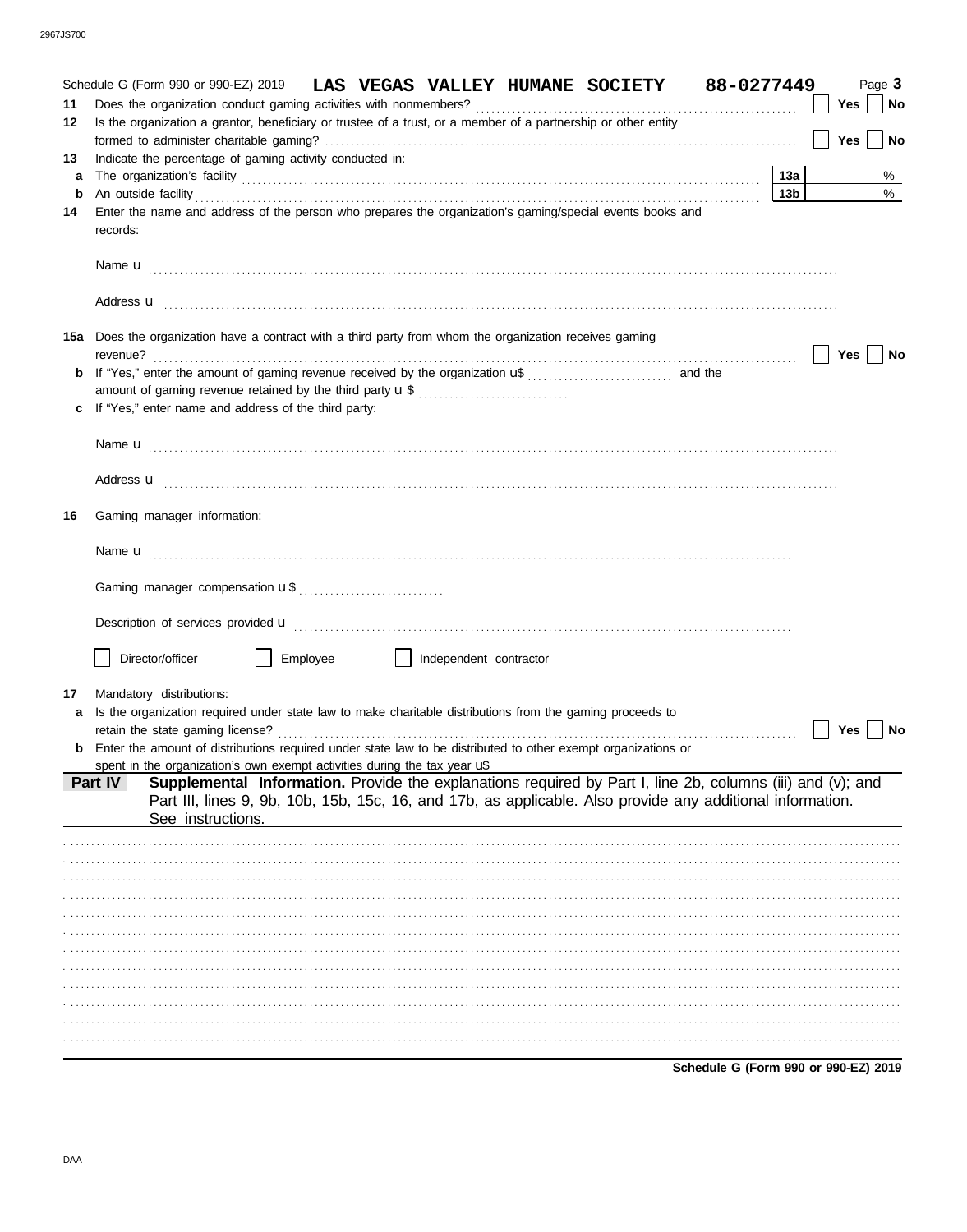| <b>SCHEDULE O</b><br>(Form 990 or 990-EZ)              | Supplemental Information to Form 990 or 990-EZ<br>Complete to provide information for responses to specific questions on |                                 | 2019                           |
|--------------------------------------------------------|--------------------------------------------------------------------------------------------------------------------------|---------------------------------|--------------------------------|
|                                                        | Form 990 or 990-EZ or to provide any additional information.<br>11 Attach to Form 990 or 990-EZ.                         |                                 | <b>Open to Public</b>          |
| Department of the Treasury<br>Internal Revenue Service | u Go to www.irs.gov/Form990 for the latest information.                                                                  |                                 | <b>Inspection</b>              |
| Name of the organization<br>LAS                        | <b>VEGAS</b><br><b>VALLEY HUMANE</b><br><b>SOCIETY</b>                                                                   | 88-0277449                      | Employer identification number |
|                                                        | FORM 990, PART III, LINE 4A - FIRST ACCOMPLISHMENT                                                                       |                                 |                                |
|                                                        |                                                                                                                          |                                 |                                |
|                                                        | THE ORGANIZATION'S MISSION OF REDUCING ANIMAL OVERPOPULATION                                                             |                                 | IS<br>MET                      |
| <b>PRIMARILY THROUGH</b>                               | ITS<br><b>TRAP-VACCINATE-NEUTER-AND</b>                                                                                  | <b>RETURN</b><br>TO.            | CARETAKER PROGRAM              |
| <b>FOR FERAL CATS</b><br>TNVR)                         | LARGEST OVERPOPULATION PROBLEM)<br>( THE                                                                                 | AT                              | NO COST TO                     |
| <b>CARETAKER.</b><br>THE                               | YEAR ENDED JUNE 30, 2020, THE ORGANIZATION<br><b>DURING</b><br>THE                                                       |                                 |                                |
| TRAPPED                                                | AND PAID FOR THE SPAY/NEUTER OF 801 FERAL CATS, NOT INCLUDING FERAL                                                      |                                 |                                |
| CATS PAID FOR UNDER THE                                | COUNTY GRANT.                                                                                                            |                                 |                                |
|                                                        | WORKING WITH OTHER LOW COST CLINICS, THE ORGANIZATION ALSO SERVES AS A                                                   |                                 |                                |
| REFERRAL CENTER FOR PEOPLE                             | NEEDING EITHER SOME ASSISTANCE OR HAVING A                                                                               |                                 |                                |
| <b>COMPLETE</b><br><b>INABILITY</b>                    | TO PAY.<br>IT.<br><b>CONTINUES</b>                                                                                       | TO PAY FOR SPAY/NEUTER SERVICES |                                |
| FOR BOTH DOGS AND                                      | <b>CATS.</b><br>DURING THE<br>YEAR ENDED JUNE 30, 2020, THE                                                              |                                 |                                |
| <b>ORGANIZATION,</b>                                   | THROUGH ITS FINANCIAL ASSISTANCE, SPAYED AND NEUTERED 345                                                                |                                 |                                |
| OWNED CATS AND                                         | DOGS.                                                                                                                    |                                 |                                |
| THE                                                    |                                                                                                                          |                                 |                                |
| DURING<br><b>YEAR,</b>                                 | THE<br>ORGANIZATION ALSO PAID FOR THE                                                                                    | <b>SPAY/NEUTER</b>              | -369<br>OF                     |
|                                                        | ABANDONED ANIMALS AS A PART OF ITS ADOPTION PROGRAM, FOR A TOTAL OF 1,515                                                |                                 |                                |
|                                                        | ANIMALS SPAYED AND NEUTERED DURING THE YEAR ENDED JUNE 30, 2020.                                                         |                                 |                                |
|                                                        |                                                                                                                          |                                 |                                |
|                                                        | FORM 990, PART VI, LINE 11B - ORGANIZATION'S PROCESS TO REVIEW FORM 990                                                  |                                 |                                |
|                                                        | THE FORM 990 IS FIRST REVIEWED BY THE TREASURER AND PRESIDENT AND THEN IS                                                |                                 |                                |
|                                                        | DISTRIBUTED TO THE OTHER BOARD MEMBERS BEFORE BEING FILED.                                                               |                                 |                                |
|                                                        |                                                                                                                          |                                 |                                |
|                                                        | FORM 990, PART VI, LINE 19 - GOVERNING DOCUMENTS DISCLOSURE EXPLANATION                                                  |                                 |                                |
|                                                        | THE ORGANIZATION MAKES DOCUMENTS AVAILABLE TO THE PUBLIC UPON REQUEST. THE                                               |                                 |                                |
|                                                        |                                                                                                                          |                                 |                                |